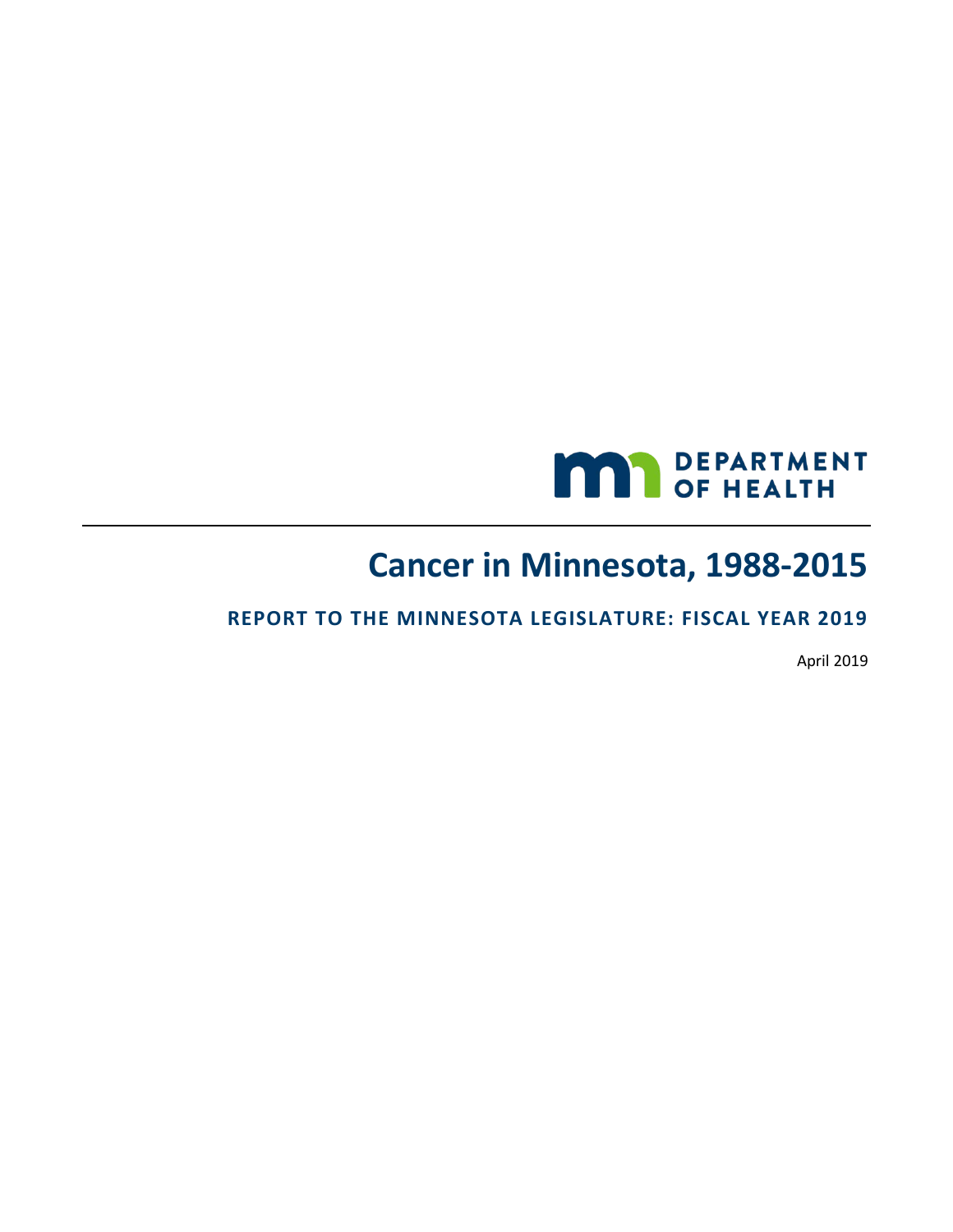#### **Cancer in Minnesota, 1988-2015**

Minnesota Department of Health Minnesota Cancer Reporting System PO Box 64882 St. Paul, MN 55164-0822 651-201-5900 [health.mcrs@state.mn.us](mailto:health.mcrs@state.mn.us) [www.health.state.mn.us](https://www.health.state.mn.us/)

As requested by Minnesota Statute 3.197: This report including two supplements cost approximately \$13,000 to prepare, including staff time, printing and mailing expenses.

*The collection of Minnesota Cancer data was supported by Cooperative Agreement Number, 1NU58DP006337 from the Centers for Disease Control and Prevention (CDC) The contents of this work are solely the responsibility of the authors and do not necessarily represent the official views of the Centers for Disease Control and Prevention or the Department of Health and Human Services.*

SUGGESTED CITATION: Minnesota Cancer Reporting System. Cancer in Minnesota, 1988-2015. St Paul, Minnesota: Minnesota Department of Health, April 2019.

*To obtain this information in a different format, call 651-201-5900. Printed on recycled paper.*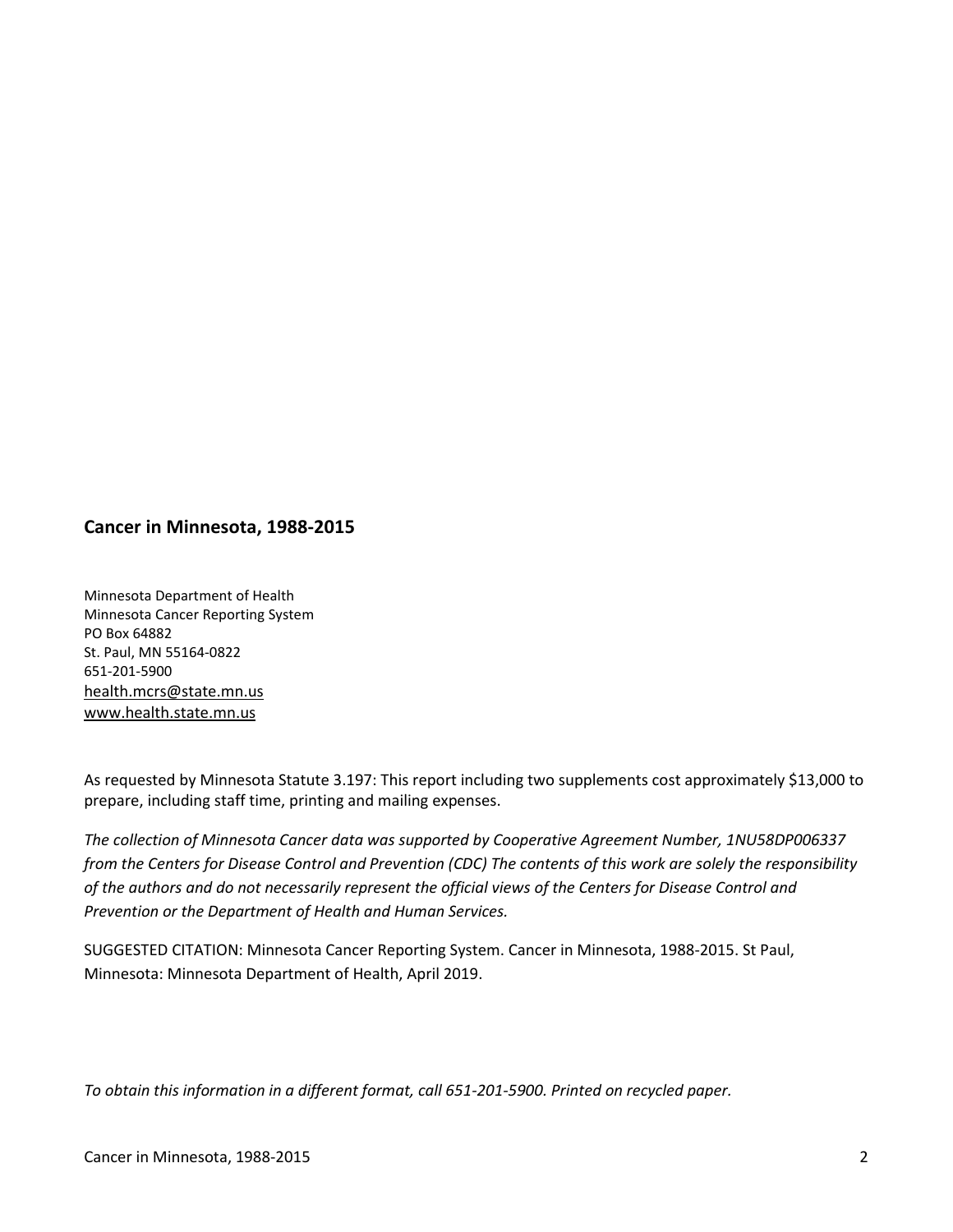# <span id="page-2-0"></span>**Contents**

| Changes in colorectal cancer occurrence between 1988 and 2015 for males and females 26 |  |
|----------------------------------------------------------------------------------------|--|
|                                                                                        |  |
| Trends in colorectal cancer incidence and mortality rates by age groups, 1988-2015  28 |  |
|                                                                                        |  |
|                                                                                        |  |
|                                                                                        |  |
|                                                                                        |  |
|                                                                                        |  |
|                                                                                        |  |
|                                                                                        |  |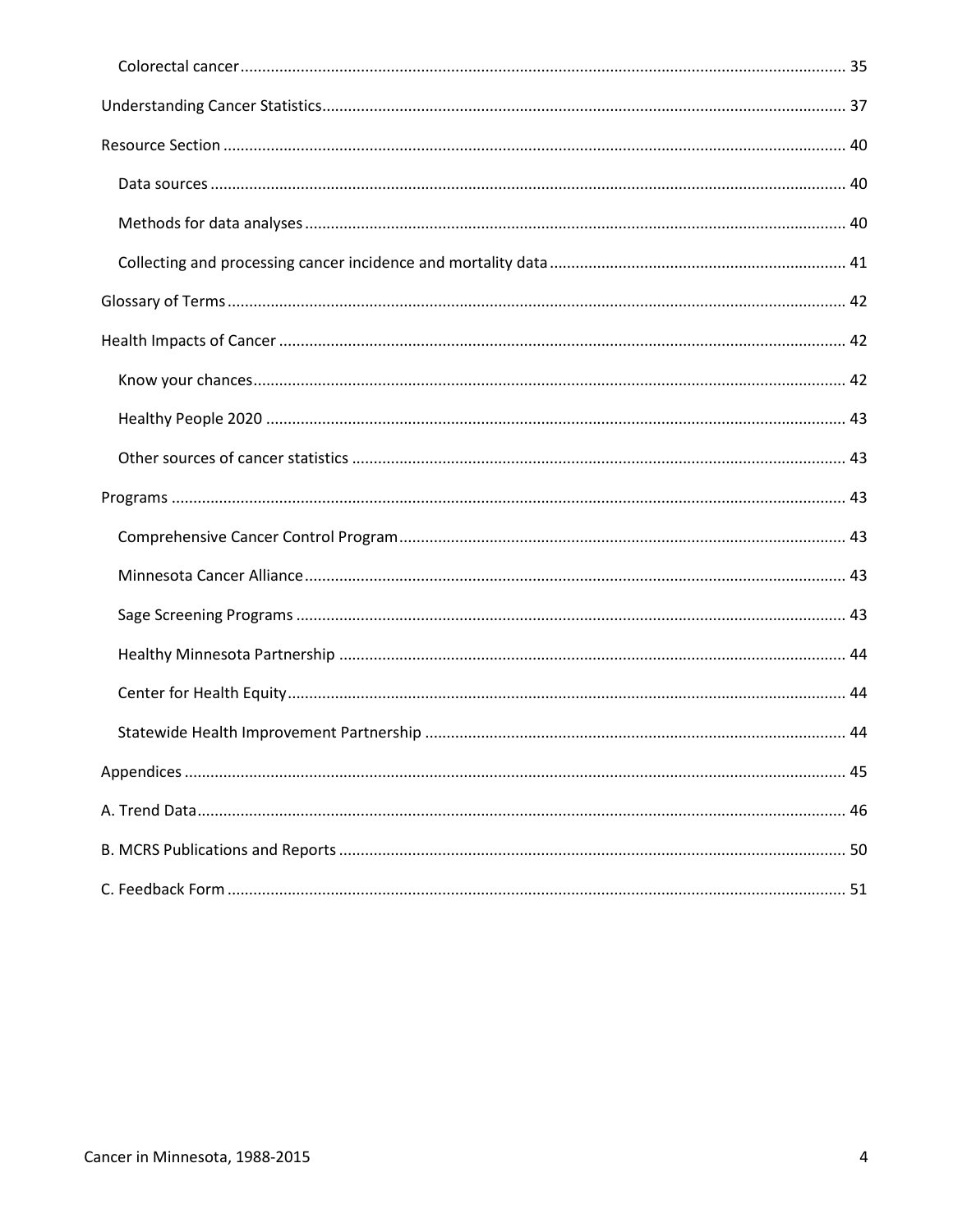

*Protecting, Maintaining and Improving the Health of All Minnesotans* 

April 24, 2019

Senator Michelle Benson, Chair Health and Human Services Finance and Policy Committee 3109 Minnesota Senate Building Saint Paul, MN 55155-1606

Representative Tina Liebling, Chair Health and Human Services Finance Committee 477 State Office Building Saint Paul, MN 55155-1606

Representative Rena Moran, Chair Health and Human Services Policy Committee 575 State Office Building Saint Paul, MN 55155-1606

Senator John Marty, Ranking Member Health and Human Services Finance and Policy Committee 2401 Minnesota Senate Building Saint Paul, MN 55155-1606

Representative Joe Schomacker, Ranking Member Health and Human Services Finance Committee 209 State Office Building Saint Paul, MN 55155-1606

Representative Deb Kiel, Ranking Member Health and Human Services Policy Committee 255 State Office Building Saint Paul, MN 55155-1606

To the Honorable Chairs:

The Minnesota Department of Health (MDH) is pleased to release the fifteenth biennial report of the Minnesota Cancer Reporting System (MCRS) on the occurrence of cancer in Minnesota in accordance with Minnesota Statute 144.672, Subdivision 2.

This biennial report focuses on the trends in new cancer diagnoses (incidence) and cancer deaths (mortality) for all cancers combined and colorectal cancers occurring in Minnesota between 1988 and 2015. The report's findings suggest both successes in and opportunities for cancer prevention, control, and research in Minnesota. The most recent ten-year trends show that overall cancer incidence has fallen by 1.9 percent per year among males, but climbed 0.6 percent per year among females. Decreasing rates of common cancers for males (lung, prostate, and colorectal cancers) and increasing rates of lung cancer among females account for a large portion of these trends. Although trends show that mortality from all cancers is continuing to decline, cancer remains the leading cause of death in Minnesota. Ten-year trends in the incidence and mortality of colorectal cancers in Minnesota show substantial declines of 2.0 percent per year or more for males and females, providing evidence of our success in the early detection and treatment of this cancer. However, colorectal cancer incidence and mortality remain higher for some Minnesotans, including American Indian males and females, and Minnesotans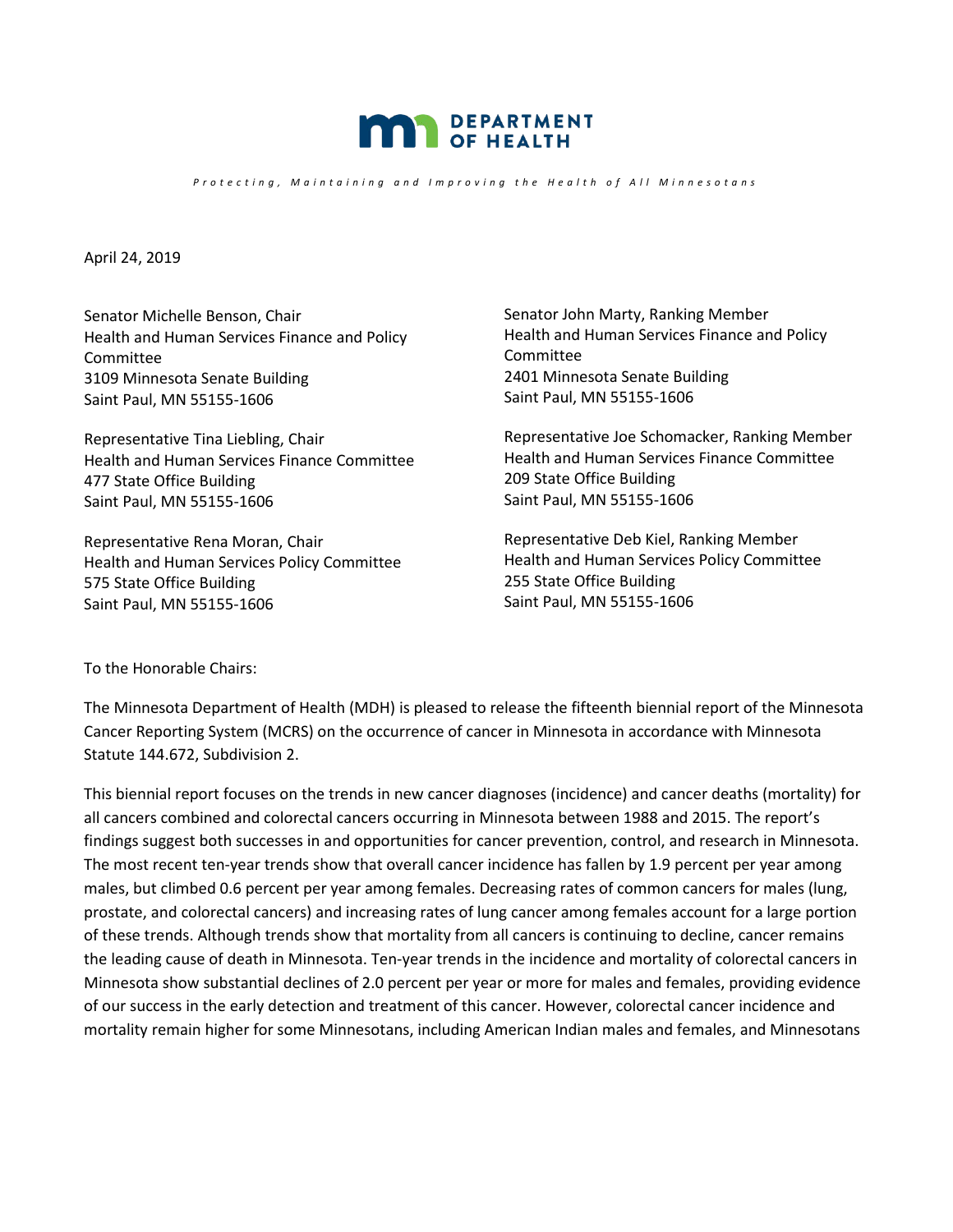living in non-Metropolitan areas of the state compared with those living in the 7-County Metro. Trend data for Minnesota also suggest increasing incidence among younger adults, ages 20-49 years, which parallels national and international trends in colorectal cancer.

Our work to control cancer and reduce its impact in Minnesota is ongoing. Even if cancer rates decrease, the demands on health care services will continue to increase as the number of elderly Minnesotans increases with the aging of baby boom generation. MCRS will remain a critical resource for us to identify public health problems, accurately target resources, inform citizens and professionals about the risk of cancers, and promote high quality research. We encourage all organizations and individuals to join with us to reduce the cancer burden for all Minnesotans.

Sincerely,

I thatede

Jan K. Malcolm Commissioner P.O. Box 64975 St. Paul, MN 55164-0975

*An equal opportunity employer.*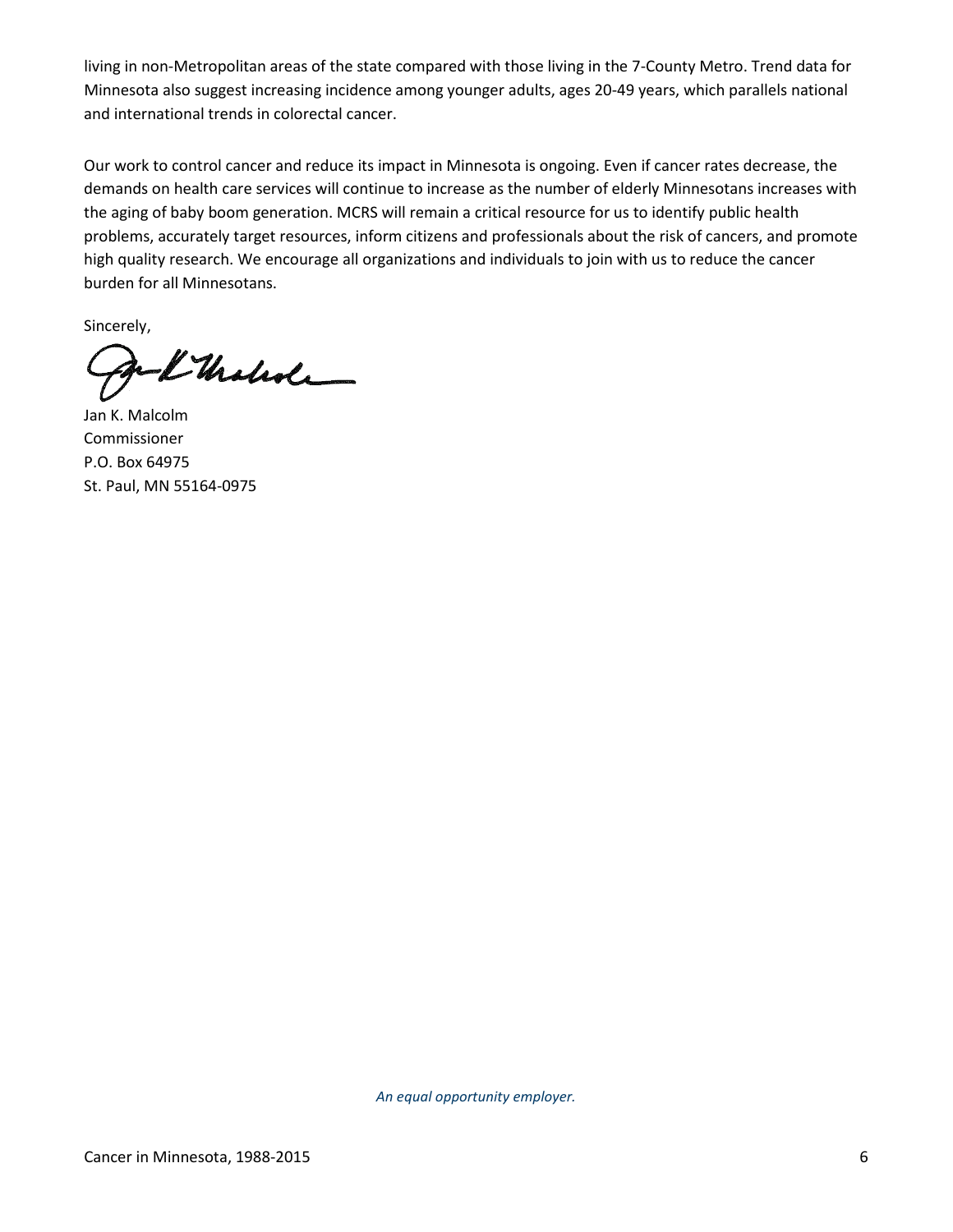# <span id="page-6-0"></span>**Executive Summary**

Minnesota Cancer Reporting System staff developed this report to describe the occurrence of cancer in Minnesota from 1988 through 2015, in accordance with Minnesota Statute 144.672 Subdivision 2. The report presents statistics for all cancers combined and colorectal cancers. Each section of the report includes cancer incidence and mortality rates and trends by age group, sex, race and ethnicity, and stage at diagnosis for incident colorectal cancers. Below is a summary of key findings:

In 2015, 29,847 Minnesotans were diagnosed with a new cancer and 10,242 Minnesotans died with cancer as the underlying cause of death. This means that, on average, about 82 Minnesota residents were diagnosed with a new cancer and 28 died from cancer every day in 2015.

Four major cancer types were among the most common new cancers diagnosed and causes of cancer deaths overall: prostate (males), breast (females), lung and bronchus, and colorectal. Each of these cancers are strongly linked to modifiable lifestyle risk factors (e.g., smoking, diet, physical activity).

The total number of new cancers and cancer deaths is increasing even as cancer incidence (males only) and mortality rates for all cancers are decreasing. The state's changing demographics in population growth and population aging explain much of this pattern.

In Minnesota, 87 percent of all cancers combined are diagnosed in people who are 50 or more years of age. As our state's baby boom population ages, we will witness an increasing number of family members, other relatives, neighbors, and friends develop and, unfortunately, die from some type of cancer.

Cancer rates are higher for some Minnesotans, suggesting the need for continued targeted, appropriate cancer prevention and control efforts.

- American Indian males and females had the highest incidence and mortality rates for both all cancers combined and colorectal cancers.
- Colorectal cancer incidence and mortality rates for Minnesotans living outside of the 7-County Metro are higher than for those living within the 7-County Metro area.

The trend for the most recent 10-years (2006-2015) shows that the rates for colorectal cancer are decreasing for Minnesotans age 50 or more years but are slightly increasing for Minnesotans ages 20-49 years, similar to the trends reported nationally for this age group. The increasing prevalence of obesity and possibly diabetes may be associated with the increased rates among younger adults.

Healthy People (HP) 2020 cancer mortality goals have not been met for:

- All cancer sites mortality (goal 161.4 deaths per 100,000):
	- American Indian males (329.0 deaths/100,000) and females (234.0 deaths/100,000);
	- **•** black males (222.2 deaths/100,000); and
	- white non-Hispanic males (186.2 deaths/100,000)
- Colorectal cancer mortality (goal: 14.5 deaths/100,000):
	- American Indian males (36.9 deaths/100,000) and females (22.4 deaths/100,000);
	- white non-Hispanic males (14.8 deaths/100,000)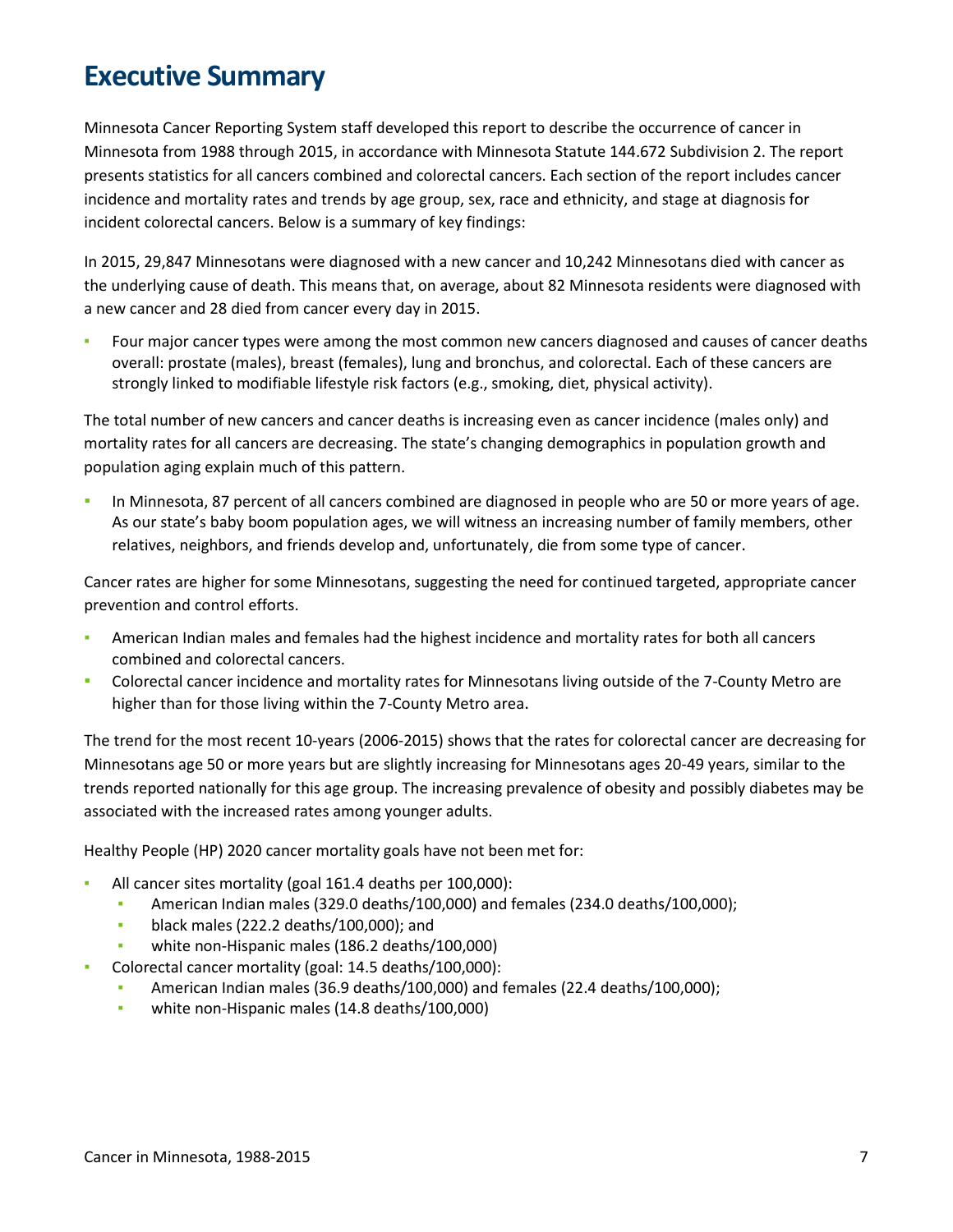# <span id="page-7-0"></span>**Introduction**

Cancer is an umbrella term for more than 100 different diseases, each with different causes, treatments, and short- and long-term outcomes. Nevertheless, a hallmark of any cancer is uncontrolled cell growth and spread to distant sites in the body. A diagnosis of cancer can have serious, life-changing repercussions for cancer patients and their families. Fortunately, our understanding of cancer has improved over the past 100 years because of scientific advances in biology, genetics, medicine, public health, statistics, and related disciplines. From this research, cancer treatment and survival has improved. We are also better able to document and quantify the substantial health impacts of cancer in our state, communities, and families. Importantly, Minnesota public health professionals, clinicians, legislators, and associations like the Minnesota Cancer Alliance or the American Cancer Society (ACS) use scientific results and descriptive data on cancer occurrence to prioritize, plan, and fund cancer prevention and control activities in our state.

One indispensable source of data on cancer is the Minnesota Department of Health's Minnesota Cancer Reporting System (MCRS), formerly called the Minnesota Cancer Surveillance System. The 1987 Minnesota Legislature established this statewide cancer registry program to assure that accurate, complete, and timely data on cancer would be available to inform planning and decision-making at the local, state and national levels, as well as to foster research into the causes of different cancers. Enabling legislation also required a biennial report (Minnesota Statute 144.672, Subdivision 2) to describe cancer incidence and discuss the public health significance of cancer in Minnesota. MCRS collects cancer and demographic data on Minnesotans who have a newly diagnosed cancer from hospitals, clinics, and pathology laboratories in accordance with Minnesota statutes and rules including those for data protection and privacy. The registry program has been in operation since 1988 and has been a member of the CDC's National Program of Central Cancer Registries since 1995.

The need for data-informed programs and policy takes on added importance as the number of cancer diagnoses continues to increase over time because of population growth and the aging of the baby boom generation. Based on preliminary (unpublished) MCRS analyses, by 2037, changes in both population growth and aging could result in a 50 percent increase in the number of new cancers diagnosed in Minnesotans. Cancer prevention, intervention, and control programs carried out now promise to reduce the anticipated increase of cancer incidence in the years to come. MCRS data will be critically important to help guide planning and resource allocation in response to the increased cancer burden, as well as to reduce the persistent health disparities in Minnesota.

This report fulfills requirements for a biennial report (M.S. 144.672, as mentioned above) and MCRS objectives for CDC-RFA-DP17-1701 funding of the National Program of Cancer Registries (NPCR). It describes the total cancer burden from all cancers combined in Minnesota and contains a section on the incidence and mortality of colorectal cancer. We present descriptive statistics by cancer stage, age group, sex, race and ethnicity, and describe trends in the cancer incidence and mortality rates over time. We included Centers for Disease Control [and Prevention's Healthy People 2020 \(HP2020\) \(https://www.cdc.gov/nchs/healthy\\_people/hp2020.htm\)](https://www.cdc.gov/nchs/healthy_people/hp2020.htm) objectives for colorectal cancer to support cancer prevention and control programs across Minnesota. In the body of the report, we embedded numerous links to detailed technical information located primarily, but not exclusively in th[e Resource Section.](#page-39-0) This section contains brief descriptions and links to registry methods, data standards, MCRS legal authority and data privacy, statistical methods, and a glossary of terms used. It also contains other links to MCRS and US cancer statistics. The appendices provide additional information, including incidence and mortality trend data for the 28-year period [\(Appendix A\)](#page-45-0) and an overview of MCRS data use in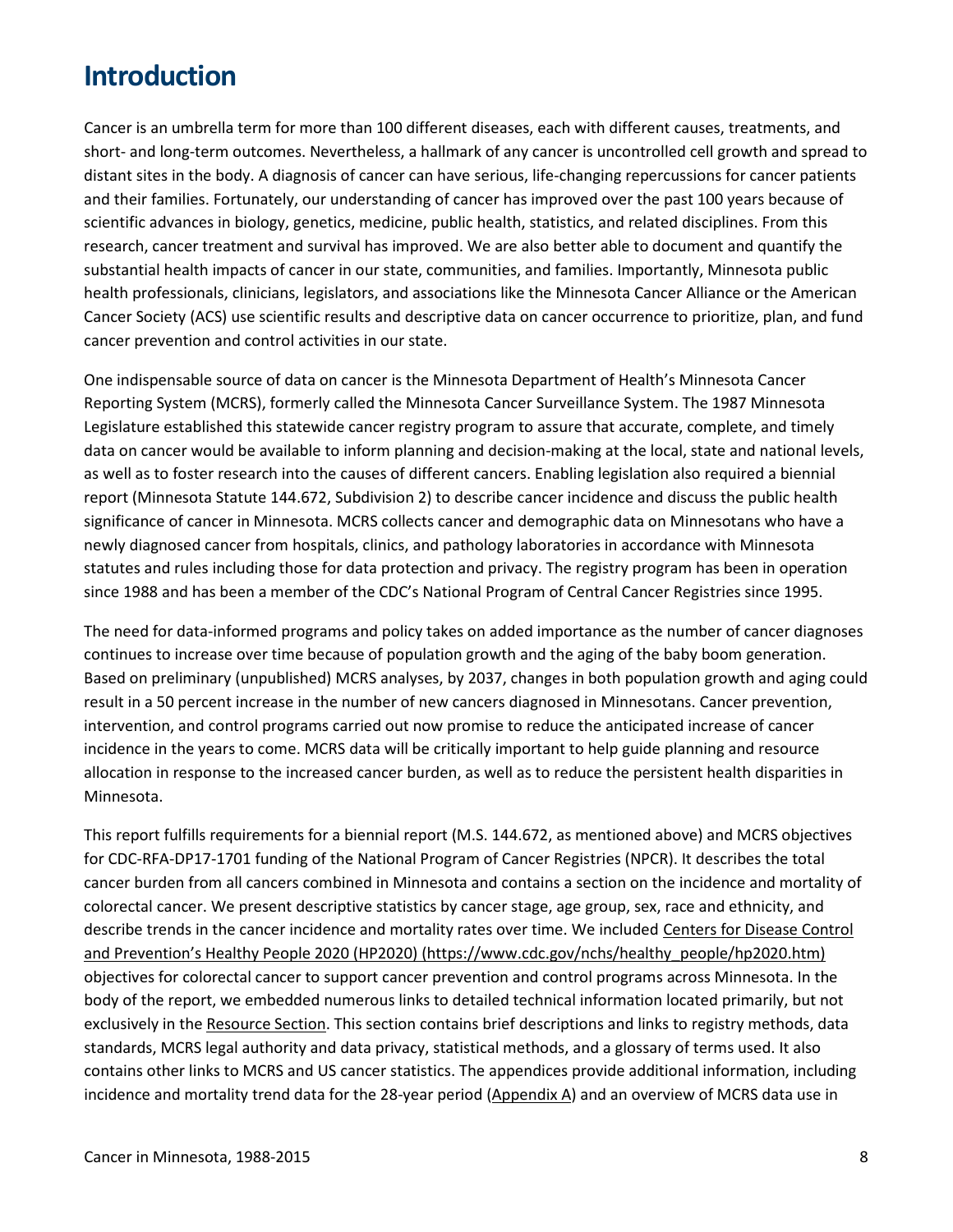research and public health practice [\(Appendix B\)](#page-49-0). We included a brief evaluation form to obtain feedback on this report and input on what readers would like to see in future MCRS reports [\(Appendix C\)](#page-50-0). Finally, Supplement 1 [Maps and Data \(PDF\) \(http://www.health.state.mn.us/data/mcrs/docs/2019biensupa.pdf\)](http://www.health.state.mn.us/data/mcrs/docs/2019biensupa.pdf) provides maps showing cancer incidence and mortality statistics for Minnesota counties and fo[r State Community Health](https://www.health.state.mn.us/communities/practice/schsac/index.html)  [Services Advisory Committee \(SCHSAC\)](https://www.health.state.mn.us/communities/practice/schsac/index.html) 

[\(https://www.health.state.mn.us/communities/practice/schsac/index.html\)](https://www.health.state.mn.us/communities/practice/schsac/index.html) geographic regions. [Supplement 2](http://www.health.state.mn.us/data/mcrs/docs/2019biensupb.pdf)  [Publications and Data Use \(PDF\) \(http://www.health.state.mn.us/data/mcrs/docs/2019biensupb.pdf\)](http://www.health.state.mn.us/data/mcrs/docs/2019biensupb.pdf) provides a list of selected reports and publications that used MCRS data in public health practice and research. Both supplements are available online.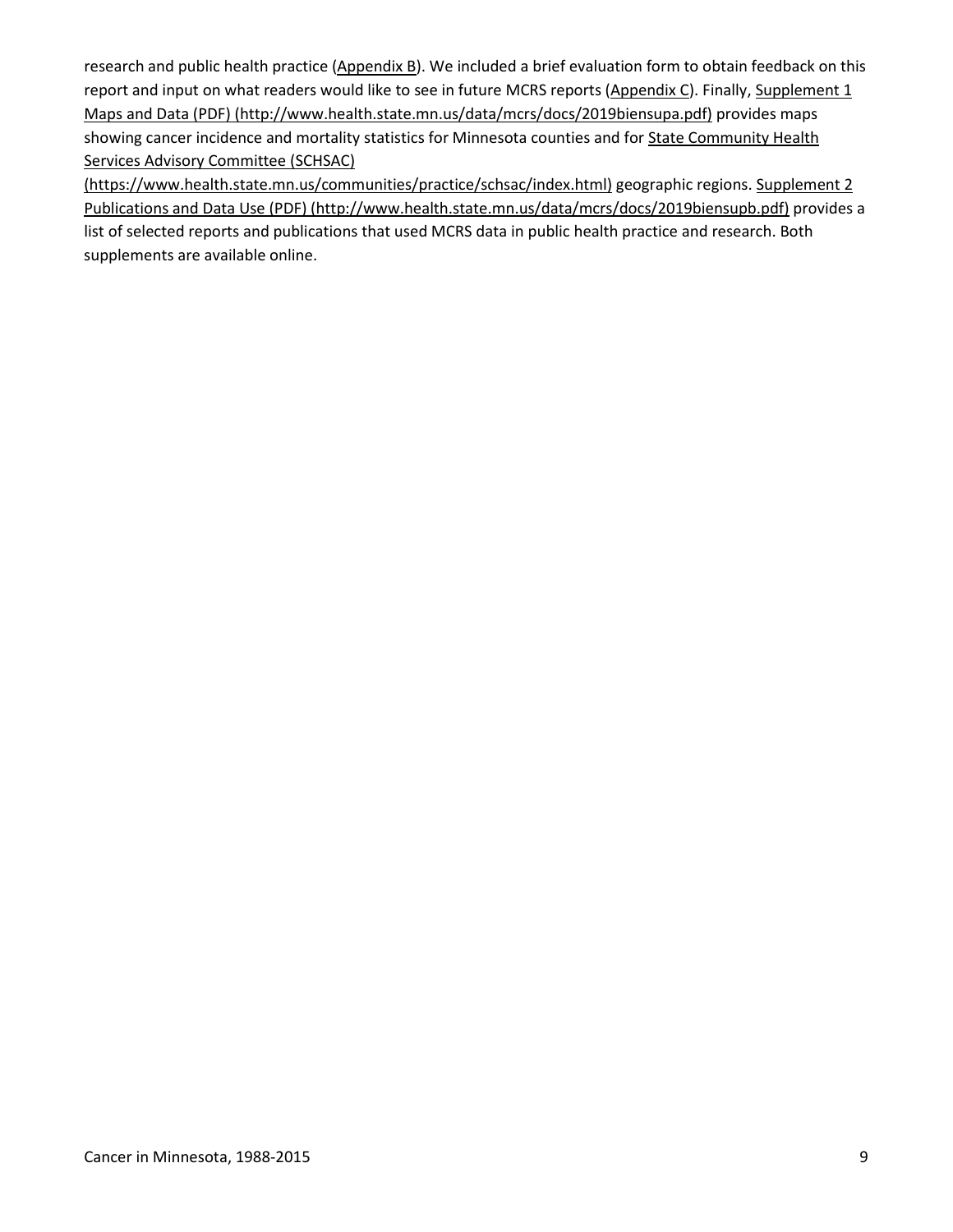# <span id="page-9-0"></span>**Statistics Snapshot-All Sites Combined**

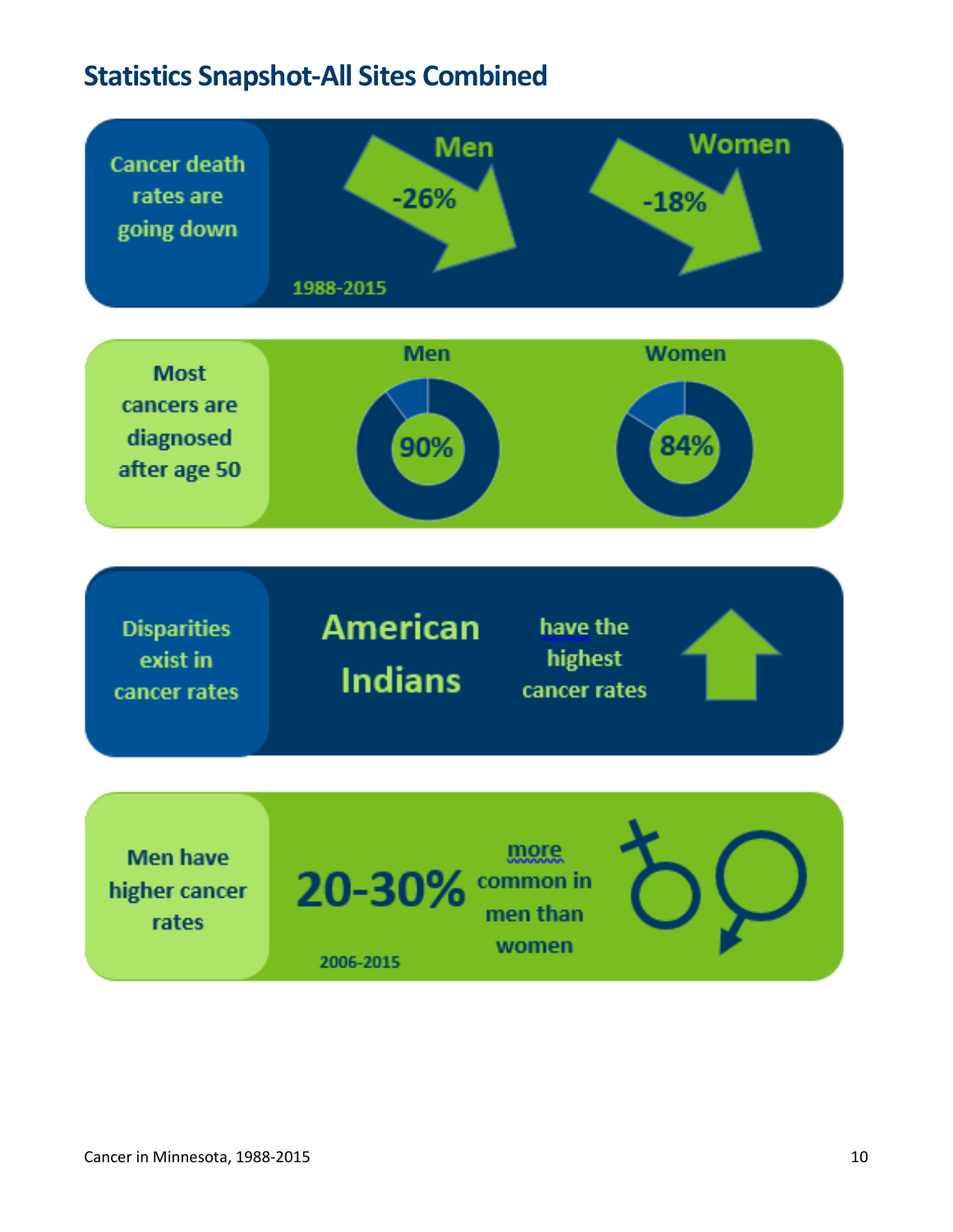# <span id="page-10-0"></span>**All Cancers Combined**

Different cancers have different causes, treatments, and long- and short-term outcomes, but all cancers start with the uncontrolled growth of cells at a specific location or site within the body. The site where the cancer first started usually identifies the cancer type. For example, abnormal cells that started growing in the breast are called breast cancers. Unfortunately, cancer cells are able to spread to distant sites, away from where the cancer first started and this can have serious impacts on a person's health, and their family and community.

#### **Cancer is common**

Cancers are much more common than most people realize, especially when considered in terms of lifetimes rather than as a yearly rate. Using current Minnesota cancer rates and average life expectancies, we estimate that about four or five people out of ten will be diagnosed with some type of cancer at some point in their lifetimes. Most of this "lifetime" risk of cancer occurs as we get older because cancer rates rise sharply with age. As we and our families, friends, and neighbors advance into middle age and beyond, we will begin to witness an increasing number of family members, other relatives, neighbors, and friends develop and, unfortunately, die from some type of cancer.

#### **Burden of cancer incidence and mortality in Minnesota**

Examining the trends in the incidence and mortality of all cancers combined is useful in describing the overall cancer burden in a population. This will give us a partial answer to the question, "How large of a public health problem is cancer in Minnesota?" It is important to keep in mind that the overall trend for all cancer sites combined represents the net change in trends for all individual cancer types, some of which are increasing, decreasing or remaining stable over the same year or group of years. In addition, because different cancers have different causes, in looking at trends for cancer in all sites combined we will not be able to gain an understanding of the factors that are linked to an increase or decrease in the chance of developing any individual cancer.

Examining the patterns of all cancers combined by population demographics (for example, sex, race and ethnicity, and age) broadens our understanding of cancer as a public health problem. The number and rates of different cancers are different in males and females. Differences in the number of cancers and rates also exist by racial and ethnic groups, as well as by age groups. Understanding these differences can be helpful in developing effective and culturally appropriate cancer prevention and control programs. The tables and figures below display the patterns in cancer incidence and mortality for all sites combined overall and by sex, race and ethnicity and age group in Minnesota between 1988 and 2015, unless otherwise noted.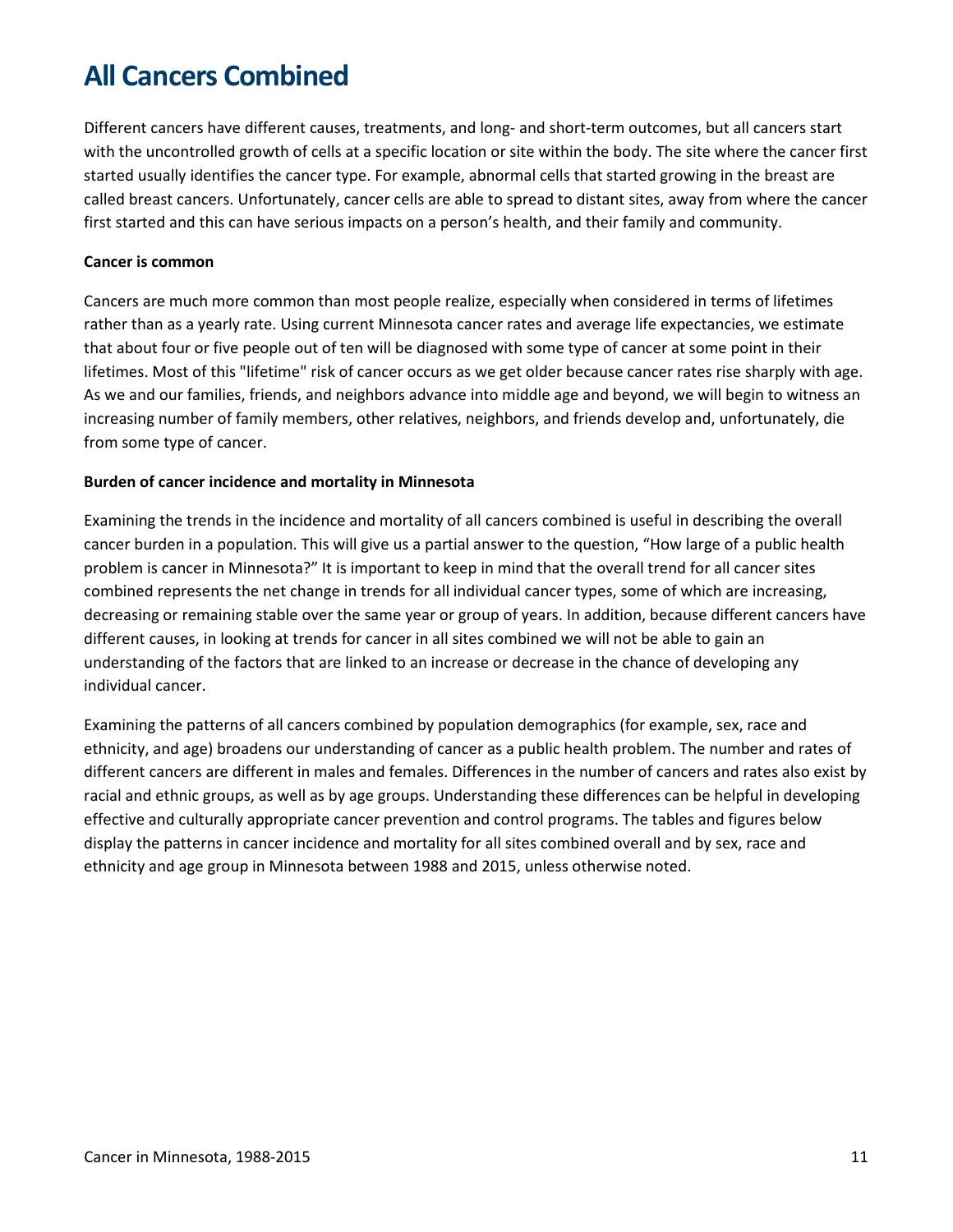# <span id="page-11-0"></span>**Changes in all cancers combined between 1988 and 2015 for males and females**

The chart below and tables of trend data [\(Appendix A\)](#page-45-0) show that while the total number of new cancers and cancer deaths increased in Minnesota, the overall incidence and mortality rates for all cancers combined decreased between 1988 and 2015.

- **EXEDM** The number of new cancers diagnosed in males and females increased at least 65 percent between 1988 and 2015, from 9,147 to 15,104 in males and from 8,851 to 14,743 in females. The increase in the number of new cancers diagnosed in males and females during this time reflects both population growth and population aging, as well as the net effect of changes in the factors that increase or decrease the chance of a new cancer diagnosis in Minnesota, as mentioned above.
- Over the 28-year period from 1988 to 2015, the number of males and females who died from cancer increased at least 25 percent, from 4,205 to 5,352 in males and from 3,895 to 4,890 in females. Minnesota's changing population demographics, notably population growth and aging, largely explain the increased number of cancer deaths among males and females.
- Compared with 1988, the age-adjusted incidence rate for all cancers decreased 5 percent for males but increased 12 percent for females in 2015. Decreasing rates of the most common cancers in males – lung, prostate and colorectal cancers – have contributed to the decline in the incidence rate for all cancers combined for males. Increases in the rate of lung cancer among females explains, in part, why the rate for all cancers combined has increased for females since 1988.
- From 1988 to 2015, the mortality rate for all cancers decreased 28 percent for males and 17 percent for females. The decline in cancer mortality over this time reflects the impact of early cancer detection and screening, improvements in cancer therapies and supportive care, and other factors (1).



### **Percent change in incidence and mortality for all cancers combined, 1988-2015**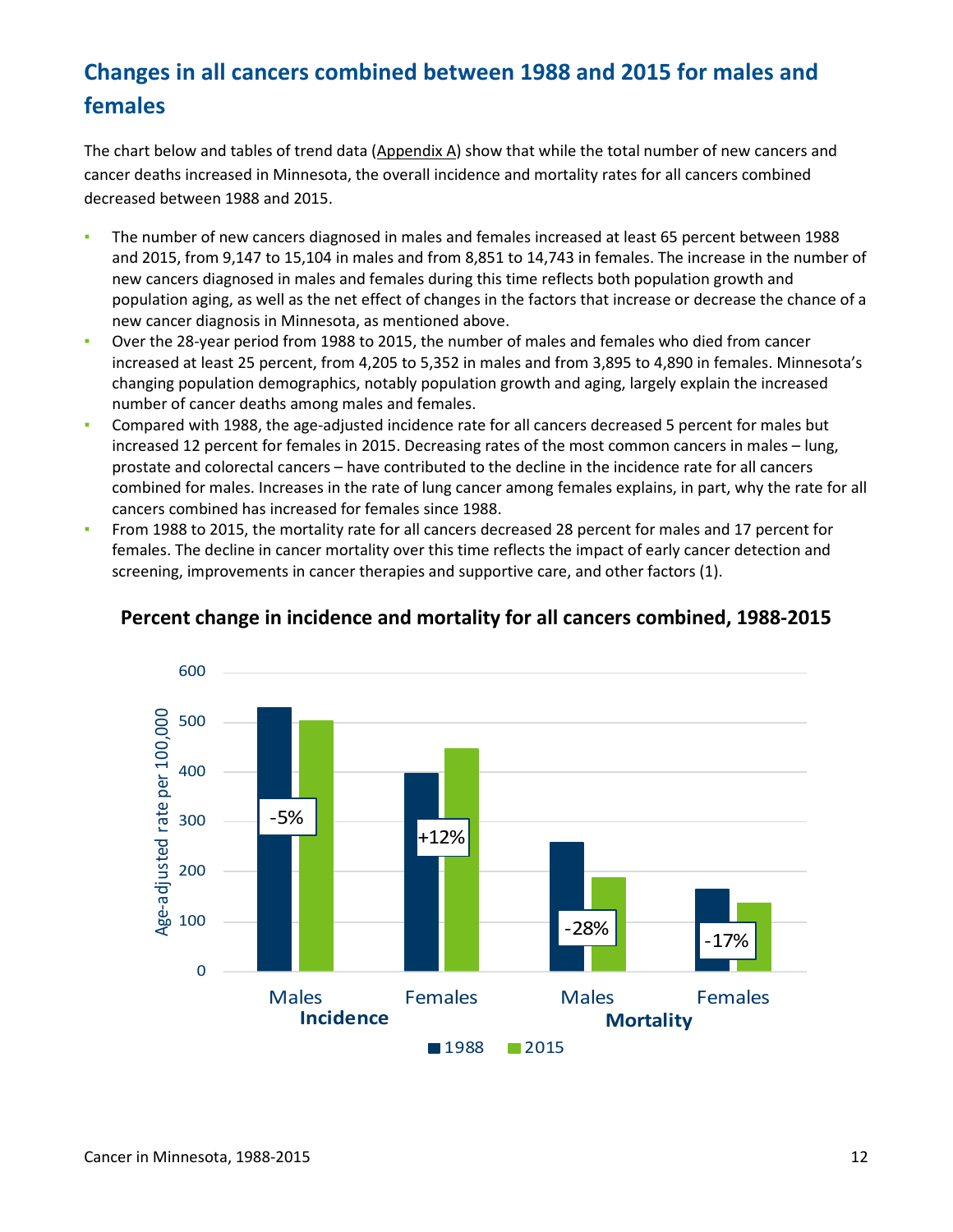## <span id="page-12-0"></span>**Trends in all cancers combined in Minnesota, 1988-2015**

The chart below shows the trends in age-adjusted cancer incidence and mortality for Minnesota males and females during 1988-2015 [\(Appendix A\)](#page-45-0).

- **EXEDENT Since 1988, cancer incidence rates for Minnesota males fluctuated up and down. By 2015, the trend in the** rate for males showed a net decrease. In the last ten years cancer incidence rates for males decreased by 1.9 percent per year. The age-adjusted incidence rates for females gradually increased during this time. In the last 10 years cancer incidence rates for females increased by 0.6 percent per year.
- Over the 28-year period, cancer mortality rates for males and females have steadily decreased. In the last ten years cancer mortality rates decreased for males by 1.6 percent per year and 1.1 percent per year for females.



### **Incidence and mortality rates for all cancers combined, 1988-2015**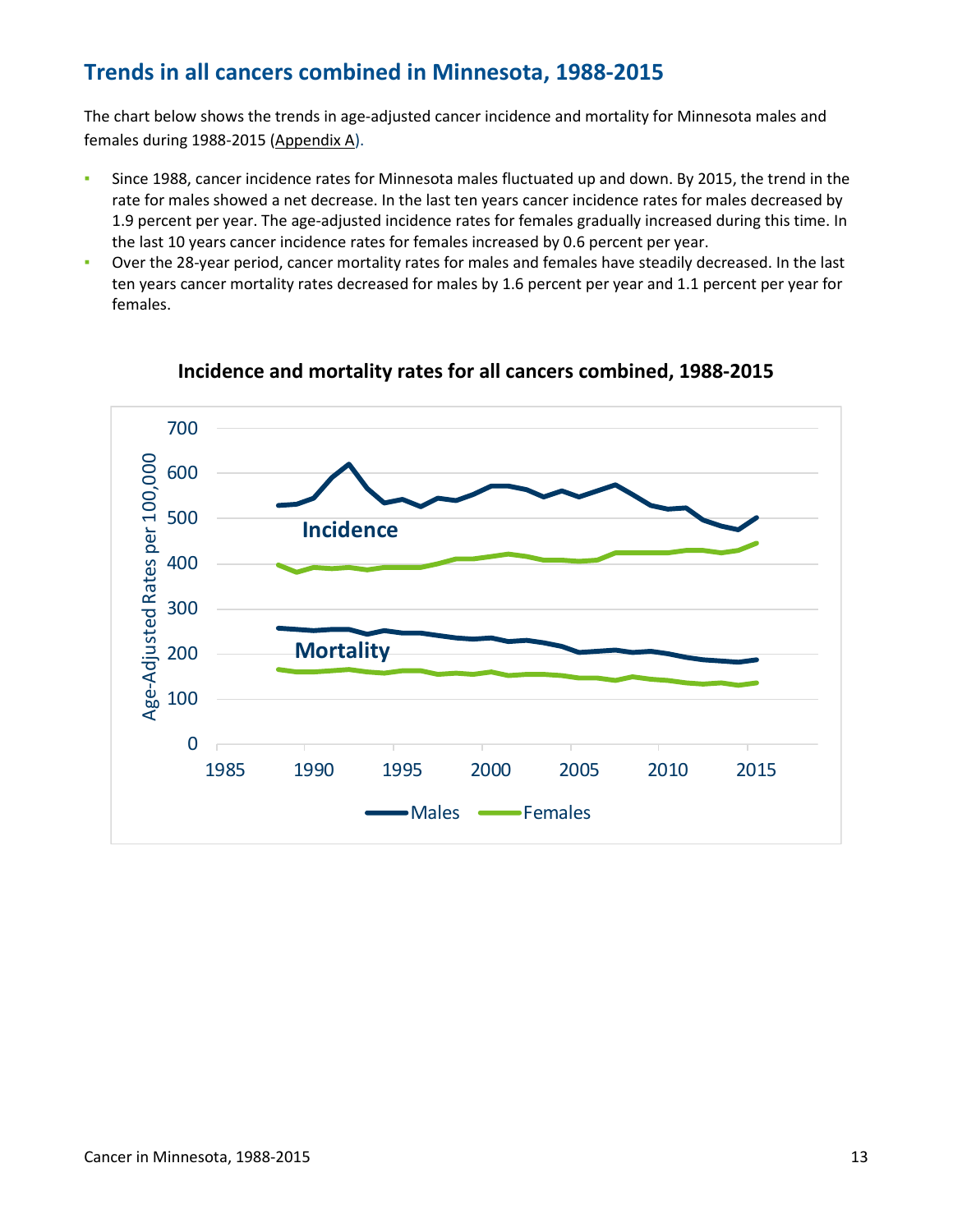## <span id="page-13-0"></span>**Common types of cancer in Minnesota for males and females**

The tables below show the 10 most common new cancer diagnoses and the 10 most common cancer causes of death in Minnesota males and females.

- The types of new cancers that males and females are most commonly diagnosed with are not exactly the same as the most common causes of cancer death. Nonetheless, lung and colorectal cancers account for 20 percent of new cancer diagnoses and about 33 percent of deaths in both males and females. Additionally, cancer of the prostate is a common new diagnosis and cause of death for Minnesota males, while cancer of the breast is a common new diagnosis and cause of death for Minnesota females.
- The incidence of some cancers is low but the mortality rate is high, testifying to poor survival from these cancers. Pancreatic cancer is the 10th most common incident cancer diagnosed in males and females but it is the 4th most common cancer cause of death in both sexes. Similar examples include brain and other nervous system cancers in females, and liver and intrahepatic bile duct cancers in both males and females. These cancers do not rank among the 10 most common incident cancers but they are one of the 10 most common causes of cancer deaths.
- Finally, some cancers are among the 10 most common cancers diagnosed in Minnesota but they are not among the 10 most common cancer causes of death. Examples include thyroid cancer in women, and cancers of the oral cavity and pharynx in men.

| Cancer                  | Rate/100,000 | Number of<br>cases | <b>Percent of</b><br>total |
|-------------------------|--------------|--------------------|----------------------------|
| Prostate                | 112.1        | 3,633              | 24.1%                      |
| Lung and Bronchus       | 62.8         | 1,865              | 12.3%                      |
| Colon and Rectum        | 43.2         | 1,262              | 8.4%                       |
| Urinary Bladder         | 38.1         | 1,087              | 7.2%                       |
| Melanoma of the Skin    | 37.1         | 1,090              | 7.2%                       |
| Non-Hodgkin Lymphoma    | 27.2         | 784                | 5.2%                       |
| Kidney and Renal Pelvis | 23.9         | 724                | 4.8%                       |
| Leukemia                | 22.4         | 647                | 4.3%                       |
| Oral Cavity and Pharynx | 16.3         | 517                | 3.4%                       |
| Pancreas                | 15.1         | 447                | 3.0%                       |
| All Cancers Combined    |              | 15,104             |                            |

### **Top 10 Incident cancers in males, 2015**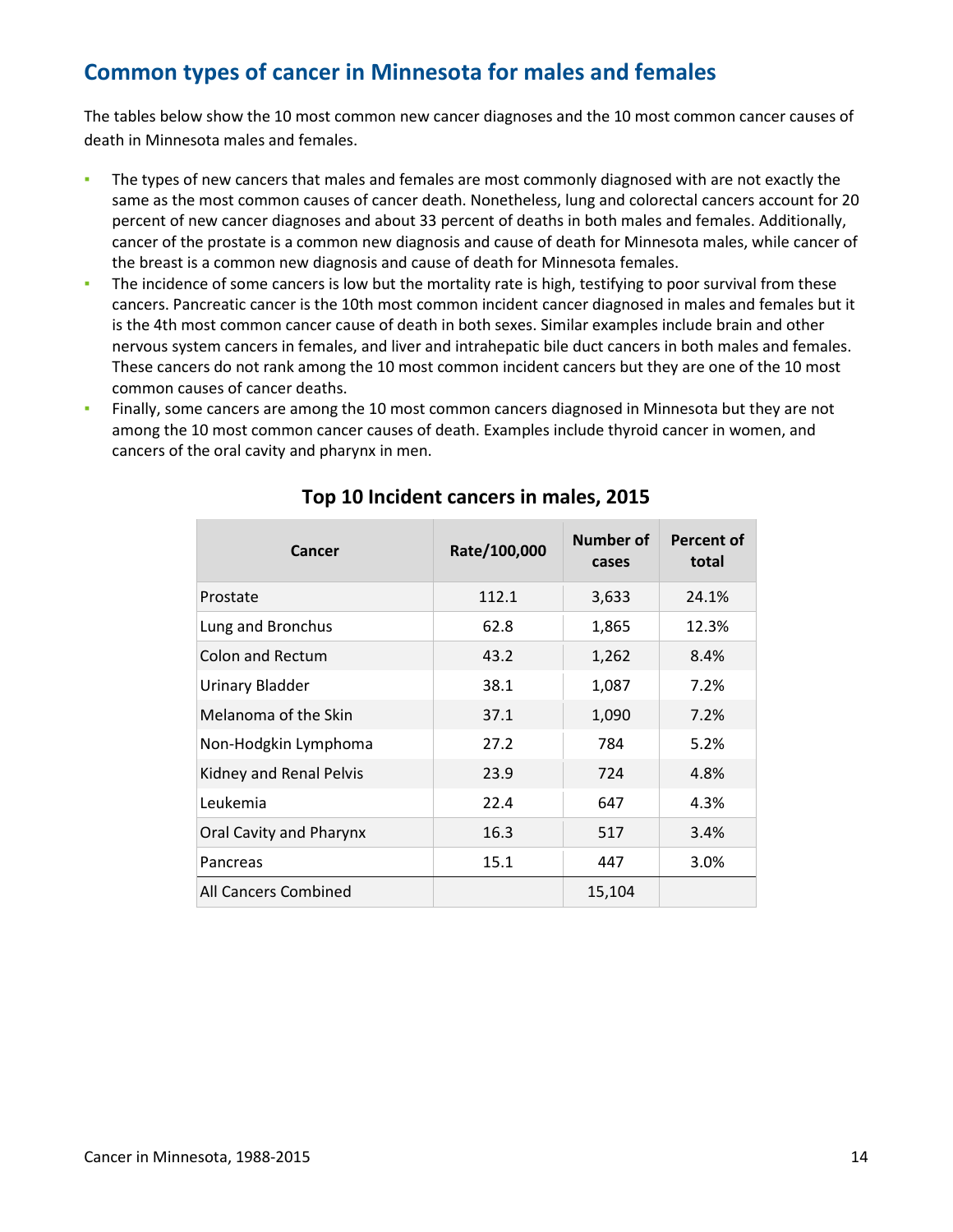| Cancer                  | Rate/100,000 | Number of<br>cases | <b>Percent of</b><br>total |
|-------------------------|--------------|--------------------|----------------------------|
| <b>Breast</b>           | 134.9        | 4,380              | 29.6%                      |
| Lung and Bronchus       | 53.4         | 1,858              | 12.6%                      |
| <b>Colon and Rectum</b> | 33.9         | 1,136              | 7.7%                       |
| Uterus                  | 31.7         | 1,098              | 7.4%                       |
| Melanoma of the Skin    | 28.3         | 866                | 5.9%                       |
| Thyroid                 | 18.7         | 530                | 3.6%                       |
| Non-Hodgkin Lymphoma    | 17.4         | 588                | 4.0%                       |
| Leukemia                | 12.3         | 404                | 2.7%                       |
| Pancreas                | 12.3         | 432                | 2.9%                       |
| Kidney and Renal Pelvis | 12.1         | 399                | 2.7%                       |
| All Cancers Combined    |              | 14,783             |                            |

## **Top 10 incident cancers in females, 2015**

## **Top 10 cancers causes of death in males, 2015**

| Cancer                           | Rate/100,000 | Number of<br>deaths | Percent of<br>total |
|----------------------------------|--------------|---------------------|---------------------|
| Lung and Bronchus                | 43.0         | 1,250               | 23.4%               |
| Prostate                         | 20.5         | 543                 | 10.1%               |
| <b>Colon and Rectum</b>          | 14.8         | 421                 | 7.9%                |
| Pancreas                         | 12.9         | 378                 | 7.1%                |
| Leukemia                         | 9.8          | 276                 | 5.2%                |
| Liver and Intrahepatic Bile Duct | 8.4          | 265                 | 5.0%                |
| Non-Hodgkin Lymphoma             | 8.2          | 227                 | 4.2%                |
| Urinary Bladder                  | 7.2          | 199                 | 3.7%                |
| Esophagus                        | 7.1          | 223                 | 4.2%                |
| Brain and Other Nervous System   | 6.3          | 189                 | 3.5%                |
| All Malignant Cancer Deaths      |              | 5,352               |                     |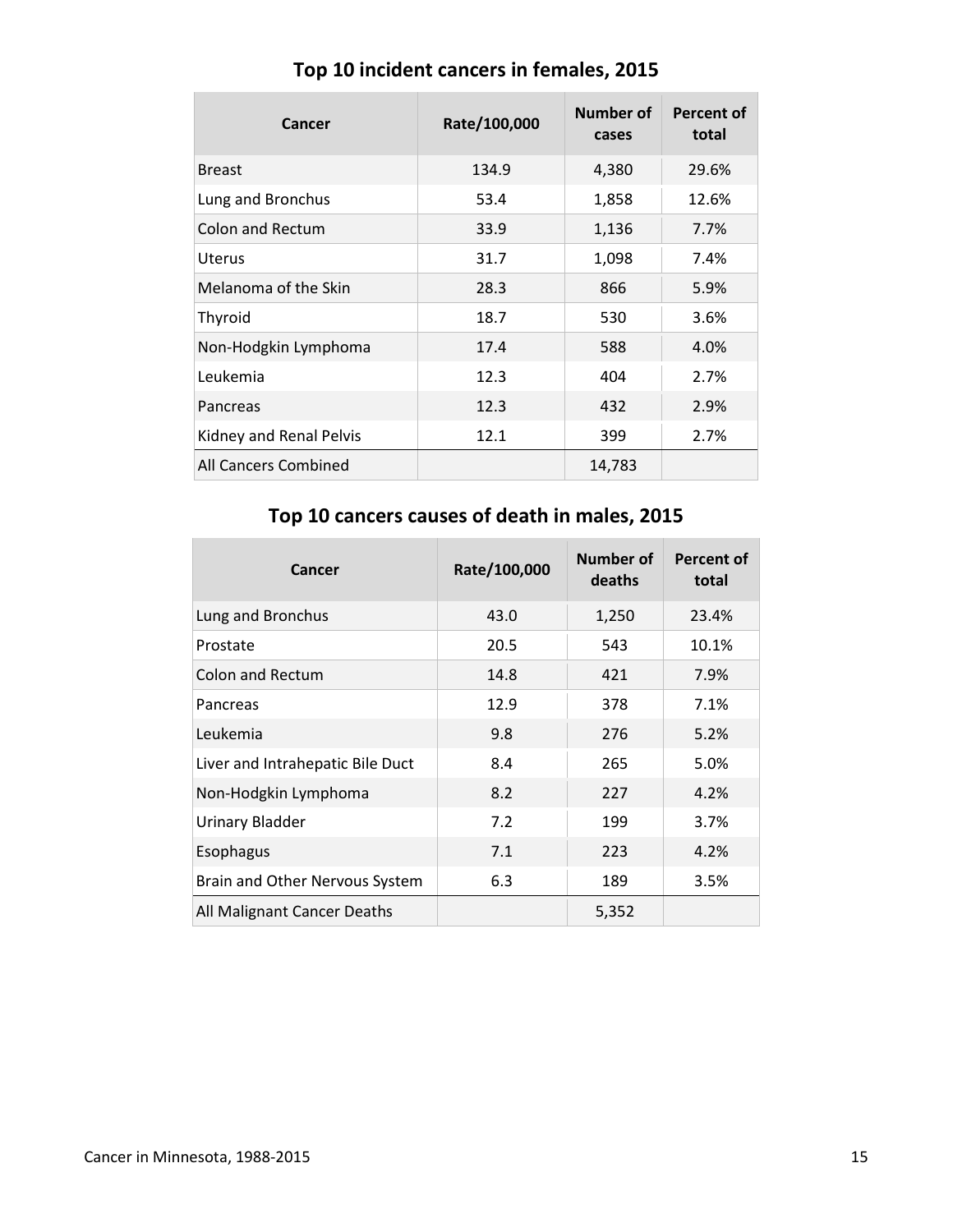| Cancer                           | Rate/100,000 | Number of<br>deaths | Percent of<br>total |
|----------------------------------|--------------|---------------------|---------------------|
| Lung and Bronchus                | 34.3         | 1,185               | 25.8%               |
| <b>Breast</b>                    | 16.9         | 589                 | 12.8%               |
| <b>Colon and Rectum</b>          | 11.1         | 395                 | 8.6%                |
| Pancreas                         | 8.8          | 310                 | 6.7%                |
| Ovary                            | 6.4          | 222                 | 4.8%                |
| Leukemia                         | 5.2          | 187                 | 4.1%                |
| Non-Hodgkin Lymphoma             | 4.2          | 145                 | 3.2%                |
| <b>Uterus</b>                    | 4.1          | 144                 | 3.1%                |
| Brain and Other Nervous System   | 3.7          | 117                 | 2.5%                |
| Liver and Intrahepatic Bile Duct | 3.4          | 124                 | 2.7%                |
| All Malignant Cancer Deaths      |              | 4,890               |                     |

# **Top 10 cancer causes of death in females, 2015**

r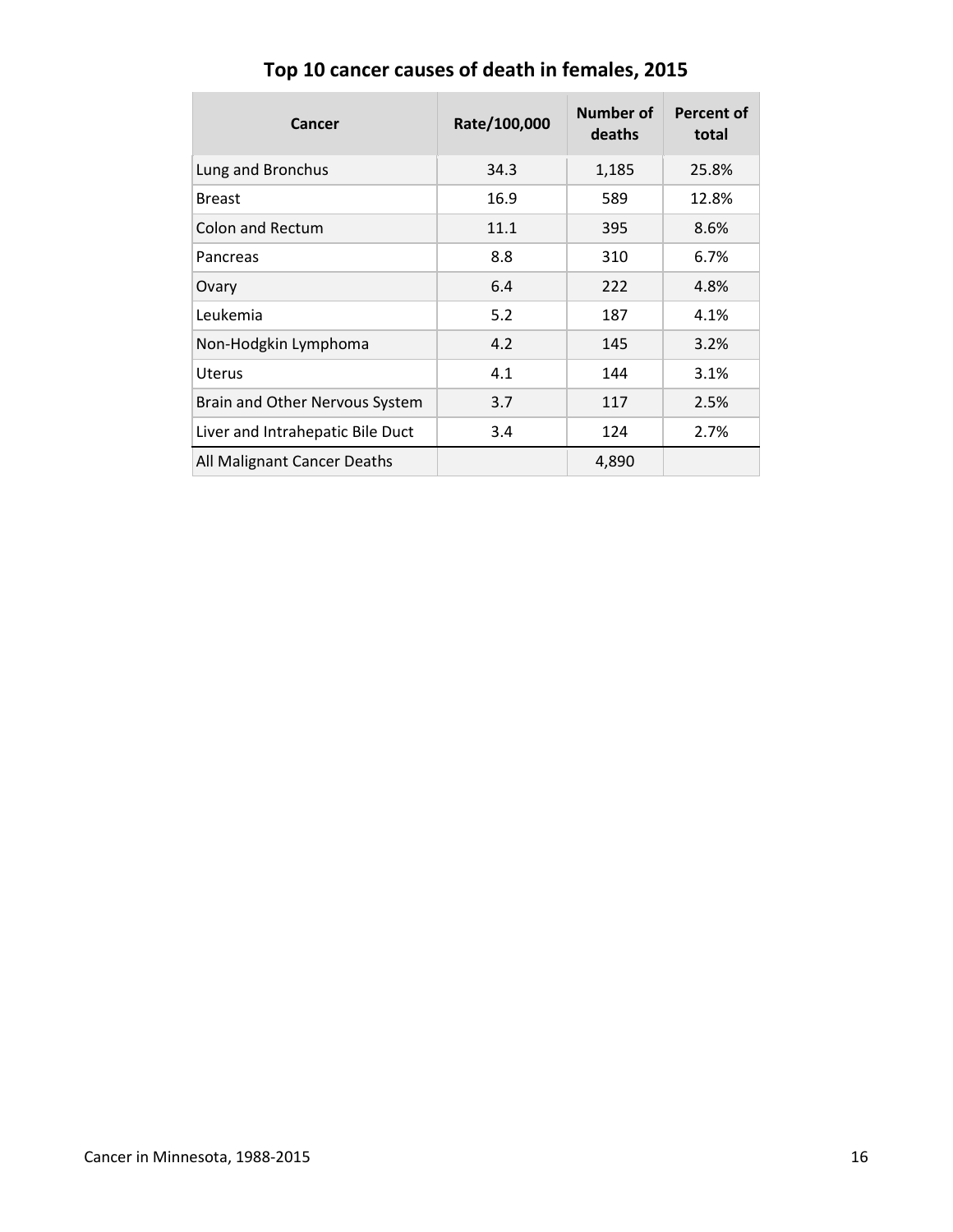## <span id="page-16-0"></span>**Incidence of all cancers combined by race and ethnicity**

The chart and table below show the greater burden of overall cancer incidence in American Indian males and females compared to Minnesotans of other races and ethnic groups.

- Overall and by sex, American Indians had the highest rate of new cancers diagnosed and Asian and Pacific Islanders had the lowest incidence rate during 2011-2015. The overall incidence rate for American Indians was more than double the rate for Asian and Pacific Islanders.
- **•** The incidence rate for American Indian males was 2.4 times the rate for Asian and Pacific Islander males, and between 1.3 and 1.5 times the rates for males of the other racial and ethnic groups. The incidence rate for American Indian females was double the rate for Asian and Pacific Islander females, and between 1.3 and 1.5 times the rates for females of the other racial and ethnic groups.



### **Incidence rates for all cancers combined by race/ethnicity, 2011-2015**

| Race/ethnicity         | <b>Total</b><br>Rate | Count   | <b>Male</b><br>Rate | Count  | Female<br>Rate | <b>Count</b> |
|------------------------|----------------------|---------|---------------------|--------|----------------|--------------|
| American Indian        | 605.2                | 1,523   | 655.9               | 749    | 569.7          | 774          |
| Asian/Pacific Islander | 276.1                | 2,156   | 274.1               | 902    | 281.7          | 1,254        |
| <b>Black</b>           | 447.6                | 4,138   | 518.1               | 2,214  | 391.8          | 1,924        |
| Hispanic all races     | 429.5                | 2,296   | 428.0               | 1,026  | 440.0          | 1,270        |
| White non-Hispanic     | 452.1                | 127,540 | 489.1               | 64,873 | 427.6          | 62,667       |
| All Races Combined     | 457.2                | 140,291 | 495.6               | 71,208 | 431.6          | 69,083       |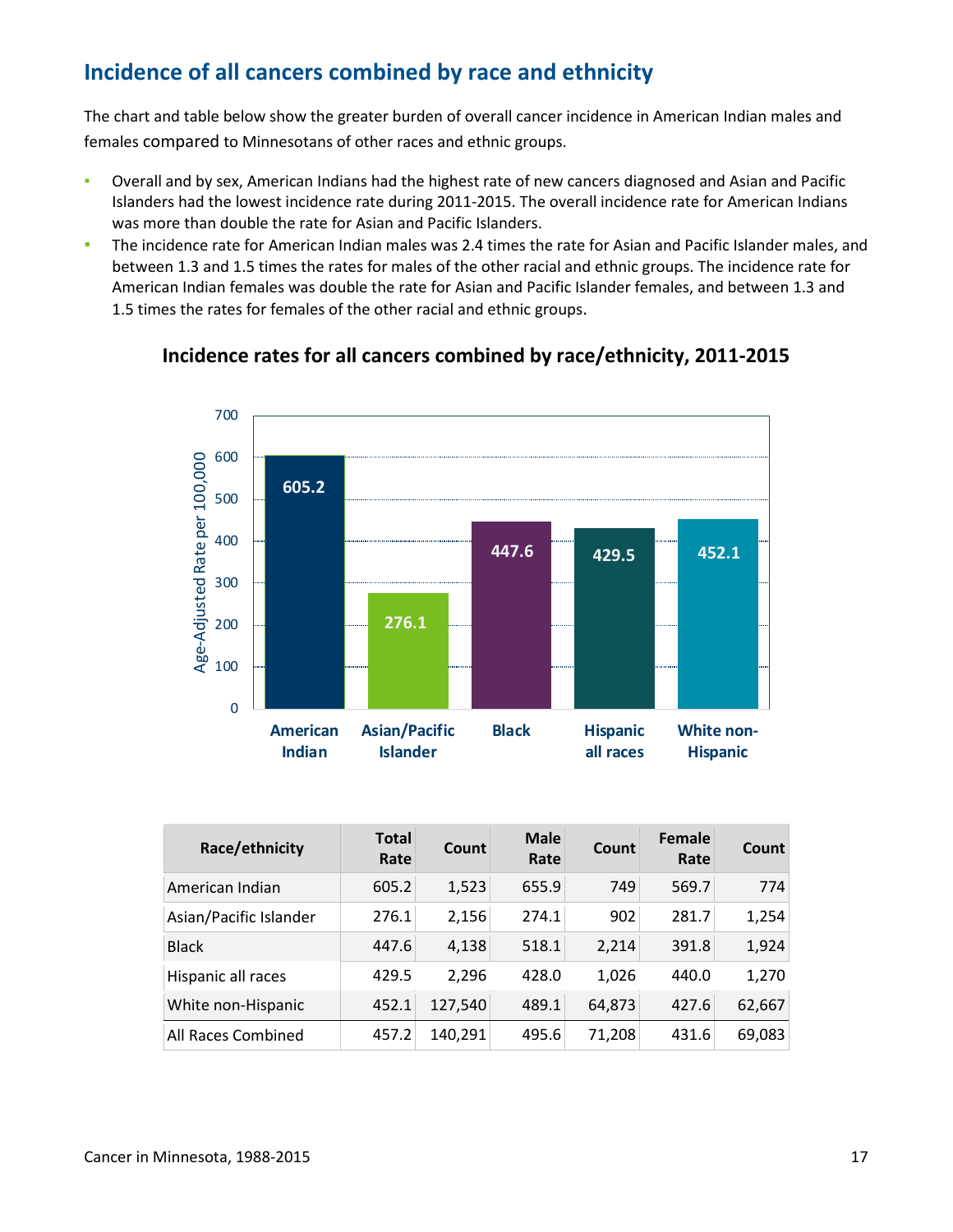## <span id="page-17-0"></span>**Common types of cancers in Minnesota differ by race and ethnicity**

As seen in the tables below, the most common new cancer diagnoses are not exactly the same by race and ethnicity for both males and females.

| <b>Rank</b>             | <b>White-Non</b><br><b>Hispanic</b> | <b>Black</b>                   | American<br>Indian             | Asian/Pacific<br><b>Islander</b> | <b>Hispanic-All</b><br>races          |
|-------------------------|-------------------------------------|--------------------------------|--------------------------------|----------------------------------|---------------------------------------|
| $\mathbf{1}$            | <b>Prostate</b>                     | <b>Prostate</b>                | <b>Lung</b>                    | <b>Prostate</b>                  | <b>Prostate</b>                       |
| $\overline{2}$          | Lung                                | Lung                           | <b>Prostate</b>                | Lung                             | <b>Lung</b>                           |
| 3                       | <b>Colorectal</b>                   | <b>Colorectal</b>              | <b>Colorectal</b>              | <b>Colorectal</b>                | <b>Colorectal</b>                     |
| 4                       | <b>Bladder</b>                      | Liver                          | <b>Kidney</b>                  | Liver                            | <b>Bladder</b>                        |
| 5                       | <b>Melanoma</b>                     | <b>Kidney</b>                  | Oral                           | <b>Non-Hodgkin</b><br>Lymphoma   | <b>Liver</b>                          |
| 6                       | <b>Non-Hodgkin</b><br>Lymphoma      | <b>Bladder</b>                 | <b>Bladder</b>                 | <b>Stomach</b>                   | <b>Non-Hodgkin</b><br><b>Lymphoma</b> |
| $\overline{\mathbf{z}}$ | <b>Kidney</b>                       | <b>Non-Hodgkin</b><br>Lymphoma | Leukemia                       | <b>Bladder</b>                   | <b>Kidney</b>                         |
| 8                       | Leukemia                            | <b>Pancreas</b>                | <b>Liver</b>                   | Oral                             | Leukemia                              |
| 9                       | Oral                                | Oral                           | <b>Non-Hodgkin</b><br>Lymphoma | <b>Pancreas</b>                  | <b>Stomach</b>                        |
| 10                      | <b>Pancreas</b>                     | <b>Stomach</b>                 | <b>Stomach</b>                 | <b>Kidney</b>                    | Oral                                  |

### **Top 10 incident cancers for males by race/ethnicity, 2011-2015**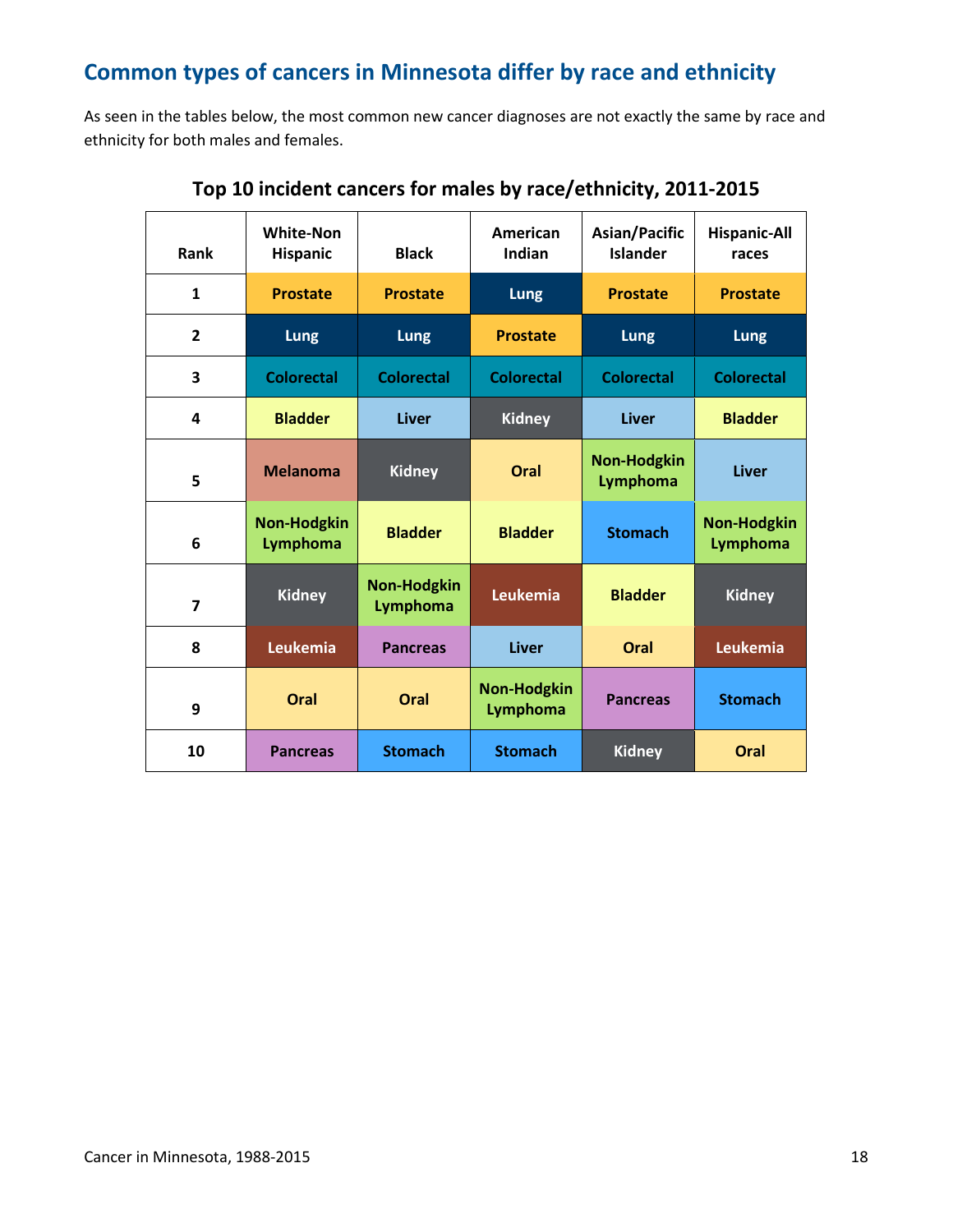| Rank                    | <b>White-Non</b><br><b>Hispanic</b> | <b>Black</b>                   | American<br>Indian             | Asian/Pacific<br><b>Islander</b> | <b>Hispanic-All</b><br>races   |
|-------------------------|-------------------------------------|--------------------------------|--------------------------------|----------------------------------|--------------------------------|
| $\mathbf{1}$            | <b>Breast</b>                       | <b>Breast</b>                  | <b>Breast</b>                  | <b>Breast</b>                    | <b>Breast</b>                  |
| $\overline{2}$          | Lung                                | <b>Lung</b>                    | Lung                           | <b>Colorectal</b>                | <b>Colorectal</b>              |
| 3                       | <b>Colorectal</b>                   | <b>Colorectal</b>              | <b>Colorectal</b>              | <b>Lung</b>                      | <b>Uterus</b>                  |
| 4                       | <b>Uterus</b>                       | <b>Uterus</b>                  | <b>Uterus</b>                  | <b>Thyroid</b>                   | Lung                           |
| 5                       | <b>Melanoma</b>                     | <b>Thyroid</b>                 | <b>Non-Hodgkin</b><br>Lymphoma | <b>Uterus</b>                    | <b>Thyroid</b>                 |
| 6                       | <b>Thyroid</b>                      | <b>Pancreas</b>                | <b>Kidney</b>                  | <b>Non-Hodgkin</b><br>Lymphoma   | <b>Non-Hodgkin</b><br>Lymphoma |
| $\overline{\mathbf{z}}$ | <b>Non-Hodgkin</b><br>Lymphoma      | <b>Non-Hodgkin</b><br>Lymphoma | <b>Thyroid</b>                 | <b>Cervix</b>                    | Leukemia                       |
| 8                       | <b>Leukemia</b>                     | <b>Kidney</b>                  | <b>Pancreas</b>                | Leukemia                         | <b>Kidney</b>                  |
| 9                       | <b>Kidney</b>                       | Liver                          | <b>Ovary</b>                   | <b>Pancreas</b>                  | <b>Pancreas</b>                |
| 10                      | <b>Ovary</b>                        | <b>Myeloma</b>                 | <b>Bladder</b>                 | <b>Stomach</b>                   | <b>Ovary</b>                   |

# **Top 10 incidence cancers for females by race/ethnicity, 2015**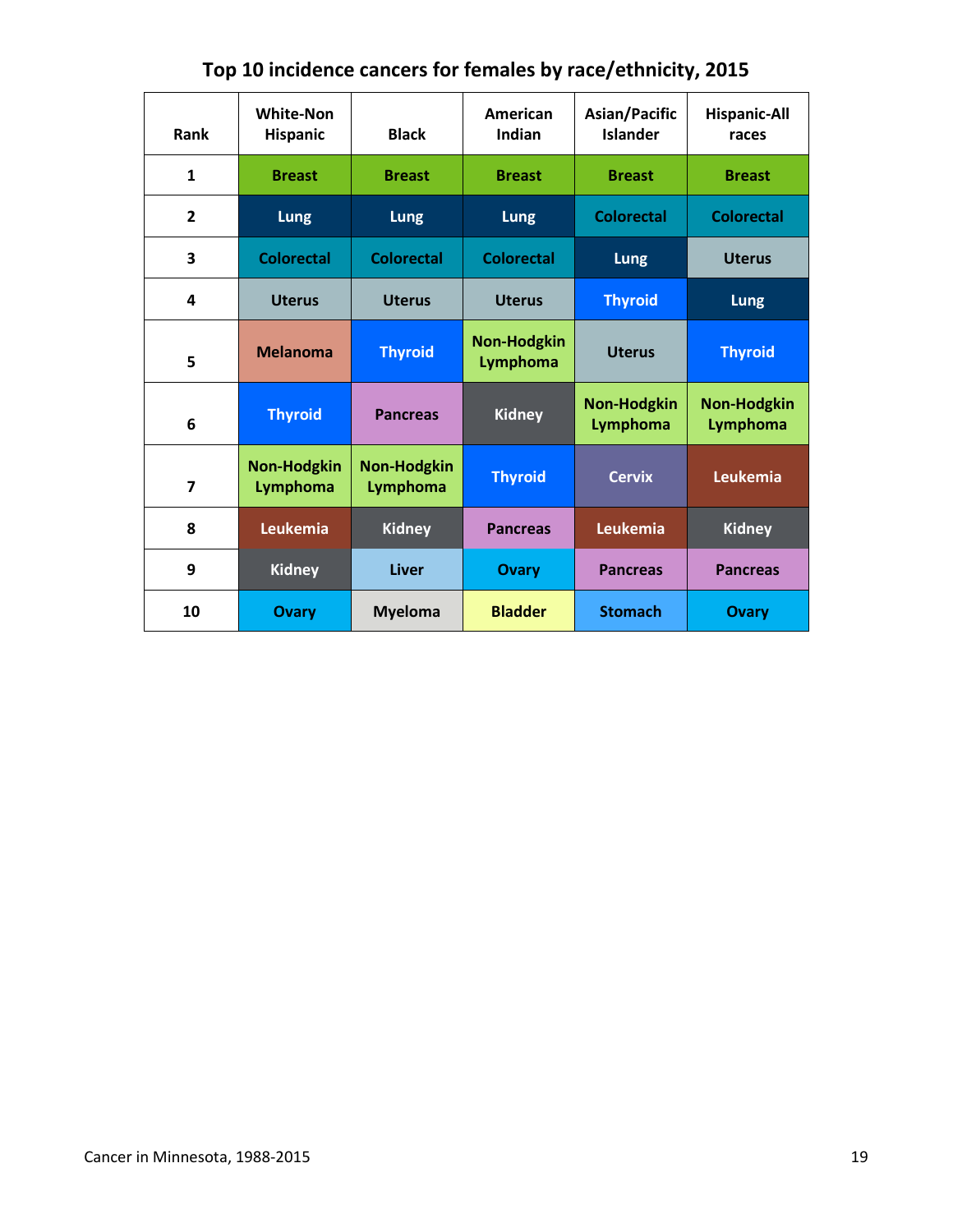# <span id="page-19-0"></span>**Mortality of all cancers combined by race and ethnicity**

The chart and table below show the disproportionate burden of cancer mortality in American Indian males and females compared to Minnesotans of other races and ethnic groups.

- Overall and by sex, American Indians had the highest overall cancer mortality rate. Hispanics of all races, and Asian and Pacific Islanders had the lowest overall cancer mortality rates.
- Black Minnesotans had the second highest cancer mortality rate in the state between 2011 and 2015. For both sexes, the cancer mortality rate for black Minnesotans was greater than the rates for whites, Hispanics of all races, and Asian and Pacific Islanders.
- The mortality rate for American Indian males was 2.5 times the mortality rate for Hispanic males of all races, and between 1.5 and 2.2 times greater than the mortality rates for males of all other racial and ethnic groups. The mortality rate for American Indian females was 2.2 times the mortality rate for Hispanic females, and between 1.5 and 1.9 times greater than the mortality rates for females of all other racial and ethnic groups.
- Overall, the HP2020 goal for all cancer mortality has not been met for American Indian and black Minnesotans. By sex, the HP2020 goal for mortality for all sites has not been met for American Indian males and females, and for black or white males.



### **Mortality rates for all cancers combined by race/ethnicity, 2011-2015**

| Race                   | <b>Total Rate</b> | <b>Count</b> | <b>Male Rate</b> | Count  | <b>Female</b><br>Rate | <b>Count</b> |
|------------------------|-------------------|--------------|------------------|--------|-----------------------|--------------|
| American Indian        | 274.8             | 575          | 329.0            | 306    | 234.0                 | 269          |
| Asian/Pacific Islander | 131.6             | 868          | 148.0            | 415    | 120.5                 | 453          |
| <b>Black</b>           | 186.7             | 1,353        | 222.2            | 719    | 160.2                 | 634          |
| Hispanic all races     | 118.1             | 486          | 130.7            | 259    | 107.1                 | 227          |
| White non-Hispanic     | 155.3             | 45,251       | 186.2            | 23,644 | 133.5                 | 21,607       |
| All Races Combined     | 155.9             | 48,371       | 186.6            | 25,265 | 134.2                 | 23,106       |

**Healthy People 2020 cancer mortality goal: 161.4 deaths/100,000**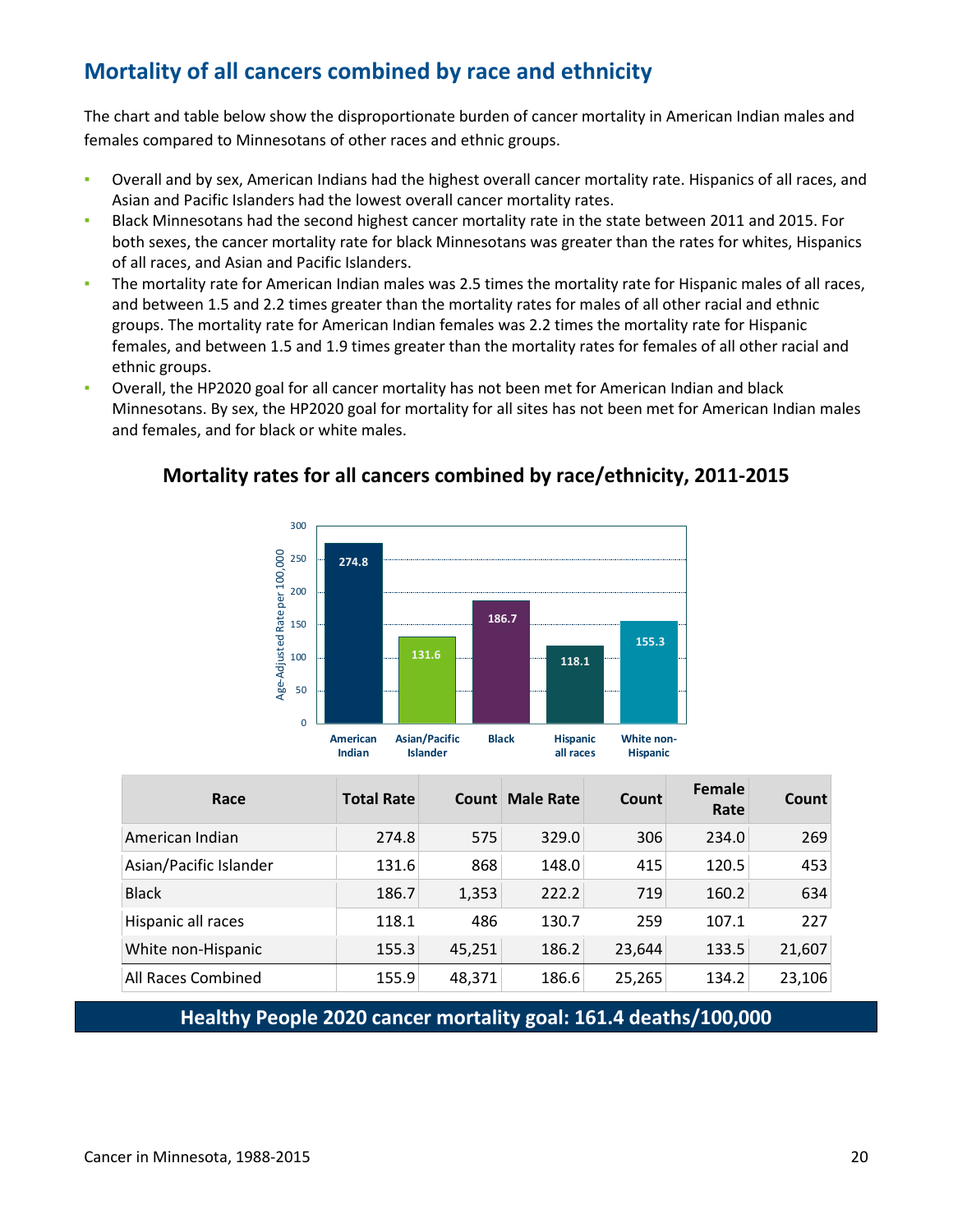# <span id="page-20-0"></span>**Common types of cancer deaths in Minnesota differ by race and ethnicity**

The tables below show that for both males and females, the most cancer causes of death are not exactly the same by race and ethnicity.

| Rank           | White                          | <b>Black</b>      | American<br>Indian             | Asian/Pacific<br><b>Islander</b> | <b>Hispanic-All</b><br>races   |
|----------------|--------------------------------|-------------------|--------------------------------|----------------------------------|--------------------------------|
| $\mathbf{1}$   | <b>Lung</b>                    | Lung              | <b>Lung</b>                    | <b>Lung</b>                      | <b>Prostate</b>                |
| $\overline{2}$ | <b>Prostate</b>                | <b>Prostate</b>   | <b>Colorectal</b>              | <b>Liver</b>                     | Lung                           |
| 3              | <b>Colorectal</b>              | <b>Liver</b>      | <b>Prostate</b>                | <b>Prostate</b>                  | <b>Liver</b>                   |
| 4              | <b>Pancreas</b>                | <b>Pancreas</b>   | Leukemia                       | <b>Colorectal</b>                | <b>Pancreas</b>                |
| 5              | Leukemia                       | <b>Colorectal</b> | <b>Liver</b>                   | <b>Pancreas</b>                  | <b>Colorectal</b>              |
| 6              | <b>Non-Hodgkin</b><br>Lymphoma | Leukemia          | <b>Pancreas</b>                | <b>Non-Hodgkin</b><br>Lymphoma   | <b>Esophagus</b>               |
| 7              | <b>Esophagus</b>               | Oral              | <b>Kidney</b>                  | <b>Stomach</b>                   | <b>Stomach</b>                 |
| 8              | <b>Liver</b>                   | <b>Kidney</b>     | <b>Esophagus</b>               | Leukemia                         | <b>Kidney</b>                  |
| 9              | <b>Bladder</b>                 | <b>Bladder</b>    | <b>Non-Hodgkin</b><br>Lymphoma | <b>Bladder</b>                   | <b>Non-Hodgkin</b><br>Lymphoma |
| 10             | <b>Kidney</b>                  | <b>Esophagus</b>  | <b>Stomach</b>                 | Oral                             | Oral                           |

**Top 10 cancer causes of death for males by race/ethnicity, 2011-2015**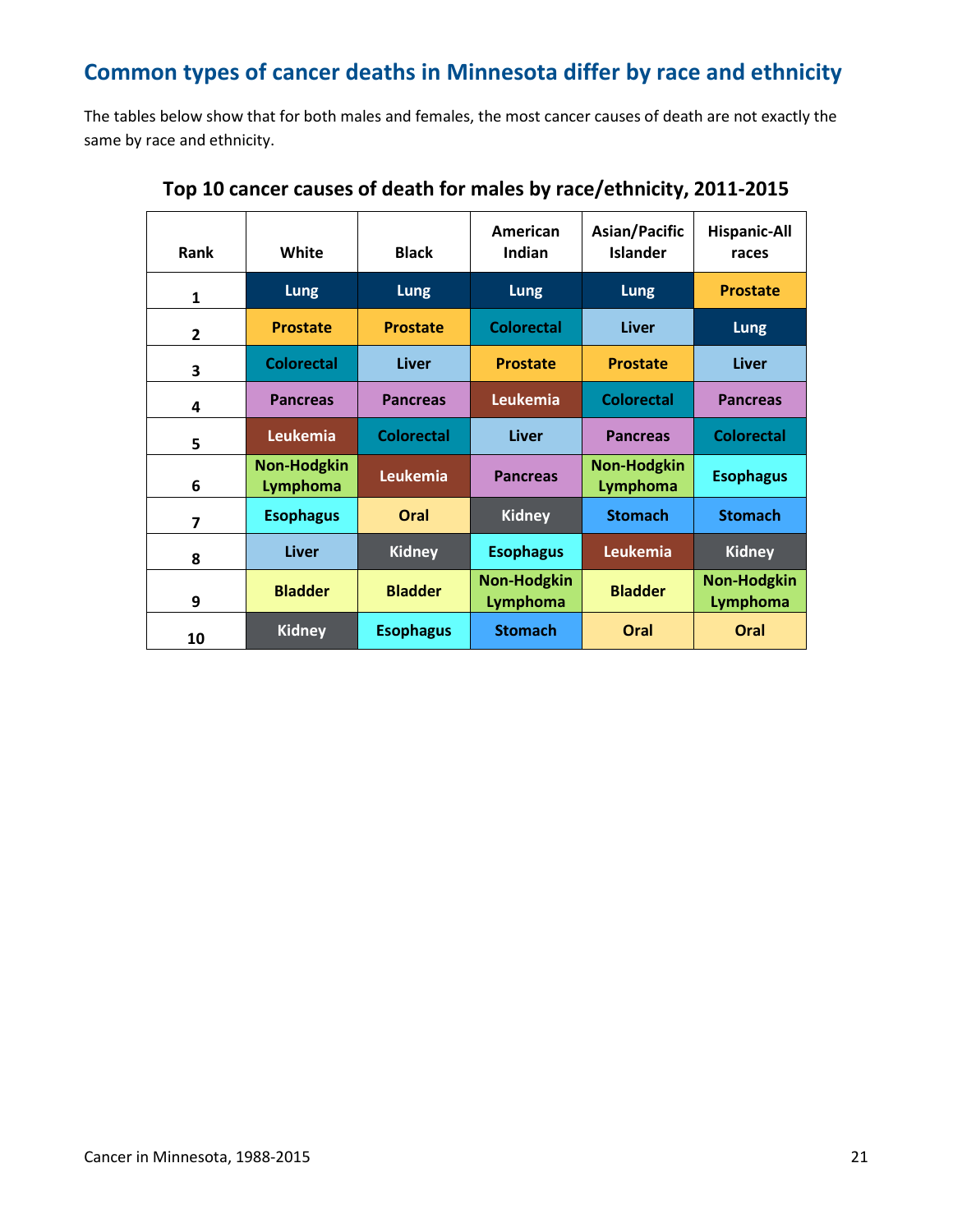| <b>Rank</b>    | White                          | <b>Black</b>      | American<br>Indian             | Asian/PI                       | <b>Hispanic-All</b><br>races   |
|----------------|--------------------------------|-------------------|--------------------------------|--------------------------------|--------------------------------|
| $\mathbf{1}$   | <b>Lung</b>                    | Lung              | <b>Lung</b>                    | <b>Lung</b>                    | Lung                           |
| $\overline{2}$ | <b>Breast</b>                  | <b>Breast</b>     | <b>Colorectal</b>              | <b>Colorectal</b>              | <b>Breast</b>                  |
| 3              | <b>Colorectal</b>              | <b>Pancreas</b>   | <b>Breast</b>                  | <b>Liver</b>                   | <b>Colorectal</b>              |
| 4              | <b>Pancreas</b>                | <b>Colorectal</b> | Oral                           | <b>Breast</b>                  | <b>Pancreas</b>                |
| 5              | <b>Ovary</b>                   | Liver             | <b>Liver</b>                   | <b>Pancreas</b>                | Leukemia                       |
| 6              | Leukemia                       | <b>Uterus</b>     | <b>Pancreas</b>                | <b>Cervix</b>                  | <b>Non-Hodgkin</b><br>Lymphoma |
| $\overline{7}$ | <b>Non-Hodgkin</b><br>Lymphoma | <b>Myeloma</b>    | <b>Stomach</b>                 | <b>Stomach</b>                 | Liver                          |
| 8              | <b>Uterus</b>                  | <b>Esophagus</b>  | <b>Non-Hodgkin</b><br>Lymphoma | <b>Non-Hodgkin</b><br>Lymphoma | <b>Uterus</b>                  |
| 9              | <b>Brain</b>                   | Ovary             | Leukemia                       | Leukemia                       | <b>Stomach</b>                 |
| 10             | <b>Liver</b>                   | <b>Stomach</b>    | <b>Kidney</b>                  | <b>Uterus</b>                  | <b>Myeloma</b>                 |

**Top 10 cancer causes of death in females by race/ethnicity, 2015**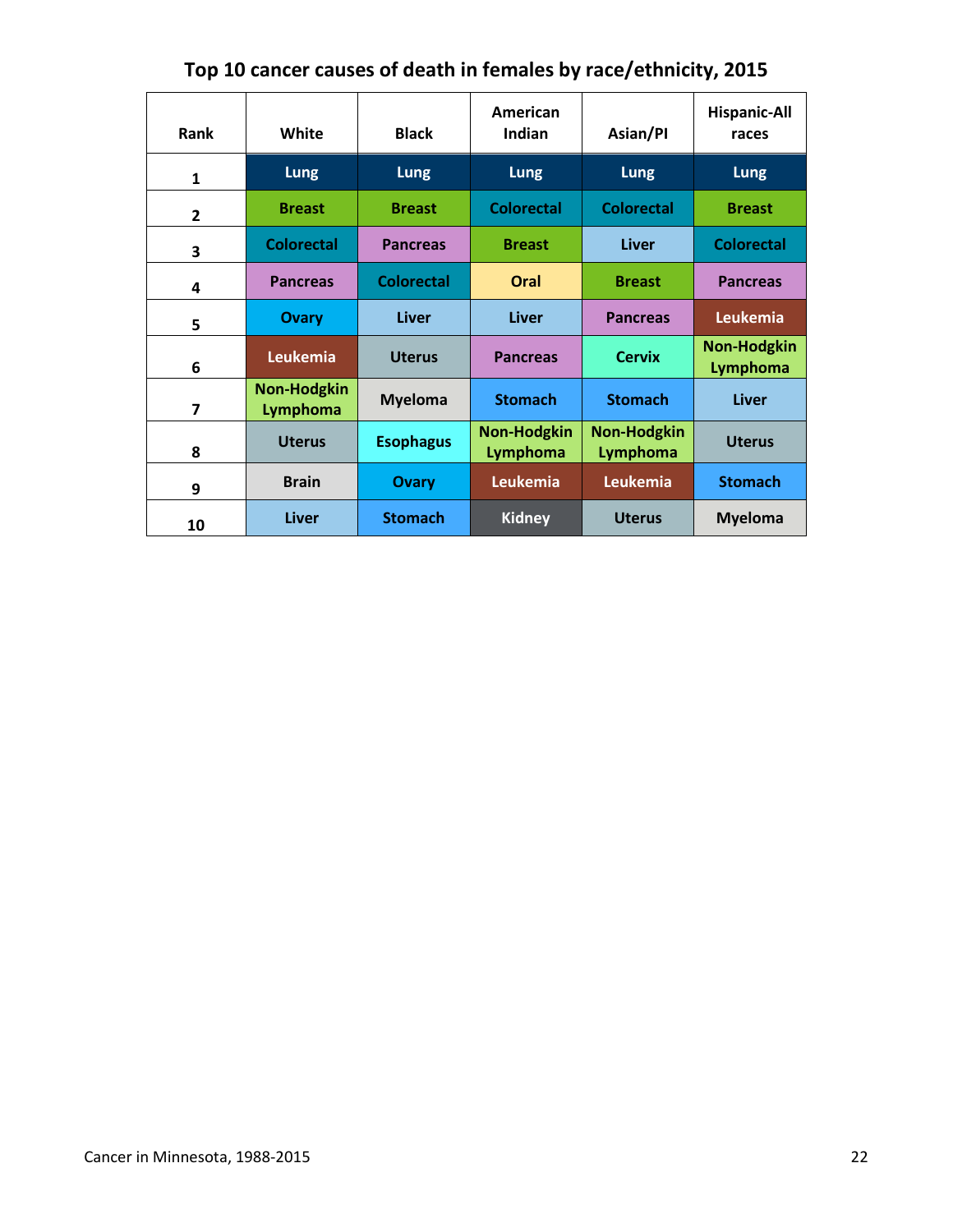## <span id="page-22-0"></span>**Risk factors and screening**

It is not possible to pinpoint exactly what caused an individual's cancer, but research has shown that age, genetics, obesity, certain exposures, and behaviors increase or decrease the chances of developing cancer. To learn more about how sex, age, and race might affect the chances of developing and dying from cancer and other conditions, go to National Cancer Institute's interactive online tool: [Know Your Chances](https://knowyourchances.cancer.gov/)  [\(https://knowyourchances.cancer.gov/\).](https://knowyourchances.cancer.gov/) While we have no control over our age, race, family history, and genetics, much of our cancer risk is strongly influenced by lifestyle factors that we can control (2, 3, 4, 5). Such modifiable lifestyle risk factors include cigarette smoking, obesity, alcohol consumption, ionizing and solar radiation, certain infectious agents (for example, hepatitis and human papilloma viruses), occupation, and physical inactivity (See chart below). Those factors account about 60 percent of cancer deaths in the U.S. Other lifestyle factors that increase risk include reproductive patterns, sexual behavior, and medications.



### **Estimate of U.S. cancer mortality attributable to various known risk factors (3)**

Screening for certain cancers in people who do not already show signs or symptoms of cancer can reduce the risk of dying from those cancers. The goal of screening is to identify and treat specific cancers early in the course of disease, when treatment is usually more effective compared to when they have spread to distant sites in the body. If the screening procedure removes an in situ cancer or pre-cancerous tissue from the cervix, breast, colon, or rectum, the procedure can prevent the cancer from occurring altogether. The U.S. Preventive Services Task Force (USPSTF) and the American Cancer Society (ACS) are two organizations in the US that develop screening guidelines recommending at what age screening should occur, and type and frequency of screening tests or procedures for specific cancers. To learn more about which cancers have a screening test and the types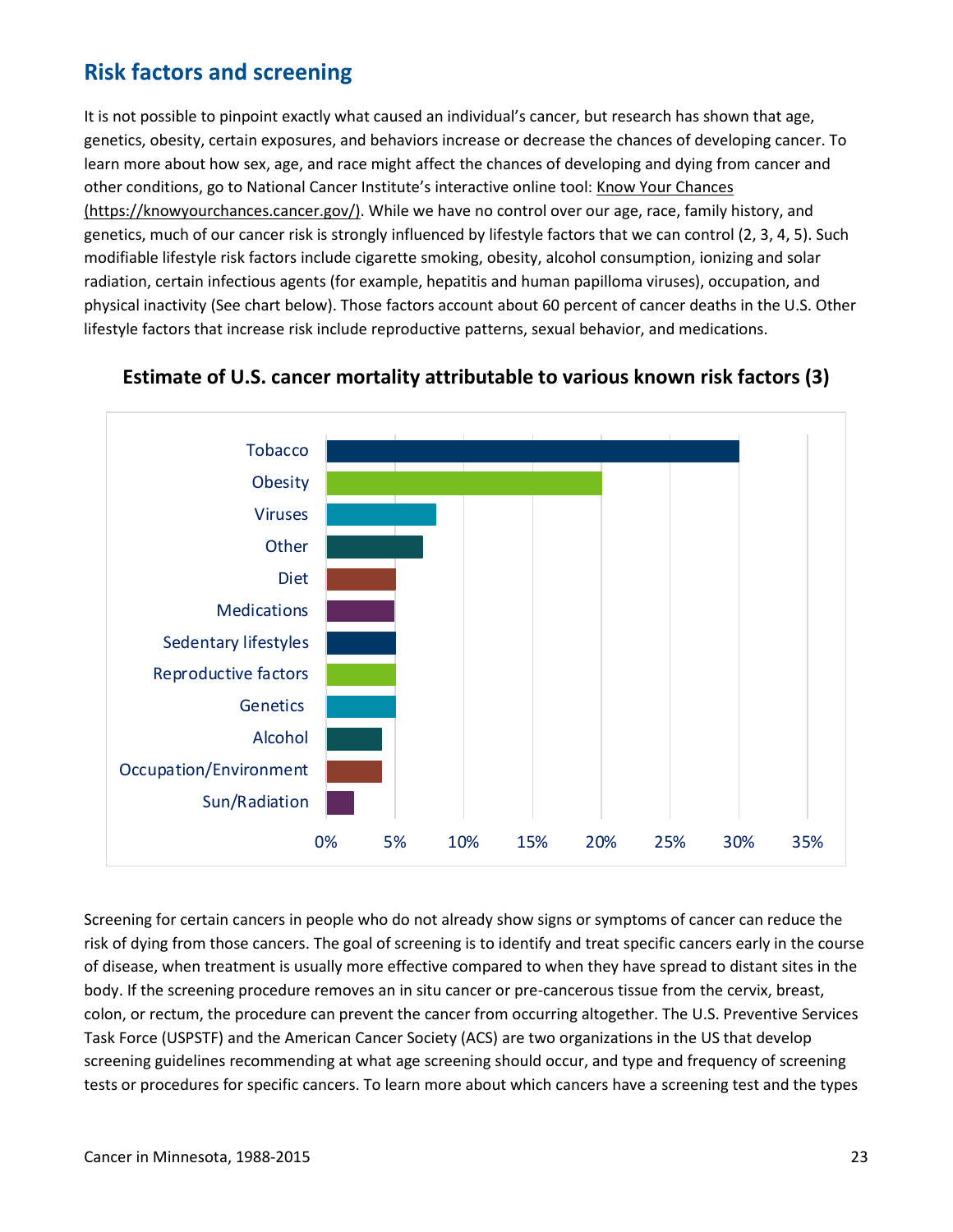#### of test procedures used, please see the ACS guidelines [for the early detection of cancer](https://www.cancer.org/healthy/find-cancer-early/cancer-screening-guidelines/american-cancer-society-guidelines-for-the-early-detection-of-cancer.html)

[\(https://www.cancer.org/healthy/find-cancer-early/cancer-screening-guidelines/american-cancer-society-](https://www.cancer.org/healthy/find-cancer-early/cancer-screening-guidelines/american-cancer-society-guidelines-for-the-early-detection-of-cancer.html)

[guidelines-for-the-early-detection-of-cancer.html\)](https://www.cancer.org/healthy/find-cancer-early/cancer-screening-guidelines/american-cancer-society-guidelines-for-the-early-detection-of-cancer.html) page (6) o[r CDC-Screening Tests](https://www.cdc.gov/cancer/dcpc/prevention/screening.htm) 

[\(https://www.cdc.gov/cancer/dcpc/prevention/screening.htm\)](https://www.cdc.gov/cancer/dcpc/prevention/screening.htm) (7) page. If you have questions about whether you should be screened and when, please contact your health care provider.

The Minnesota Department of Health'[s Sage Cancer Screening](https://www.health.state.mn.us/diseases/cancer/sage/index.html) 

[\(https://www.health.state.mn.us/diseases/cancer/sage/index.html\)](https://www.health.state.mn.us/diseases/cancer/sage/index.html) provides free screening for breast, cervical, and colorectal cancers at participating locations across Minnesota. To determine if you are eligible for the programs' free cancer screening based on your age, insurance and income, please go to Sage Cancer Screenings [Covered Services and Eligibility \(https://www.health.state.mn.us/diseases/cancer/sage/services/index.html\).](https://www.health.state.mn.us/diseases/cancer/sage/services/index.html)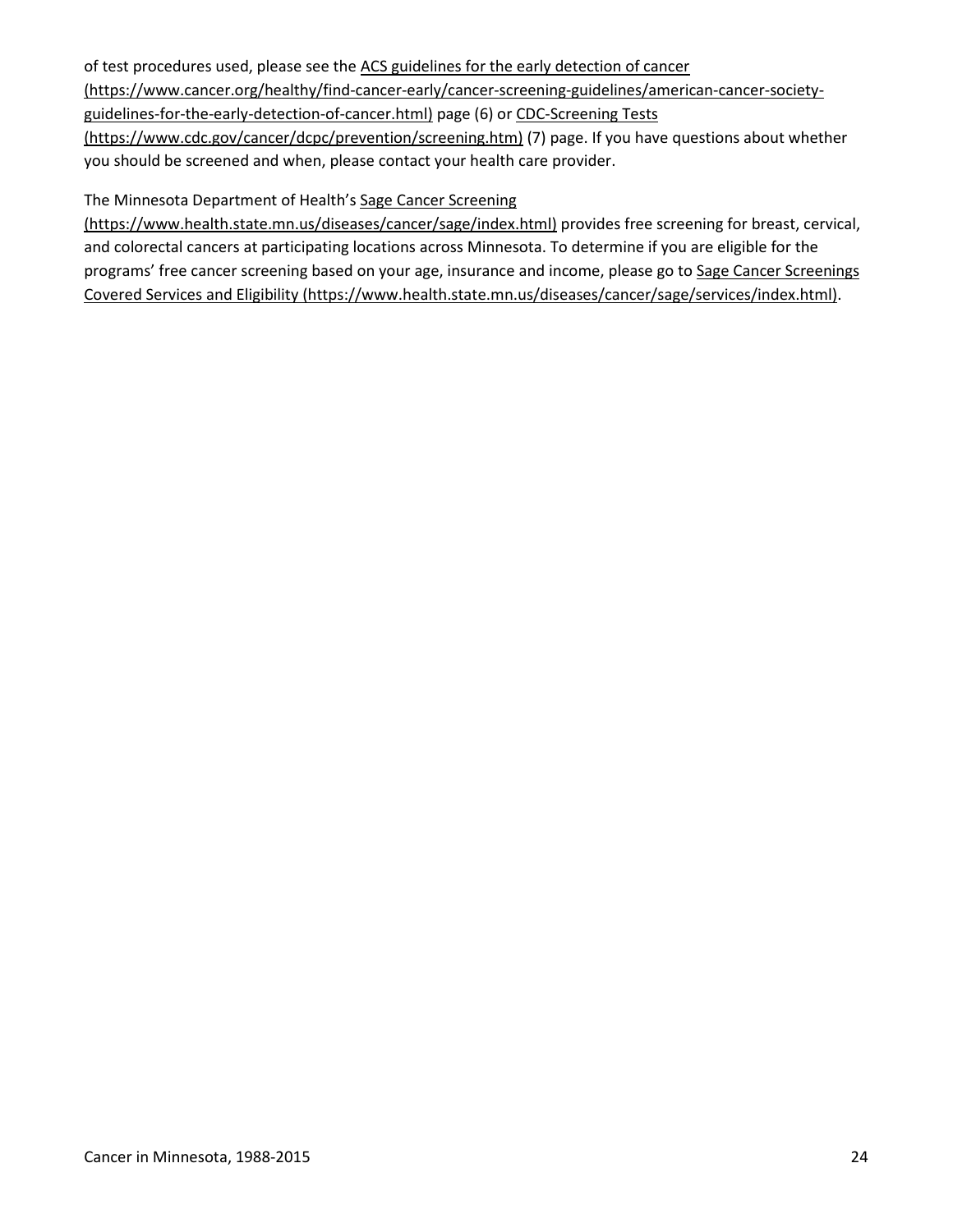# <span id="page-24-0"></span>**Statistics Snapshot-Colorectal Cancer**

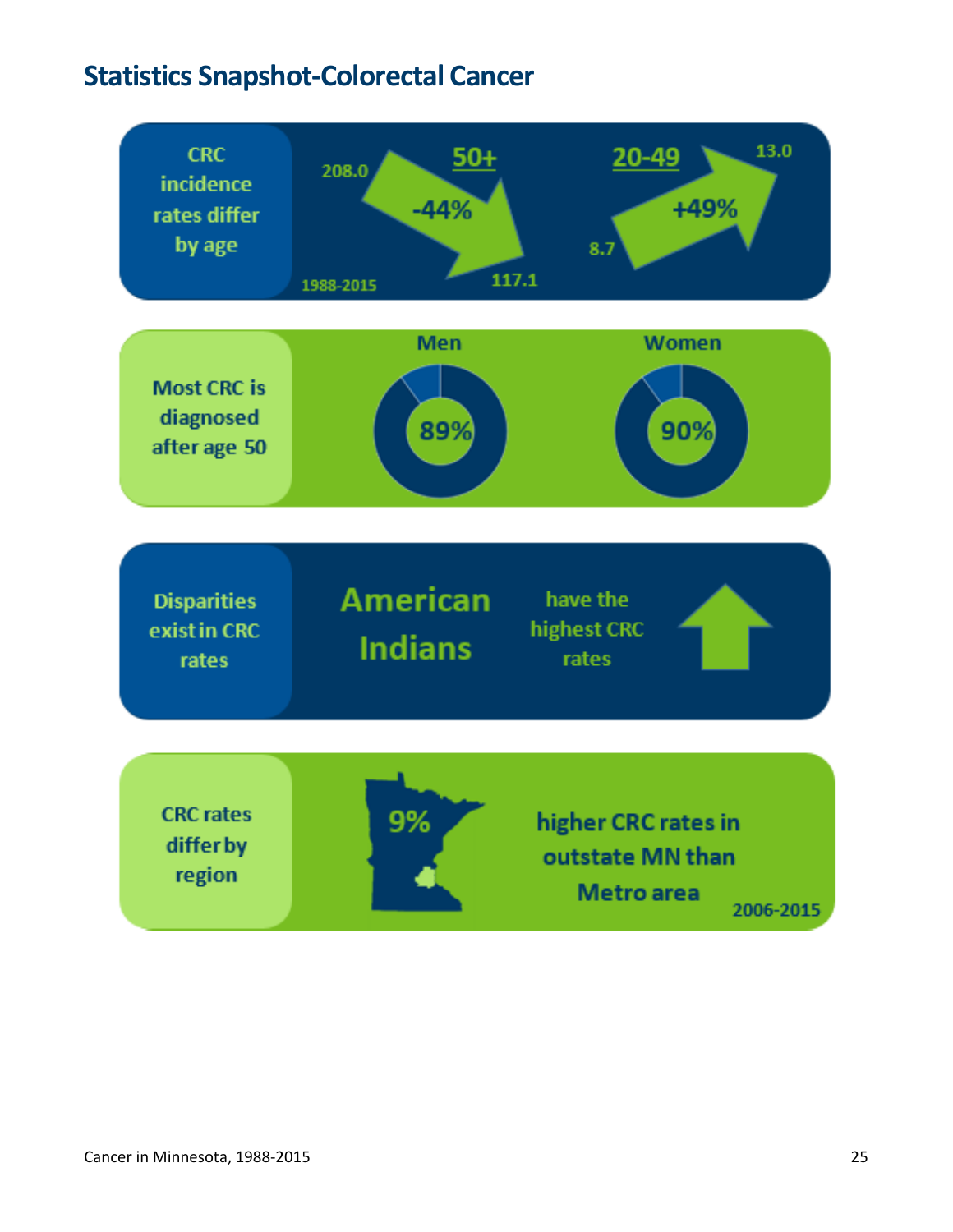# <span id="page-25-0"></span>**Colorectal Cancer**

Colon and rectum (colorectal) cancer is the third most common malignant cancer worldwide and the second leading cause of cancer deaths in the United States (8). In Minnesota, colorectal cancer is the third most common cancer diagnosed and the third most common cause of cancer deaths in both males and females. Colorectal cancer usually develops slowly over the course of several years. It begins as a growth called a polyp inside the colon or rectum (9). Research has shown that screening procedures that surgically remove precancerous polyps can prevent colorectal cancer. Early detection and treatment of colorectal cancers can also reduce mortality from colorectal cancer (10).

# <span id="page-25-1"></span>**Changes in colorectal cancer occurrence between 1988 and 2015 for males and females**

The chart below displays the dramatic declines in colorectal cancer incidence and mortality between 1988 and 2015.

- From 1988 to 2015, the number of new colorectal cancers diagnosed increased slightly from 1,253 to 1,262 among males and decreased from 1,234 to 1,136 among females [\(Appendix A\)](#page-45-0). Rates of new colorectal cancer diagnoses in 2015 were 42 percent lower in males and 35 percent lower in females than the corresponding rates in 1988.
- **•** During this time the number of colorectal cancer deaths decreased 17 percent in males and 14 percent in females, from 507 to 421 deaths in males and from 482 to 415 in females [\(Appendix A\)](#page-45-0). The decrease in the mortality rates of colorectal cancer for males and females between 1988 and 2015 was substantial. The rates were 53 percent lower in males and 41 percent lower in females than the corresponding mortality rates in 1988.
- Males have higher colorectal cancer incidence and mortality than females. Some possible reasons for these rate differences include differences in diet, cigarette smoking, colorectal cancer screening rates, and sex hormones (11).



### **Percent change in incidence and mortality for colorectal cancer, 1988-2015**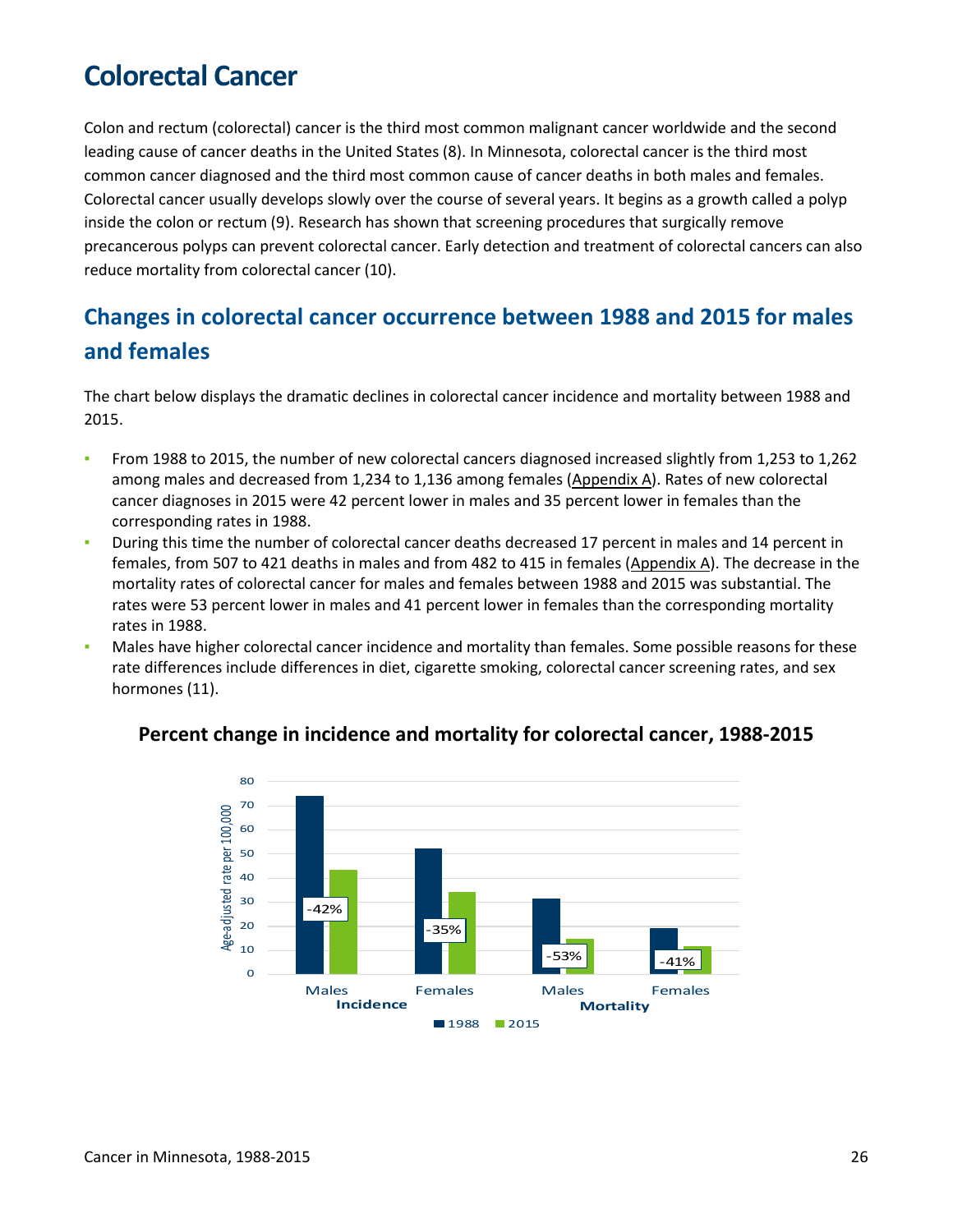## <span id="page-26-0"></span>**Trends in colorectal cancer incidence and mortality rates, 1988-2015**

Rates of new diagnoses and deaths from colorectal cancers were consistently higher among males than females, but rates have decreased substantially for both sexes over the past 28 years.

- Between 1988 and 2015, the incidence rate of colorectal cancer in Minnesota has fluctuated, but there was a net decrease in the rates for both males and females. In the last ten years colorectal cancer incidence rates decreased by 2.7 percent per year for males and by 2.4 percent per year for females.
- **Since 1988, colorectal cancer mortality rates for males and females in Minnesota have declined. In the last** ten years colorectal cancer mortality rates decreased by 3.2 percent per year for males and by 1.9 percent per year for females.



### **Colorectal cancer incidence and mortality rates, 1988-2015**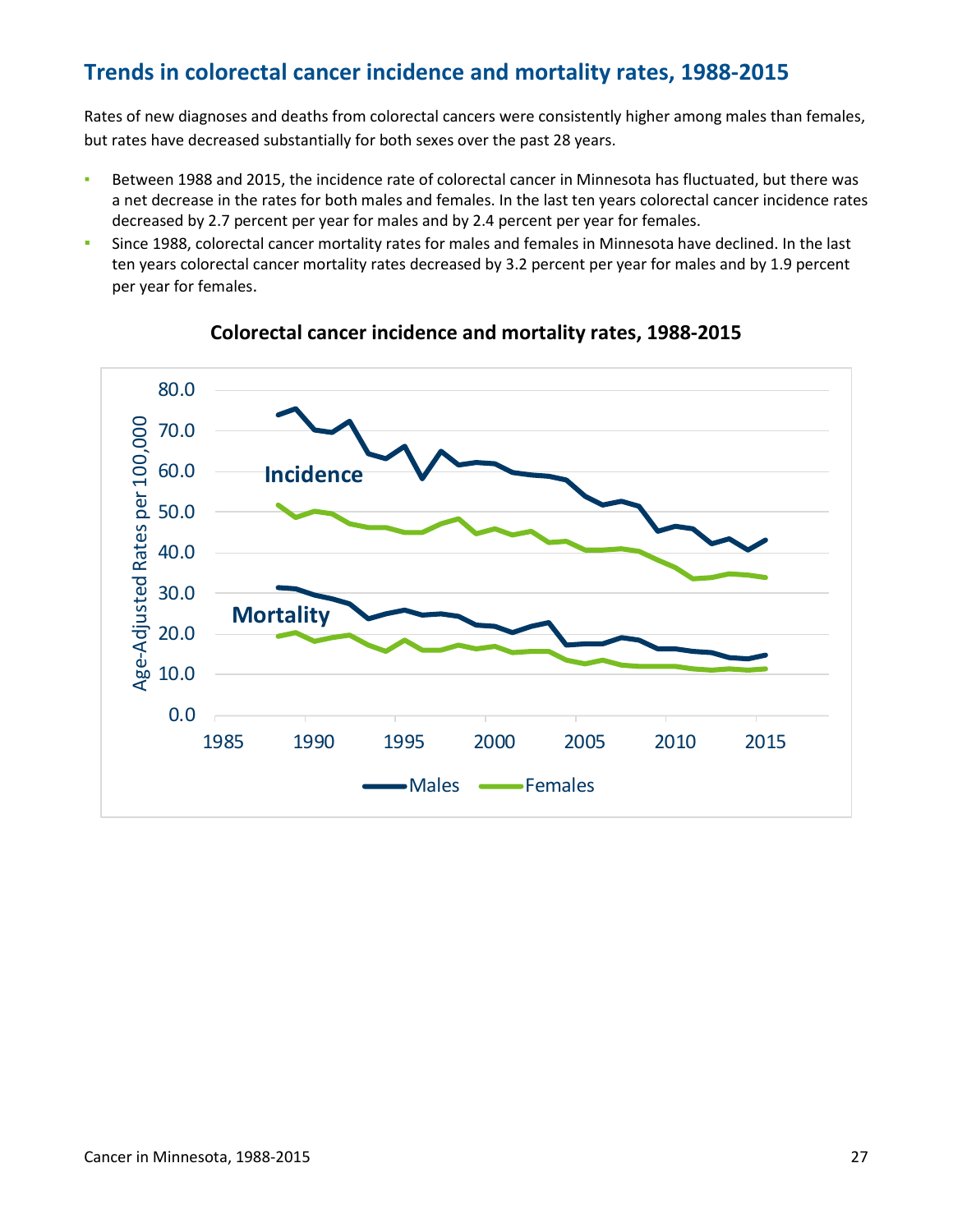# <span id="page-27-0"></span>**Trends in colorectal cancer incidence and mortality rates by age groups, 1988-2015**

- **•** For Minnesotans age 50 or more years, incidence and mortality has decreased over the last ten years 3.1 percent per year for incidence and 2.8 percent per year for mortality.
- By contrast, for people between ages 20 and 49 years, incidence of colorectal cancers has increased 2.0 percent per year over the last ten years. Mortality for these individuals remained stable between 1988 and 2015.
- U.S. trends in colorectal cancer incidence and mortality show similar patterns by age group (1). The exact reasons are unknown, but possible explanations include increases in the prevalence of diabetes and obesity, and other factors that increase the risk of developing colorectal cancer (12).

### **Colorectal cancer incidence and mortality for ages 20-49 and 50+**



### **Colorectal cancer incidence and mortality for ages 20-49**

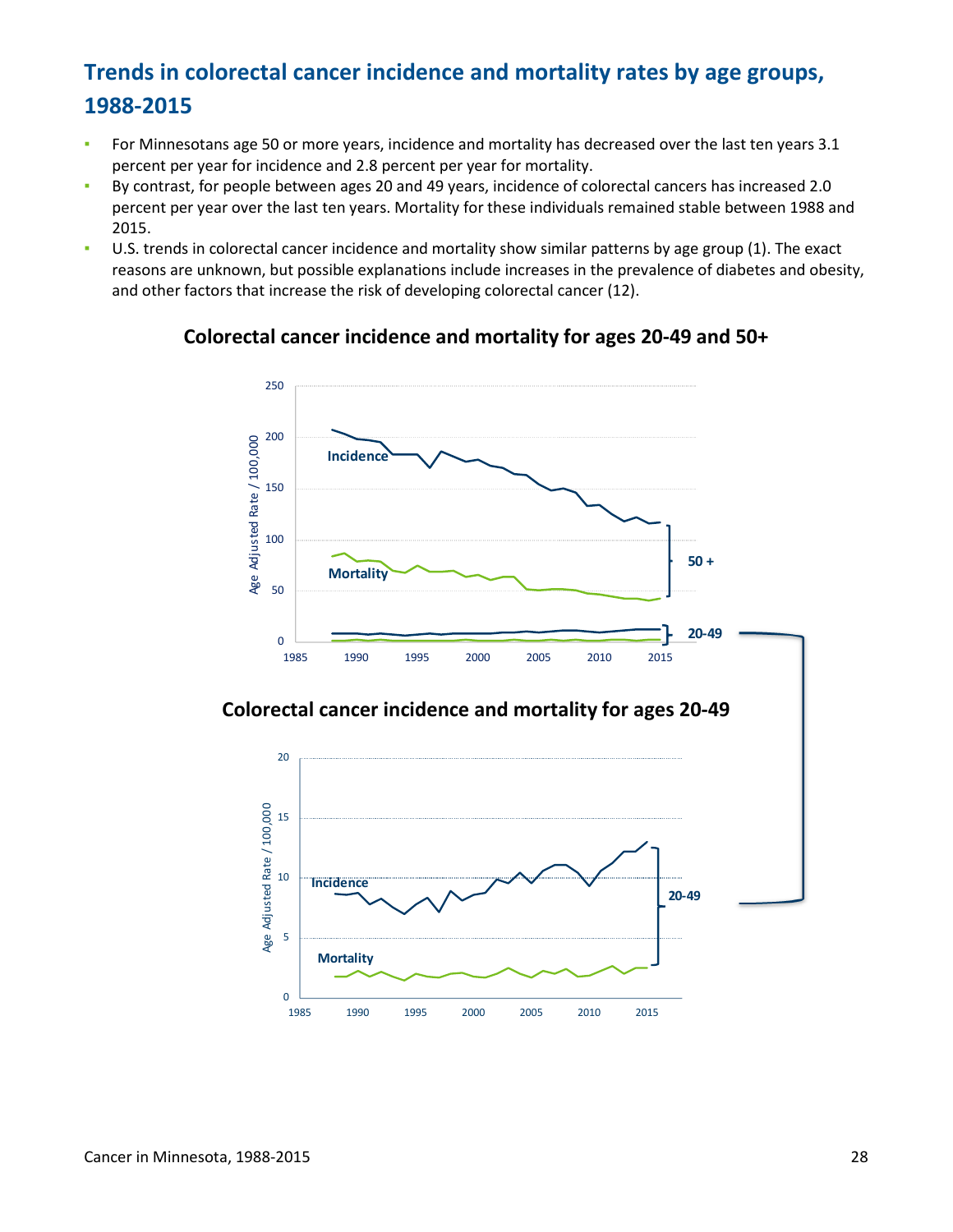## <span id="page-28-0"></span>**Trends in colorectal cancer incidence rates by region, 1988-2015**

Colorectal cancer incidence and mortality rates differ across Minnesota regions.

- Since 1988, the rates for colorectal cancer incidence and mortality have been higher in the 80 Minnesota counties outside of the 7-County Metro area. Based on average rates for the most recent ten years of MCRS data (2006-2015), the average incidence and mortality for colorectal cancer was 9 percent higher in the 80 counties outside of the 7-County Metro area. The average incidence for the years 2006-2015 was 42.5 per 100,000 for the 80 non-Metro counties and 39.0 per 100,000 for the 7-County Metro. The average mortality was 14.2 per 100,000 for the 80 non-Metro counties and 13.0 per 100,000 for the 7-County Metro.
- Rates of colorectal cancer incidence and mortality have decreased in both regions. In the 7-County Metro, incidence has decreased by 2.7 percent per year and mortality by 3.0 percent per year over the last 10 years. In the remaining 80 counties, incidence has decreased 2.3 percent per year and mortality by 2.1 percent per year.
- Urban-rural health disparities are a long-standing public health problem in Minnesota. Differences in colorectal cancer rates likely stem from a combination of low colorectal cancer screening in rural areas (13), the availability of physicians in urban vs. rural areas (14), and factors such as income and education that contribute to barriers to access to care (15).

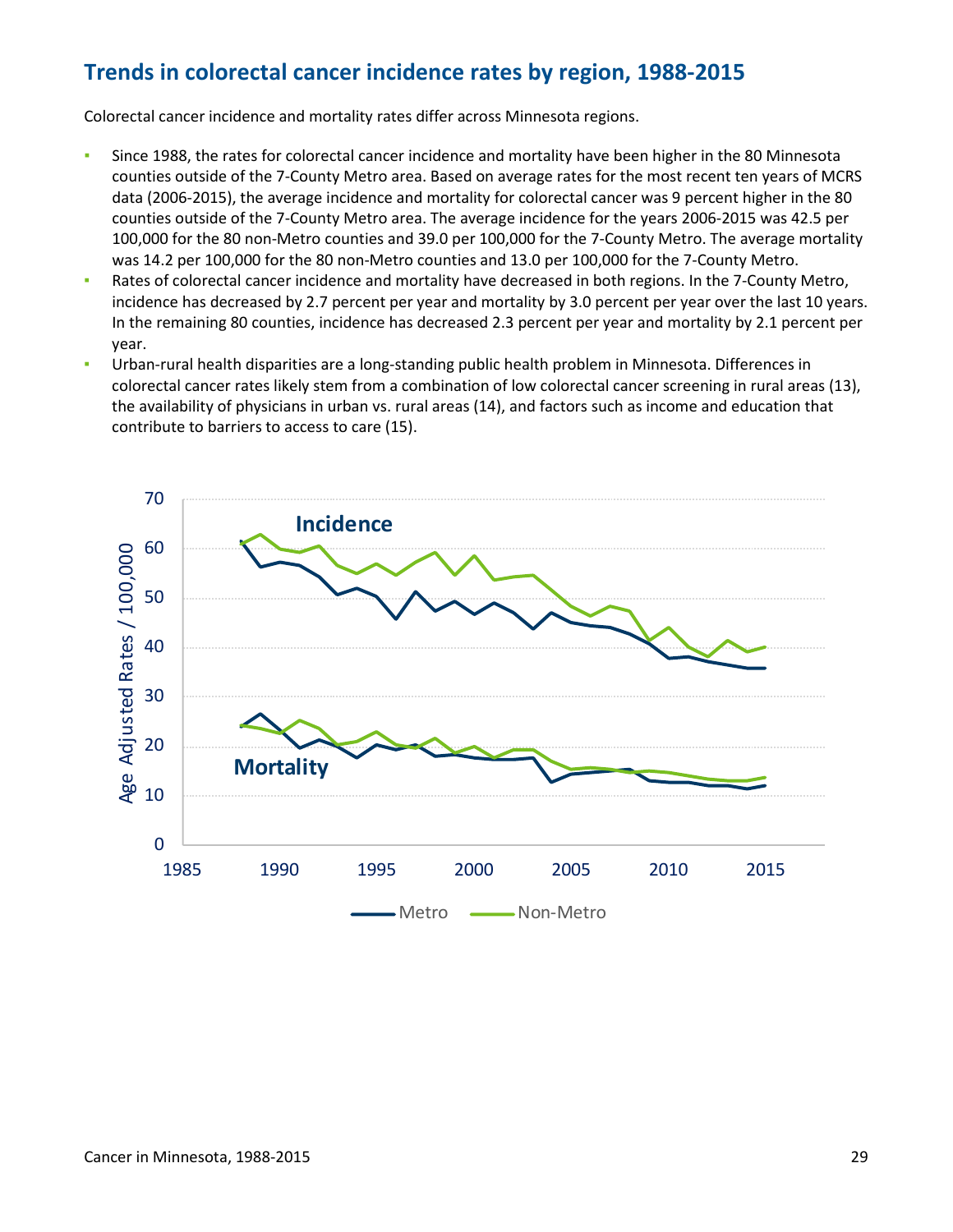## <span id="page-29-0"></span>**Percent of colorectal cancer cases by stage at diagnosis**

- **EXECT** For males and females, a greater percent of colorectal cancers were diagnosed at an advanced stage (regional or distant) than at an early stage (in situ or localized).
- Overall and by sex, the chance of surviving colorectal cancer for at least 5 years is much higher when cancers are identified and treated in early stage (in situ or localized).



### **Percent stage at diagnosis for males and females, 2011-2015**

| <b>Stage</b>   | <b>Males</b><br>Count | Males % | <b>Females</b><br>Count | <b>Females</b><br>% |
|----------------|-----------------------|---------|-------------------------|---------------------|
| In situ        | 368                   | 3.6%    | 234                     | 2.6%                |
| Localized      | 3,535                 | 34.5%   | 2,998                   | 33.5%               |
| Regional       | 3,876                 | 37.8%   | 3,548                   | 39.6%               |
| <b>Distant</b> | 1,833                 | 17.9%   | 1,481                   | 16.5%               |
| Unknown        | 644                   | 6.3%    | 698                     | 7.8%                |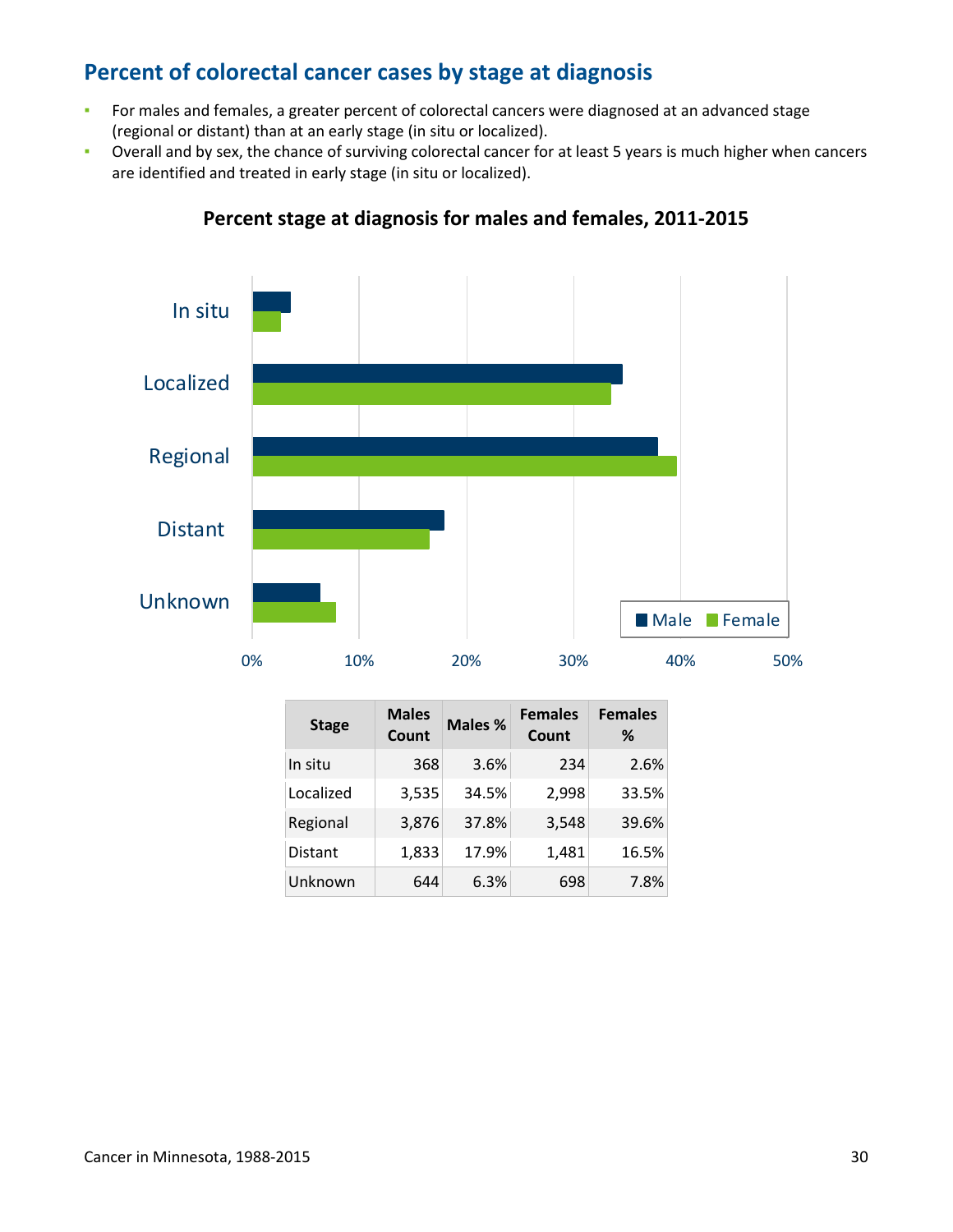# **Overall colorectal cancer survival by stage at diagnosis, 2011-2015**

| <b>CRC</b> early<br>diagnosis | <b>Localized</b> | <u>TITLIT TITLIT</u><br><b>THE BEAT</b><br>90% |
|-------------------------------|------------------|------------------------------------------------|
| <b>improves</b><br>5-year     | <b>Regional</b>  | , W., W., W., W., W., W<br>71%<br>Ш            |
| survival                      | <b>Distant</b>   | 14%                                            |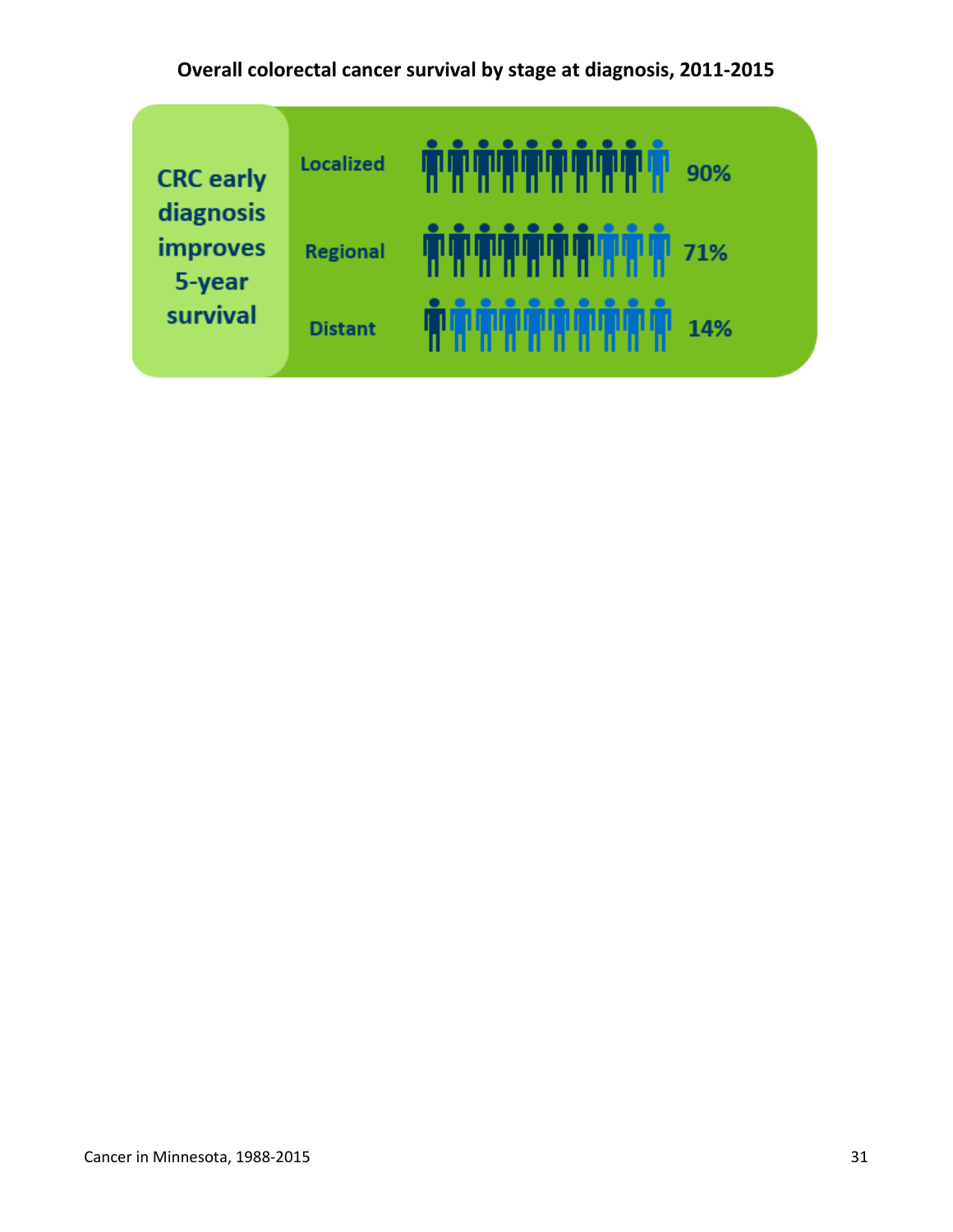# <span id="page-31-0"></span>**Colorectal cancer incidence by race and ethnicity**

The chart and table below show the high burden of colorectal cancer incidence in the American Indian population of Minnesota.

- Overall and by sex, American Indians had the highest colorectal cancer incidence rate and Asian and Pacific Islander Minnesotans had the lowest incidence rate.
- **Among males, colorectal cancer incidence rates were very similar for those who were black and Hispanic of** all races. The 2011-2015 incidence rate for American Indians was nearly 2 times the rate for Asian and Pacific Islander and 1.6 times the rate for whites.
- Among females, the rates were similar for Hispanics of all races and black Minnesotans, and both groups had higher rates than whites. The incidence rate for American Indians was 1.7 times the rate for Asian and Pacific Islanders and 1.5 times the rate for whites.



### **Colorectal cancer incidence rates by race/ethnicity, 2011-2015**

| Race/ethnicity         | <b>Total</b><br>Rate | <b>Count</b> | <b>Male</b><br>Rate | Count | <b>Female</b><br>Rate | <b>Count</b> |
|------------------------|----------------------|--------------|---------------------|-------|-----------------------|--------------|
| American Indian        | 58.2                 | 143          | 67.0                | 82    | 50.1                  | 61           |
| Asian/Pacific Islander | 30.6                 | 223          | 30.5                | 104   | 30.3                  | 119          |
| <b>Black</b>           | 43.3                 | 374          | 44.7                | 188   | 42.2                  | 186          |
| Hispanic all races     | 40.5                 | 201          | 36.4                | 92    | 44.0                  | 109          |
| White non-Hispanic     | 37.5                 | 10,579       | 42.4                | 5,491 | 33.0                  | 5,088        |
| All Races Combined     | 38.3                 | 11,669       | 43.0                | 6,038 | 34.1                  | 5,631        |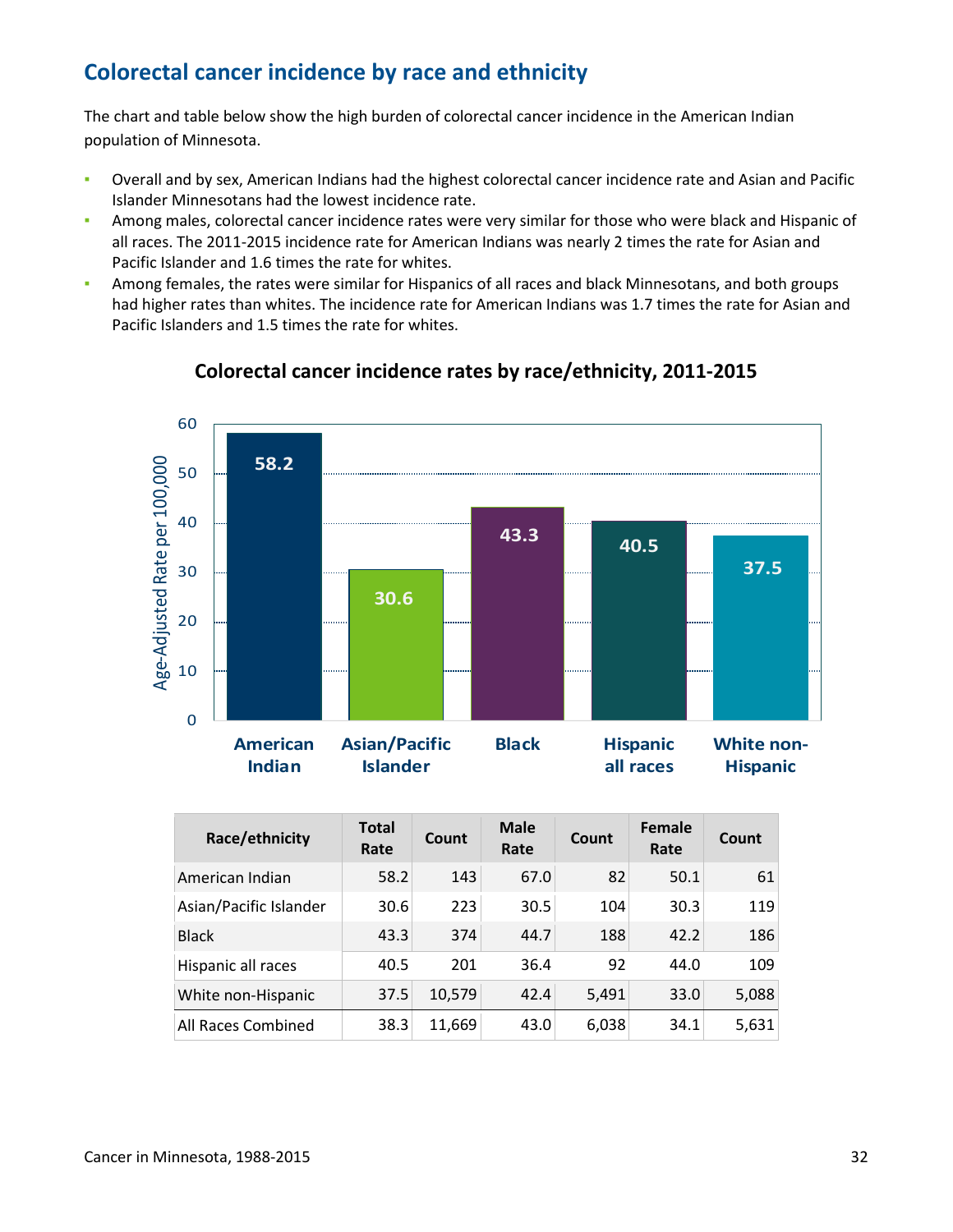# <span id="page-32-0"></span>**Colorectal cancer mortality by race and ethnicity**

The chart and table below show the high burden of colorectal cancer mortality in the American Indian population of Minnesota.

- Overall and by sex, American Indians had the highest mortality rates for colorectal cancer, followed by whites. Hispanics had the lowest rates.
- **Among males only, the age-adjusted mortality rate for American Indians ranged between 2.5 and 4.0 times** the mortality rates for males of other racial and ethnic groups. Among females only, the mortality rate for American Indians ranged between 1.6 and 2.3 times the mortality rates for females of the other racial and ethnic groups in Minnesota.
- Overall, the HP2020 goal for colorectal cancer mortality has not been met for American Indians. By sex, this goal has not been met for American Indian and white males and American Indian females.



### **Colorectal cancer mortality rates by race/ethnicity, 2011-2015**

| Race                   | <b>Total</b><br>Rate | Count | <b>Male</b><br>Rate | Count | Female<br>Rate | Count |
|------------------------|----------------------|-------|---------------------|-------|----------------|-------|
| American Indian        | 28.9                 | 56    | 36.9                | 33    | 22.4           | 23    |
| Asian/Pacific Islander | 12.9                 | 87    | 10.7                | 34    | 14.1           | 53    |
| <b>Black</b>           | 11.8                 | 94    | 12.3                | 51    | 11.0           | 43    |
| Hispanic all races     | 9.6                  | 38    | 9.2                 | 18    | 9.8            | 20    |
| White non-Hispanic     | 12.8                 | 3,748 | 14.8                | 1,880 | 11.1           | 1,868 |
| All Races Combined     | 12.8                 | 4,008 | 14.8                | 2,008 | 11.2           | 2,000 |

**Healthy People 2020 colorectal cancer mortality goal: 14.5 deaths/100,000**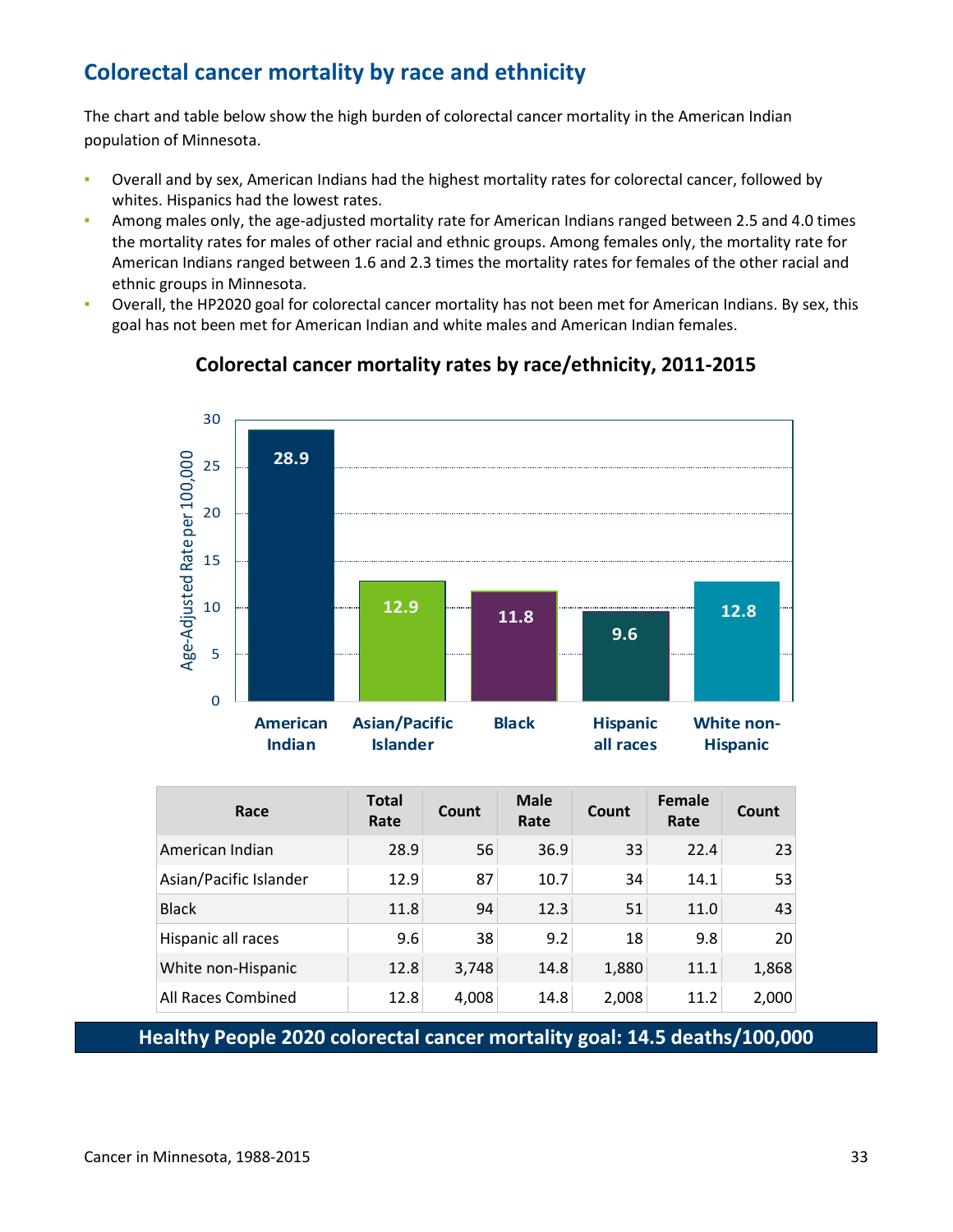## <span id="page-33-0"></span>**Risk factors and screening**

#### **Colorectal cancer symptoms**

Symptoms vary from person to person (16). They can include:

- A change in bowel habits, including diarrhea, constipation, or a change in stool consistency that lasts longer than 4 weeks
- Rectal bleeding or blood in your stool, including black, tarry stools
- Persistent abdominal discomfort such as cramps, gas, or pain
- A feeling that your bowel doesn't empty completely
- Weakness or fatigue
- Unexplained weight loss

#### **Colorectal cancer risk factors**

- **As we age, our risk of colorectal cancer increases because of accumulated errors in replication and exposure** to mutagens over our lifetime.
- Lifestyle behaviors can increase the risk of colorectal cancer. These include alcohol consumption, poor diet, physical inactivity, and smoking.
- Various conditions such as diabetes and obesity also increase the risk of colorectal cancer.
- Certain genetic diseases predispose people to higher rates of colorectal cancer, including: ulcerative colitis, Crohn's, Familial Adenomatous Polyposis (FAP), or Lynch syndrome.
- Your risk of colorectal cancer also increase if a family member has had colon cancer (17).

#### **Ways to prevent or lower your risk of colorectal cancer**

- According to the guidelines from the U.S. Preventive Services Task Force (USPSTF), men and women of average risk (those without genetic risk factors or a family history of colorectal cancer) should be screened beginning at age 50 through age 75 (18). The American Cancer Society has similar recommendations for screening (19).
- **Based on new recommendations from the American college of Gastroenterology, African Americans should** begin screening at age 45 due to their higher national incidence rate of colorectal cancer (20).
- **•** Screening should begin earlier based on a doctor's recommendation for those at increased risk, such as family or a personal history of colorectal cancer, or a known family history of a hereditary syndrome such as Familial Adenomatous Polyposis (FAP), or Lynch syndrome.
- **EXECTE:** Screening can be performed in a variety of ways including:
	- A colonoscopy every 10 years
	- **EXECT** A flexible sigmoidoscopy or CT colonography every 5 years
	- **Stool DNA test every 1-3 years**
	- **EXECT** Fecal occult blood test or fecal immunochemical test every year.

#### **MDH Sage Scopes Screening Program**

For eligible men and women who meet age, insurance and income criteria, the MDH Sage Scopes Cancer Screening Program offers free colonoscopies. For more information, please see [Sage-Scopes Colorectal Cancer](https://www.health.state.mn.us/diseases/cancer/scopes/index.html)  [Screening Program \(https://www.health.state.mn.us/diseases/cancer/scopes/index.html\)](https://www.health.state.mn.us/diseases/cancer/scopes/index.html) for screening guidelines.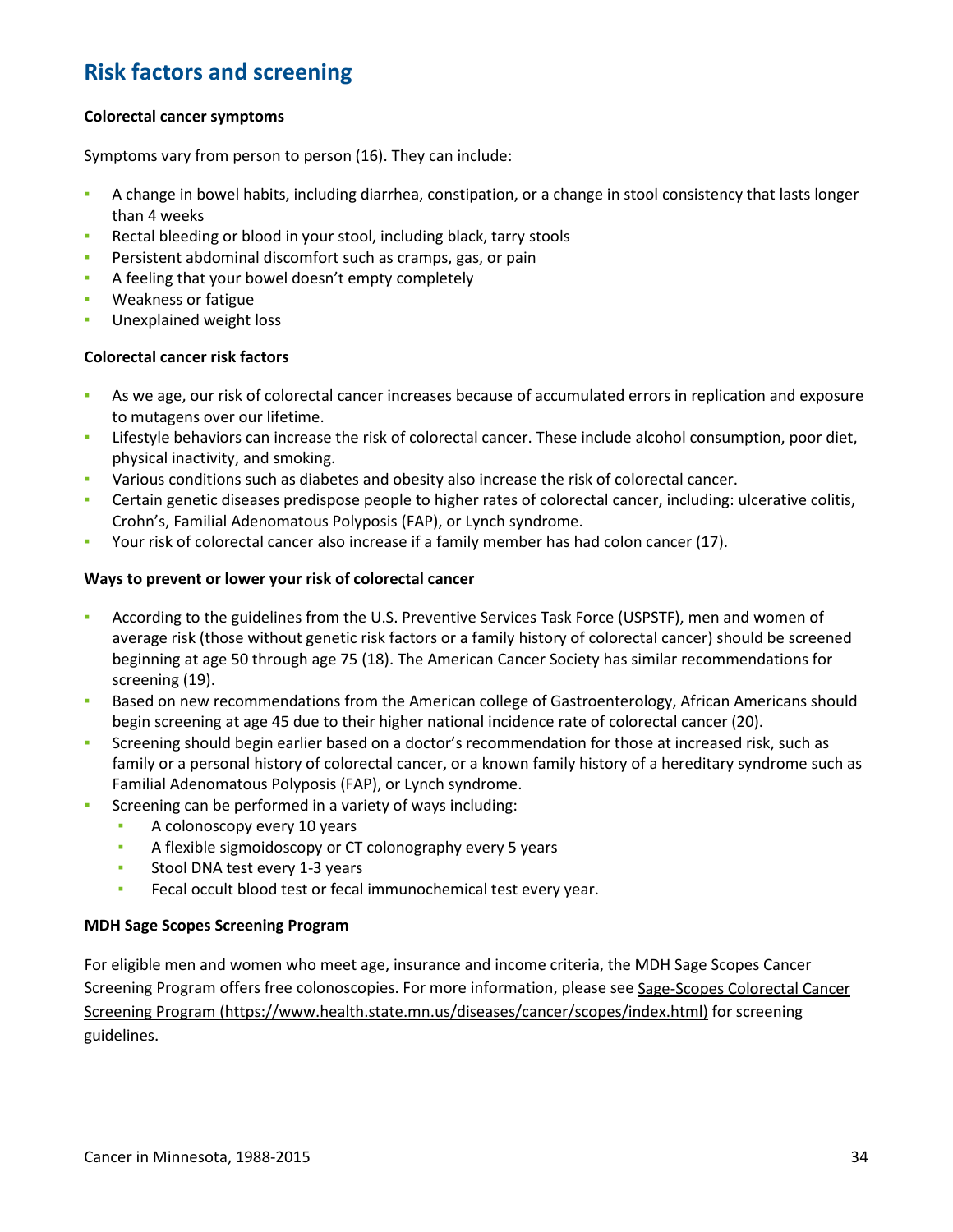# <span id="page-34-0"></span>**References**

### <span id="page-34-1"></span>**All cancers combined**

- **1.** Siegel R.L., Miller K.D., Jemal A. Cancer Statistics, 2018. CA: A Cancer Journal for Clinicians, 2018 Jan;68(1):7-30.
- **2.** Colditz G.A., Wei E.K. Relative Contributions of Biologic and Social and Physical Environmental Determinants of Cancer Mortality. Annual Review of Public Health, 2012;33:137-156.
- **3.** Doll R, Peto R. The Causes of Cancer: Quantitative Estimates of Avoidable Risks of Cancer in the United States Today. Journal of the National Cancer Institute; 1981, 66:6;1193-1308.
- **4.** Harvard Report on Cancer Prevention. Cancer Causes and Control, 1996, 7:S55-S58.
- **5.** Schottenfeld D, Beebe-Dimmer JL, Buffler PA, Omenn GS. Current Perspective on the Global and United States Cancer Burden Attributable to Lifestyle and Environmental Risk Factors. Annual Review of Public Health 2013, 34:97-117.
- **6.** American Cancer Society (ACS). May 30, 2018. Retrieved June 4, 2018, from [American Cancer Society](https://www.cancer.org/healthy/find-cancer-early/cancer-screening-guidelines/american-cancer-society-guidelines-for-the-early-detection-of-cancer.html)  [Guidelines for the Early Detection of Cancer \(https://www.cancer.org/healthy/find-cancer-early/cancer](https://www.cancer.org/healthy/find-cancer-early/cancer-screening-guidelines/american-cancer-society-guidelines-for-the-early-detection-of-cancer.html)[screening-guidelines/american-cancer-society-guidelines-for-the-early-detection-of-cancer.html\).](https://www.cancer.org/healthy/find-cancer-early/cancer-screening-guidelines/american-cancer-society-guidelines-for-the-early-detection-of-cancer.html)
- **7.** Centers for Disease Control (CDC). May 2, 2018. Retrieved June 4, 2018 from [Centers for Disease Control](https://www.cdc.gov/cancer/dcpc/prevention/screening.htm)  [- Screening Tests \(https://www.cdc.gov/cancer/dcpc/prevention/screening.htm\).](https://www.cdc.gov/cancer/dcpc/prevention/screening.htm)

### <span id="page-34-2"></span>**Colorectal cancer**

- **8.** World Cancer Research Fund International. (January 16, 2015). Worldwide data. Retrieved June 27, 2018, from [World Cancer Research Fund International \(https://www.wcrf.org/dietandcancer/cancer](https://www.wcrf.org/dietandcancer/cancer-trends/worldwide-cancer-data)[trends/worldwide-cancer-data\).](https://www.wcrf.org/dietandcancer/cancer-trends/worldwide-cancer-data)
- **9.** American Cancer Society (ACS). (February 1, 2018). What is Colorectal Cancer? Retrieved June 27, 2018 from, [American Cancer Society -What is Colorectal Cancer? \(https://www.cancer.org/cancer/colon](https://www.cancer.org/cancer/colon-rectal-cancer/about/what-is-colorectal-cancer.html)[rectal-cancer/about/what-is-colorectal-cancer.html\).](https://www.cancer.org/cancer/colon-rectal-cancer/about/what-is-colorectal-cancer.html)
- **10.** American Cancer Society (ACS). (February 21, 2018). Can Colorectal Polyps and Cancer Be Found Early? Retrieved June 27, 2018 from, American Cancer Society - Can Colorectal Polyps and Cancer Be Detected [Early? \(https://www.cancer.org/cancer/colon-rectal-cancer/detection-diagnosis](https://www.cancer.org/cancer/colon-rectal-cancer/detection-diagnosis-staging/detection.html)[staging/detection.html\).](https://www.cancer.org/cancer/colon-rectal-cancer/detection-diagnosis-staging/detection.html)
- **11.** Colorectal Cancer Facts & Figures 2017-2019. American Cancer Society. Retrieved June 20, 2018 from https://www.cancer.org/content/dam/cancer-org/research/cancer-facts-and-statistics/colorectalcancer-facts-and-figures/colorectal-cancer-facts-and-figures-2017-2019.pdf.
- **12.** Siegel RL, Jemal A, Ward EM. Increase in Incidence of Colorectal Cancer among Young Men and Women in the United States. Cancer Epidemiology, Biomarkers and Prevention 2009;18(6):1695-1698.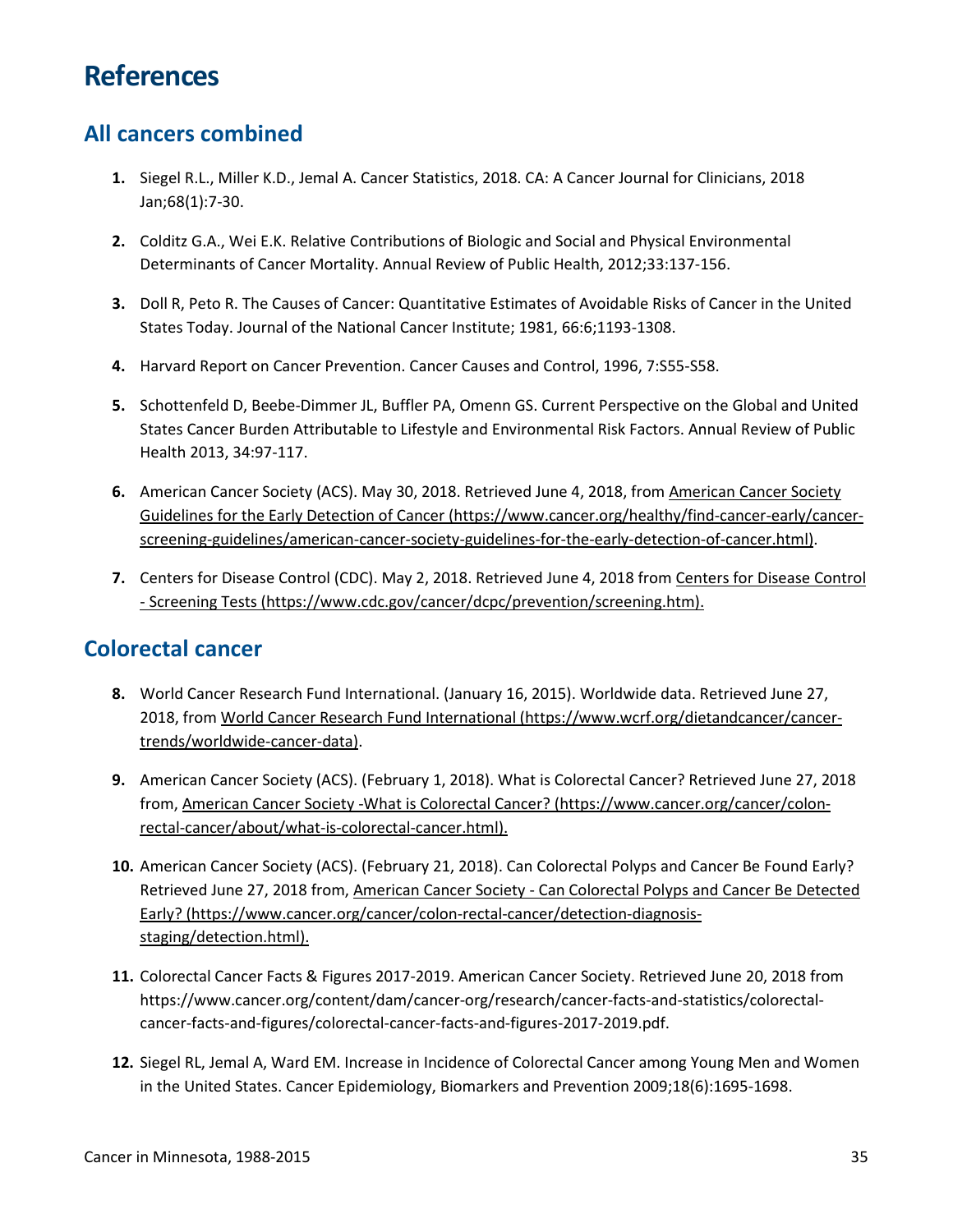- **13.** Cole AM, Jackson JE, Doescher M. Urban-rural Disparities in colorectal Cancer Screening: Cross-sectional Analysis of 1998-2005 Data from the Centers for Disease Control's Behavioral Risk Factor Surveillance Study. Cancer Medicine 2012;1(3):350-56.
- **14.** Gunn, J. "Back to the Future: Minnesota's Rural Health Workforce Shortages." Minnesota Medicine, December 2013.
- **15.** Minnesota Department of Health, Health Economics Program and Office of Rural Health & Primary Care. Health Care Access in Rural Minnesota, April 2017. Minnesota Department of Health, St. Paul, [Minnesota. Health Care Access in Rural Minnesota \(PDF\), April 2017.](https://www.health.state.mn.us/facilities/ruralhealth/pubs/docs/2017access.pdf)  [\(https://www.health.state.mn.us/facilities/ruralhealth/pubs/docs/2017access.pdf\).](https://www.health.state.mn.us/facilities/ruralhealth/pubs/docs/2017access.pdf)
- **16.** Colon Cancer. Mayo Clinic. Mayo Foundation for Medical Education and Research, 23 Feb. 2016. Retrieved August 20, 2017 fro[m Colon Cancer. Mayo Clinic \(https://www.mayoclinic.org/diseases](http://www.mayoclinic.org/diseases-conditions/colon-cancer/symptoms-causes/dxc-20188239)[conditions/colon-cancer/symptoms-causes/syc-20353669\).](http://www.mayoclinic.org/diseases-conditions/colon-cancer/symptoms-causes/dxc-20188239)
- **17.** Centers for Disease Control and Prevention (CDC). (June 20, 2018). What are the Risk Factors for Colorectal Cancer? Retrieved June 28, 2018 fro[m Centers for Disease Control and Prevention - What are](https://www.cdc.gov/cancer/colorectal/basic_info/risk_factors.htm)  [the Risk Factors for Colorectal Cancer?](https://www.cdc.gov/cancer/colorectal/basic_info/risk_factors.htm)  [\(https://www.cdc.gov/cancer/colorectal/basic\\_info/risk\\_factors.htm\).](https://www.cdc.gov/cancer/colorectal/basic_info/risk_factors.htm)
- **18.** U.S. Preventive Services Task Force (USPSTF). (June, 2016). Colorectal Cancer: Screening. Retrieved June 28, 2018, from [U.S. Preventive Services Task Force -Colorectal Cancer: Screening](https://www.uspreventiveservicestaskforce.org/Page/Document/UpdateSummaryFinal/colorectal-cancer-screening2)  [\(https:/www.uspreventiveservicestaskforce.org/Page/Document/UpdateSummaryFinal/colorectal](https://www.uspreventiveservicestaskforce.org/Page/Document/UpdateSummaryFinal/colorectal-cancer-screening2)[cancer-screening2\).](https://www.uspreventiveservicestaskforce.org/Page/Document/UpdateSummaryFinal/colorectal-cancer-screening2)
- **19.** American Cancer Society (ACS). (May 30, 2018). American Cancer Society Updates Colorectal Cancer Screening Guideline. Retrieved June 28, 2018 from, [American Cancer Society Updates Colorectal Cancer](https://www.cancer.org/latest-news/american-cancer-society-updates-colorectal-cancer-screening-guideline.html)  [Screening Guideline. \(https://www.cancer.org/latest-news/american-cancer-society-updates-colorectal](https://www.cancer.org/latest-news/american-cancer-society-updates-colorectal-cancer-screening-guideline.html)[cancer-screening-guideline.html\).](https://www.cancer.org/latest-news/american-cancer-society-updates-colorectal-cancer-screening-guideline.html)
- **20.** Rex, D K, et al. American College of Gastroenterology Guidelines for Colorectal Cancer Screening 2009 [Corrected]. The American Journal of Gastroenterology., U.S. National Library of Medicine, 24 Mar. 2009, American College of Gastroenterology Guidelines for Colorectal Cancer Screening 2009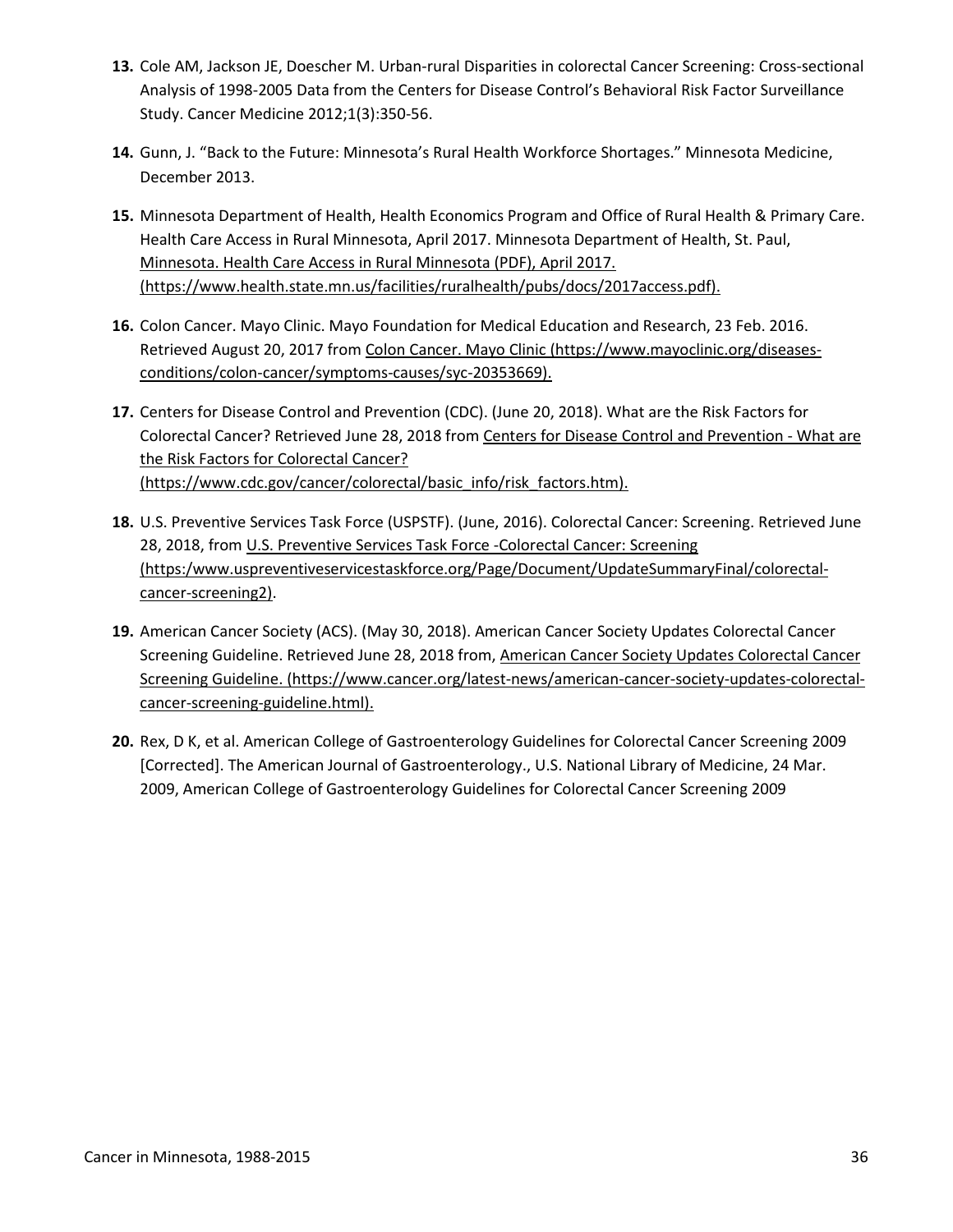# <span id="page-36-0"></span>**Understanding Cancer Statistics**

This report describes the occurrence of invasive cancers in Minnesota for the following sites: all cancer sites combined and colon and rectum combined (colorectal cancers). Colorectal cancer has established public health cancer prevention and intervention programs ongoing in Minnesota.

For an overview of work cancer registries perform in support of cancer prevention and control programs, please see the [North American Association of Central Cancer Registries \(NAACCR\) YouTube channel](https://www.youtube.com/channel/UC9rsOgoBQ4qvOB3mH1c3HOg)  [\(https://youtu.be/VWtKsQvFKdA\).](https://www.youtube.com/channel/UC9rsOgoBQ4qvOB3mH1c3HOg)

Counts versus rates provide important but different information about the cancer burden in Minnesota.

- **Counts** of people with cancer are needed in planning and evaluating programs and services for people newly diagnosed with a cancer. For example, a count of particular cancer will estimate the number of Minnesotans with that cancer who need services for treatment and follow-up. The larger the population, the larger the number of cancers diagnosed in that population. In Minnesota, people who are of white race make up about 84 percent of the total population. As such, counts of cancers for whites are often greater than the counts of cancers for Minnesotans who are of non-white racial and ethnic groups.
- Rates of cancer are useful in establishing priorities, developing and evaluating cancer control and intervention programs, and identifying the need for health services and epidemiologic research studies. For example, differences in the chance of a cancer diagnosis between one or more groups in a population can occur because of disparities in access to health care and screening services. Disparities can also occur because of differences in exposure to such factors as cigarette smoking, the routine use of sunscreen, and hepatitis B vaccination that can increase or decrease the risk of developing cancer. Epidemiologists and other researchers analyze cancer registry data to understand the reasons for differences in cancer occurrence between populations. The results of such analyses can inform next steps in cancer prevention and control measures to protect the public's health. Although people of color and American Indians represent 16 percent of the total population in Minnesota, cancer rates are often higher among people of color and American Indians compared with Minnesota residents who are of white race. There are a number of ongoing initiatives and programs throughout the state to eliminate racial and ethnic cancer-related disparities.

**Cancer Incidence** is the number of invasive cancers newly diagnosed in a defined population at risk of developing cancer during a specified year or group of years. An invasive cancer is one that has spread beyond the site where the cancer cells first developed. Incidence statistics for all cancer sites combined also includes in situ bladder cancers. An in situ cancer has not gained access to blood vessels. For this reason, in situ cancers typically do not spread to distant sites in the body. The incidence statistics presented in this report are based on MCRS data extracted from a dynamic database in April 2018. Because the MCRS database constantly changes, statistics in this report will differ slightly from statistics based on MCRS data extracted on a different date. (See the [Resource Section](#page-39-0) for details on statistical methods and cancers included in this report).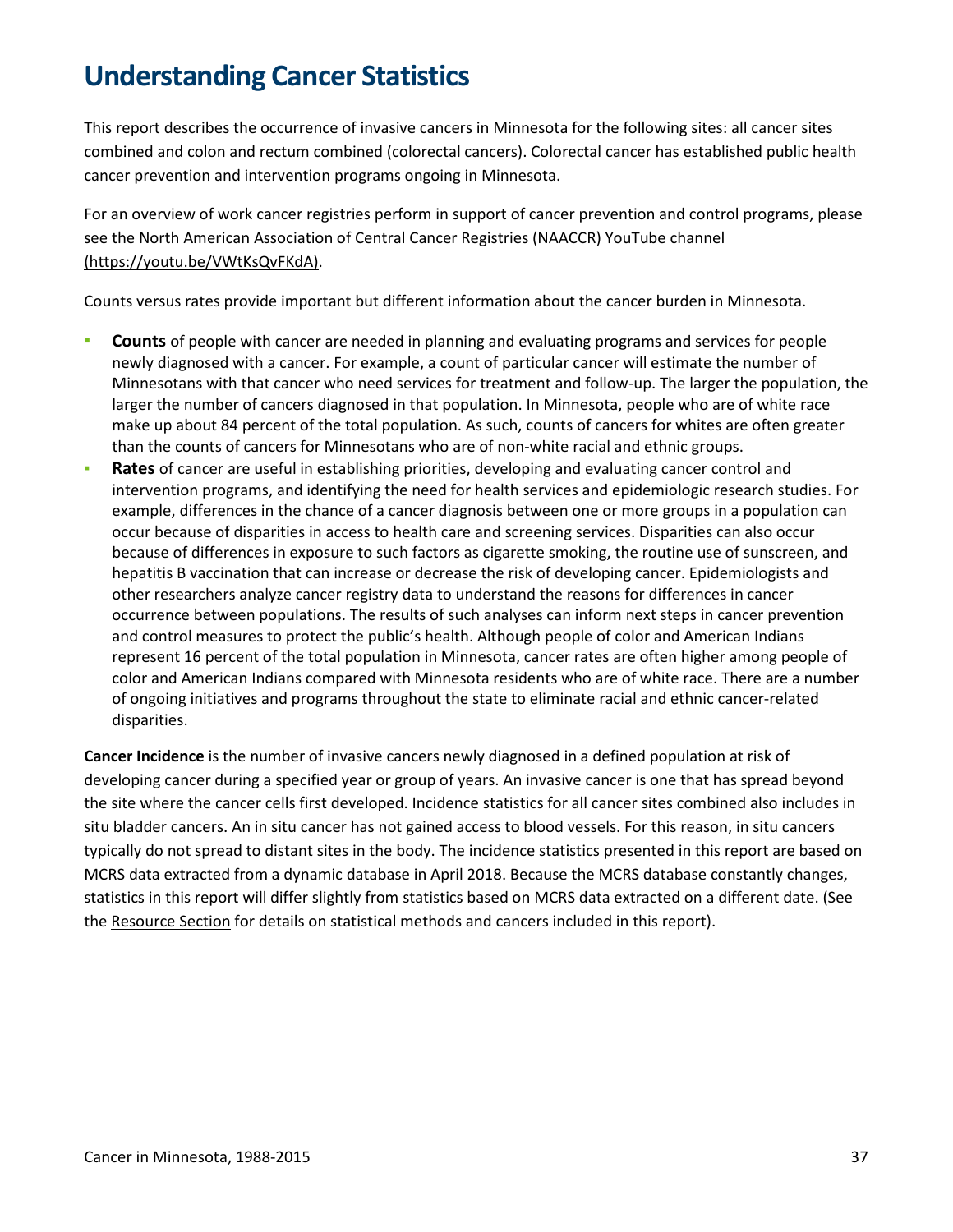**Cancer incidence rate =** 

Number of new cancers diagnosed in a defined population in specified years x 100,000 Number of people in the defined population in specified years

For example, the unadjusted incidence rate for colorectal cancers among Minnesota males in 2014 was 44.1 per 100,000. This statistic means that in 2014 there were nearly 45 new colorectal cancers diagnosed for every 100,000 males living in Minnesota on July 1, 2014. The defined population is males living in Minnesota on July 1, 2014. The size of the population was estimated using data from the U.S. Census Bureau.

**Population** refers to the people living in a geographic region with a defined boundary such as a county or state during a specified year or group of years. Demographic characteristics including age and sex can refine the definition for a population. The size of a population is estimated using census data developed by the U.S. Census Bureau in collaboration with the National Center for Health Statistics. Population data are available in the National Cancer Institute's SEER\*Stat analytic software. For more information on population, please visit the [National Cancer Institute \(NIH\) – U.S. Population Data – 1969-2017 \(https://seer.cancer.gov/popdata/\)](https://seer.cancer.gov/popdata/) page.

**Cancer mortality** is the number of deaths from cancer as the underlying cause of death in Minnesota residents in a specified year or group of years. The mortality statistics in this report were developed using data from the [Minnesota Department of Health's Center for Health Statistics](https://www.health.state.mn.us/data/mchs/genstats/index.html) 

[\(https://www.health.state.mn.us/data/mchs/genstats/index.html\).](https://www.health.state.mn.us/data/mchs/genstats/index.html)

**Cancer mortality rate =** 

Number of cancer deaths diagnosed in a defined population in specified years $\dot{}$  $\frac{1}{2} \times 100.000$ Number of people in the defined population in specified years

For example, the unadjusted mortality rate for female colorectal cancer in 2015 was 11.4 per 100,000. This statistic means that in 2015 there were nearly 12 Minnesota females who died of colorectal cancer for every 100,000 female who were residents of Minnesota on July 1, 2015. The defined population is females living in Minnesota on July 1, 2015. The size of the population was estimated using data from the U.S. Census Bureau.

**Age-specific rates** are cancer incidence or mortality rates calculated using the methods described above for separate age-groups. Age groups in this report are: 0-14, 15-19, 20-24, 25-29, 30-34, 35-39, 40-44, 45-49, 50-54, 55-59, 60-64, 65-69, 70-74, 75-79, 80-84, 85+.

Age-specific rates show how the burden of a given cancer differs by age in a defined population of Minnesotans. Because cancer is typically a disease of older people, age-specific cancer incidence and mortality rates tend to increase with older age.

**Age-adjusted rate** is a weighted average of age-specific rates for a given population and year or group of years. The weights are the proportion of people in the corresponding age groups of a standard population. Ageadjusted rates are used for comparing rates for different populations (for example, Minnesota versus the US in 2013) or for comparing rates across different years (for example, Minnesota in 1988 versus Minnesota in 2015).

For an explanation of the method to calculate age-adjusted rates, please visit NIH SEER Stat Tutorials: [Calculating Age- adjusted Rates \(https://seer.cancer.gov/seerstat/tutorials/aarates/definition.html\)](https://seer.cancer.gov/seerstat/tutorials/aarates/definition.html) page.

In this report, the standard population is the 2000 US Census.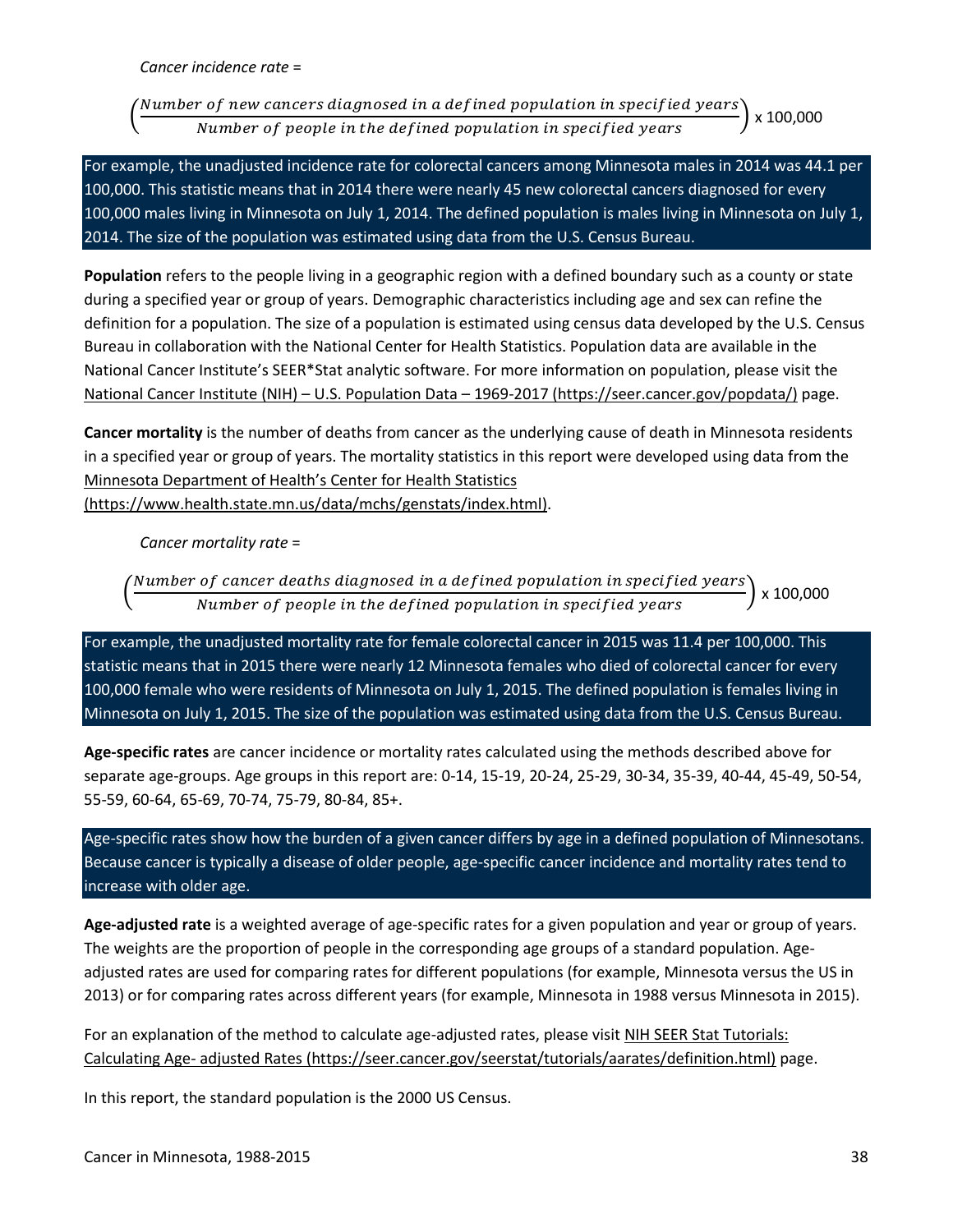The risk of cancer is dramatically higher in older (age 50 or more years) than younger people (less than age 50 years). This fact complicates comparing cancer rates over time as well as between different populations. Without accounting for differences in age, populations with a greater proportion of older people will have higher cancer rates than populations with a smaller proportion of older people. If we want compare rates to find out which population or time period has a higher cancer rate, we need to adjust for differences in age distributions. In this report, we use the direct method of age-standardization. This approach levels out the differences in age, so we can make fair comparisons of cancer rates.

**Rates by race and ethnicity** measures the burden of cancer in racial and ethnic groups in a population. Racial and ethnic groups for this report include American Indian, Asian/Pacific Islander, black, Hispanic (all races), and white (non-Hispanic). This classification of race and ethnicity is based on standards from the Office of Budget and Management (OMB) and the National Cancer Institute (NCI).

In this report, we will refer to the white (non-Hispanic) population as white.

### Examining rates for different racial and ethnic groups in Minnesota can show if there is a disproportionate burden of cancer incidence or mortality in Minnesota's populations of color and American Indians.

**Cancer stage** describes how far the cancer has spread in the body when the cancer was first diagnosed. The stage of a cancer at diagnosis is often related to the chances of surviving from that cancer over the long-term. There are several different ways to measure stage. This analysis uses NCI's summary staging system that classifies cancer stage for solid tumors as *in situ*, localized, regional, and distant.

- In situ: the earliest stage of cancer development when the tumor has not spread into the organ where they first started growing.
- Localized: the tumor is confined to the tissue or organ where the cancer first began and has not spread to nearby lymph nodes.
- Regional: the tumor has spread outside of the organ where they started to nearby lymph nodes, surrounding tissues, or organs close to where the cancer first began.
- Distant: most advanced stage of tumor development when the tumor has spread to lymph nodes, tissues and organs away from where the cancer first developed.
- Unknown: a tumor is unstaged when there is not enough information recorded in the medical record to determine the spread of the tumor at the time of diagnosis.

For screen-able cancers, incidence rates by cancer stage can show where increased public health intervention is needed to promote screening and early diagnosis of a cancer.

**For detailed information** on registry methods, legislative authority, data protection, glossary, statistical methods, and other topics, please visit the links listed in the [Resource Section.](#page-39-0)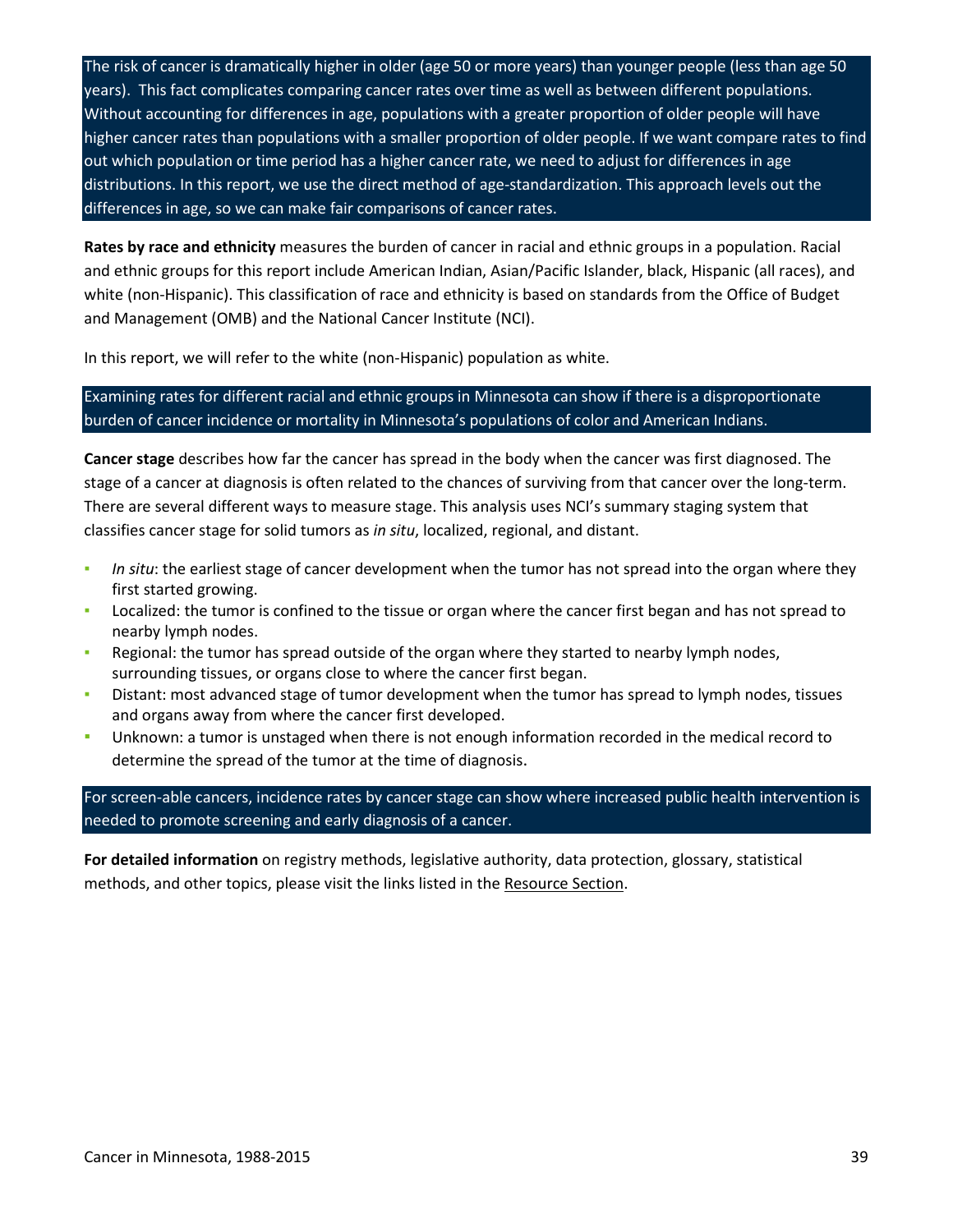# <span id="page-39-0"></span>**Resource Section**

### <span id="page-39-1"></span>**Data sources**

#### **Cancer incidence data**

Cancer incidence data for this report were drawn from the MCRS database on April 2018. The database contains information on nearly all microscopically confirmed malignant and in site cancers diagnosed in Minnesota residents between 1988 and 2015. After a rule change, both clinical and microscopically confirmed cancers were reported to the state's cancer registry, starting in 2012. Cancers excluded from reporting include the most common forms of skin cancer (basal and squamous cell carcinomas) and in situ carcinomas of the cervix. These exclusions are consistent with guidelines for cancer registration practice in the U.S. (See Registry Methods and Standards below.) For detailed information about cancer reporting in Minnesota, cancer statistics and reports, legislative authority, and archived reports and publications, please visit Minnesota Cancer Reporting System [\(https://www.health.state.mn.us/data/mcrs/index.html\).](https://www.health.state.mn.us/data/mcrs/index.html)

#### **Cancer mortality data**

Gathering data on Minnesotans with cancer from death certificates is necessary to completely describe the cancer burden, as well as to evaluate the progress made in treating and controlling cancer in Minnesota. Mortality data are obtained from electronic death certificates on Minnesota residents. Only the underlying cause of death is used in calculating cancer mortality rates. To learn more about the Office of Vital Records and death certificates, in particular, please visit [Minnesota Center for Health Statistics, Office of Vital Records](https://www.health.state.mn.us/people/vitalrecords/about.html)  [\(https://www.health.state.mn.us/people/vitalrecords/about.html\).](https://www.health.state.mn.us/people/vitalrecords/about.html)

#### **Population data**

The NCI's website contains population data used in generating statistics for this report. The U.S. Census Bureau develops annual population estimates. Census population estimation methods and the population estimates used in the calculations. See the [National Cancer Institute \(NCI\) – U.S. Population Data – 1969-2017](https://seer.cancer.gov/popdata/)  [\(https://seer.cancer.gov/popdata/\)](https://seer.cancer.gov/popdata/) page for more information.

### <span id="page-39-2"></span>**Methods for data analyses**

#### **Analytic software**

Incidence and mortality counts and age adjusted rates for this report were generated using NCI's SEER\*Stat software. Trend statistics and average annual percent change estimates were generated using NCI's JoinPoint software. Percent change in the number of cancers and incidence or mortality rates were calculated to describe the change in cancer occurrence between 1988 and 2015. The year 1988 was the reference year in calculating percent change. Rate ratios were calculated to identify and describe excess burden of cancer incidence or mortality by race and ethnicity. To calculate these ratios, the rate for the subpopulation with the highest rate was divided by the rates for the other racial and ethnic subpopulations to obtain a range of rate ratio estimates.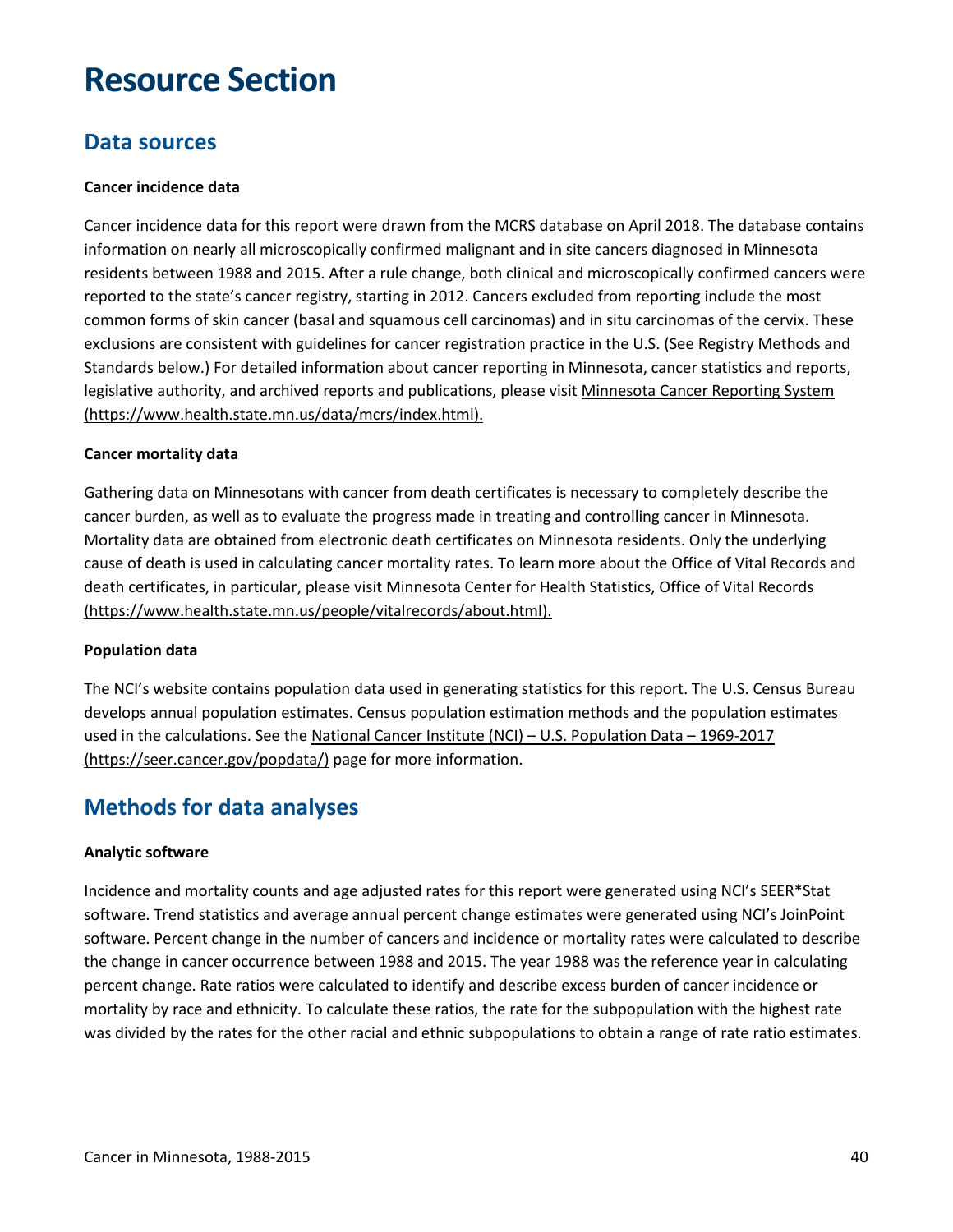#### **Defining cancer statistics**

For more information about statistics used to assess the impact of cancer in the general population, go to [NCI](https://seer.cancer.gov/statistics/types.html)  [Defining Cancer Statistics page \(https://seer.cancer.gov/statistics/types.html\).](https://seer.cancer.gov/statistics/types.html)

#### **Age-adjusted rate**

To learn what an age-adjusted rate is and how it is calculated, please see the NCI [Tutorial to Calculate Age-](https://seer.cancer.gov/seerstat/tutorials/aarates/definition.html)[Adjusted Rates \(https://seer.cancer.gov/seerstat/tutorials/aarates/definition.html\).](https://seer.cancer.gov/seerstat/tutorials/aarates/definition.html)

#### **Unstable rate**

An unstable rate is defined as one with a relative standard error (100 x SE/Rate) > 30%. If a rate was unstable only counts were included in a table. Unstable rates in the tables are denoted with "N/A".

#### **Standard population**

To learn more about the 2000 U.S. standard population used in calculating age-adjusted rates, go to NCI[-2000](https://seer.cancer.gov/stdpopulations/single_age.html)  [US Standard Population \(https://seer.cancer.gov/stdpopulations/single\\_age.html\).](https://seer.cancer.gov/stdpopulations/single_age.html)

#### **Minnesota geographic divisions**

The State Community Health Services Advisory Committee (SCHSAC) advises the health commissioner and provides guidance on the development, maintenance, financing, and evaluation of community health services in Minnesota. SCHSAC recommendations influence public health policy, guidelines, and practice throughout Minnesota. SCHSAC regions represent Minnesota's community health boards, whose representatives are members of SCHSAC. For more information about SCHSAC regions, go to **State Community Health Services** [Advisory Committee \(SCHSAC\) \(https://www.health.state.mn.us/communities/practice/schsac/index.html\).](https://www.health.state.mn.us/communities/practice/schsac/index.html)

## <span id="page-40-0"></span>**Collecting and processing cancer incidence and mortality data**

#### **MCRS authority and data protection**

For information on the history, statutory authority, and objectives of the Minnesota Department of Health's statewide cancer registry please visit Legislative Authority for MCRS [\(https://www.health.state.mn.us/communities/practice/schsac/index.html\).](https://www.health.state.mn.us/data/mcrs/authority.html)

For information on the Minnesota Government Data Practices Act please visit [Minnesota Government Data](https://www.health.state.mn.us/communities/practice/resources/chsadmin/data-mgdpa.html)  [Privacy Act \(https://www.health.state.mn.us/communities/practice/resources/chsadmin/data-mgdpa.html\).](https://www.health.state.mn.us/communities/practice/resources/chsadmin/data-mgdpa.html)

#### **Registry methods and standards**

The North American Association of Central Cancer Registries (NAACCR) provides the data dictionary and standards governing data collection, coding, processing used in member central cancer registries to develop high quality cancer data needed to address the cancer burden in North America, including Minnesota. For more information about NAACCR please visit the section "Central Registry Standards" on th[e North American](https://www.naaccr.org/)  [Association of Central Cancer Registries \(NAACCR\) \(https://www.naaccr.org/\)](https://www.naaccr.org/) page.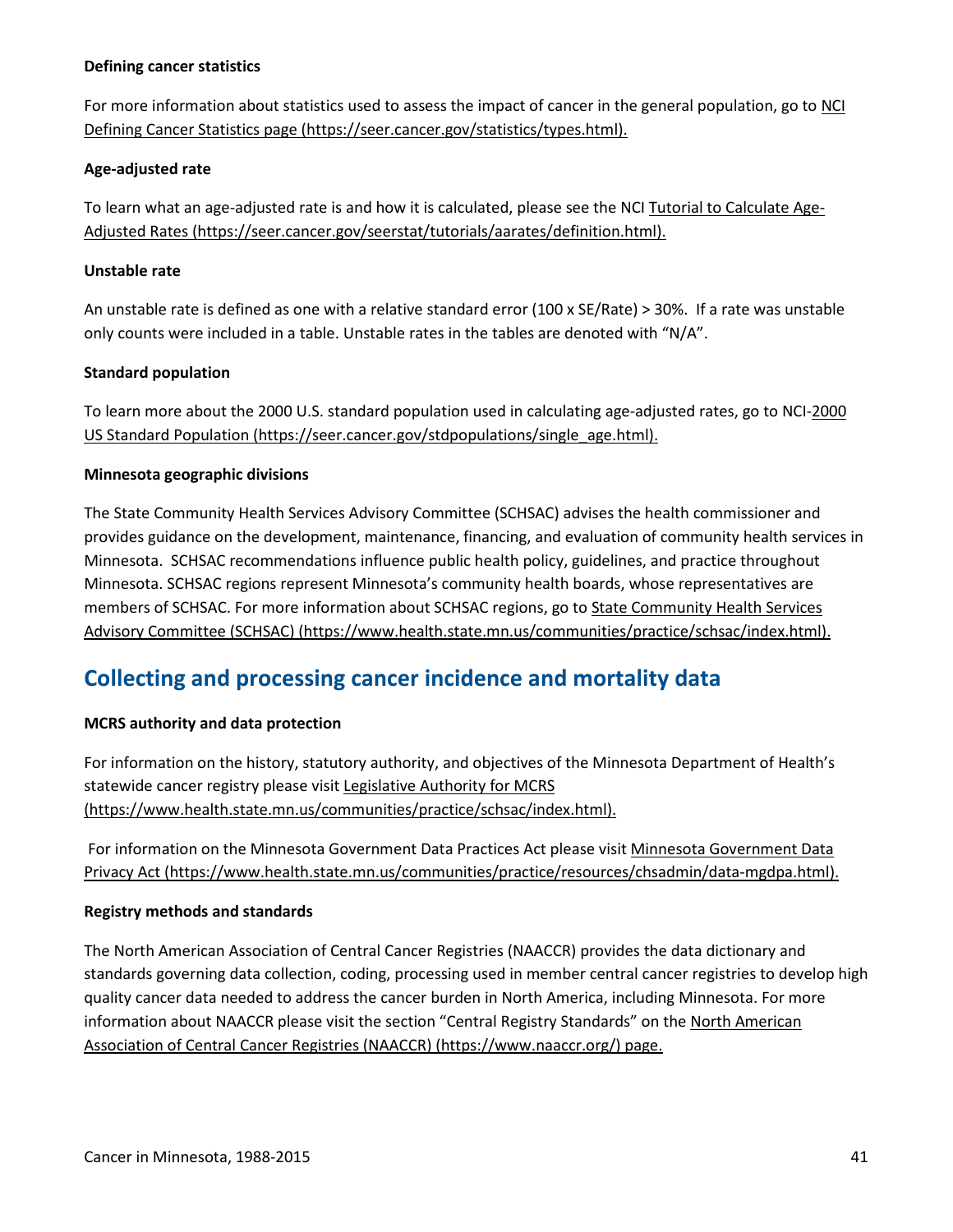#### **Definitions for cancer incidence data**

A diagnosis of cancer includes identifying and describing where in the body (site) the cancer is present, and the cell type (histology) of the tumor. A part of cancer registration includes assigning codes to cancer site and histology for each cancer reported to the MCRS. The World Health Organization maintains the rules for coding cancer site and histology, which are documented in the International Classification of Diseases for Oncology (ICD-O). The current version of the ICD-O rules is ICD-O/WHO 2008. To learn more about the ICD-O, go to [International Classification of Diseases for Oncology \(ICD-O\) \(http://codes.iarc.fr/home\).](http://codes.iarc.fr/home)

To analyze cancer data, ICD-O-3 site and histology codes are grouped together using the National Cancer Institute's SEER Program conventions and standards. To learn more about SEER's Site Recodes, see the [SEER Site](https://seer.cancer.gov/siterecode/)  [Recode page \(https://seer.cancer.gov/siterecode/\)](https://seer.cancer.gov/siterecode/) and to read more about the [Site Recode ICD-O-3/WHO 2008](https://seer.cancer.gov/siterecode/icdo3_dwhoheme/index.html)  [Definition \(https://seer.cancer.gov/siterecode/icdo3\\_dwhoheme/index.html\).](https://seer.cancer.gov/siterecode/icdo3_dwhoheme/index.html)

#### **Definitions for cancer mortality data**

Causes of death are coded using the World Health Organization's International Classification of Diseases (ICD). The current version of the ICD is ICD-10, 2016, which can be viewed at [ICD-10 Version 2016](http://apps.who.int/classifications/icd10/browse/2016/en)  [\(https://icd.who.int/browse10/2016/en\).](http://apps.who.int/classifications/icd10/browse/2016/en)

The NCI's SEER program groups ICD causes of death codes together to analyze cancer mortality data. The site groupings account for changes in coding over time to facilitate reporting of long term trends. To learn more about SEER's Cause of Death Recode, please see the [SEER Cause of Death Recode](https://seer.cancer.gov/codrecode/)  [\(https://seer.cancer.gov/codrecode/\)](https://seer.cancer.gov/codrecode/) page.

#### **GIS analysis for county level data**

The classifications in the county level maps were calculated using Jenks natural breaks classification method. If a county level rate was unstable, hash marks identified that county in the map. Unstable rates displayed on county level maps should be interpreted with caution. Unstable rates in the tables in [Appendix B](#page-49-0) are denoted with "N/A". Maps for melanoma mortality and cervical cancer incidence and mortality are not presented because of a large number of counties with unstable rates.

# <span id="page-41-0"></span>**Glossary of Terms**

To look up unfamiliar terms please visit [NCI Glossary of Statistical Terms \(https://seer.cancer.gov/cgi](https://seer.cancer.gov/cgi-bin/glossary/glossary.pl)[bin/glossary/glossary.pl\)](https://seer.cancer.gov/cgi-bin/glossary/glossary.pl) page.

# <span id="page-41-1"></span>**Health Impacts of Cancer**

### <span id="page-41-2"></span>**Know your chances**

[NIH-Know Your Chances \(https://knowyourchances.cancer.gov/\)](https://knowyourchances.cancer.gov/) is an interactive tool to learn about how age, sex, and race can influence a person's chance of developing cancer, various other chronic diseases, and injury.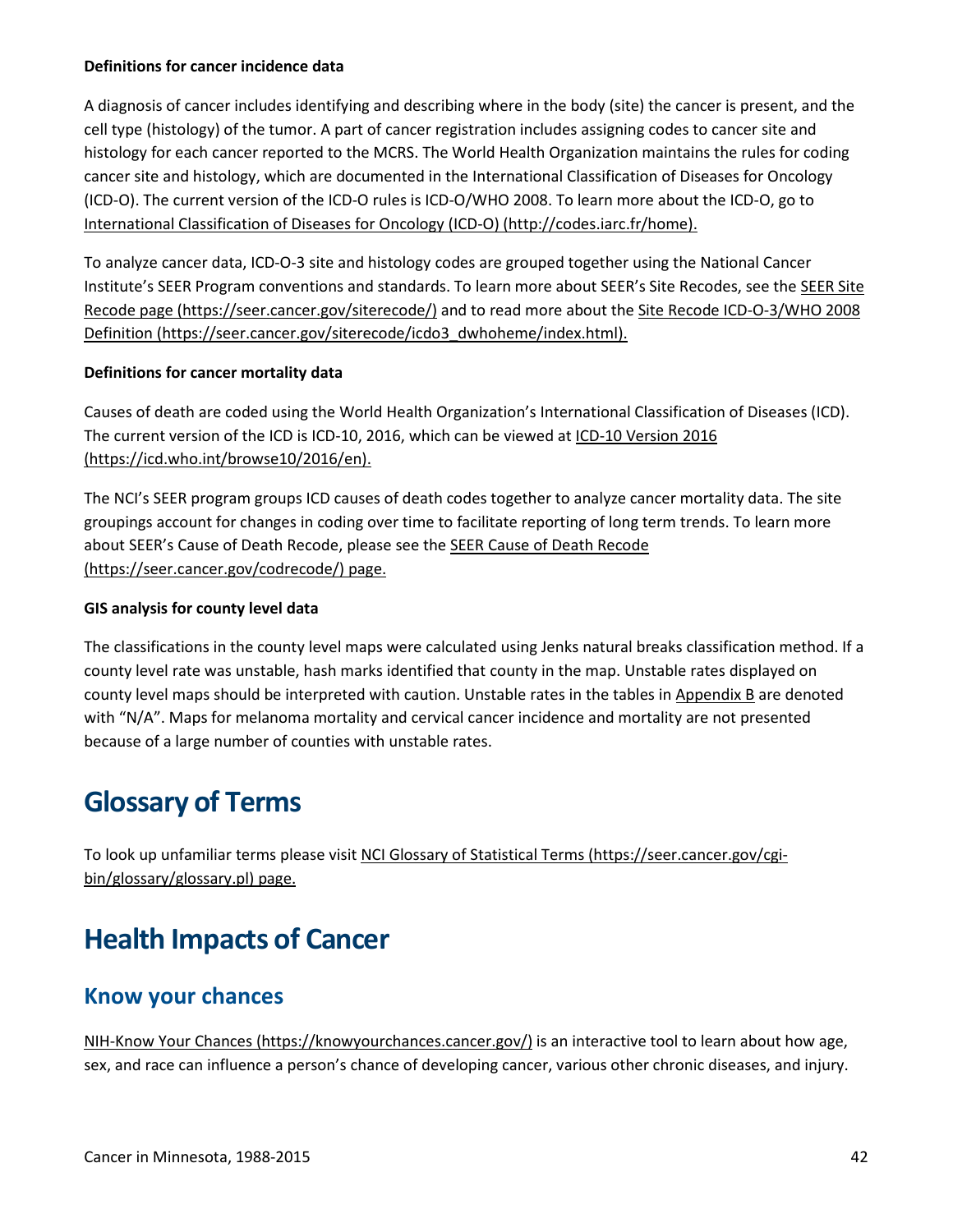## <span id="page-42-0"></span>**Healthy People 2020**

To learn more about the CDC's Healthy People 2020 objectives, go to [CDC Healthy People 2020](https://www.cdc.gov/nchs/healthy_people/hp2020.htm)  [\(https://www.cdc.gov/nchs/healthy\\_people/hp2020.htm\).](https://www.cdc.gov/nchs/healthy_people/hp2020.htm)

### <span id="page-42-1"></span>**Other sources of cancer statistics**

For MCRS cancer reports go to Data - [MCRS Cancer Statistics and Reports](https://www.health.state.mn.us/data/mcrs/data/index.html)  [\(https://www.health.state.mn.us/data/mcrs/data/index.html\).](https://www.health.state.mn.us/data/mcrs/data/index.html) Or the [Minnesota Public Health Data Access](https://data.web.health.state.mn.us/web/mndata/)  [portal \(https://data.web.health.state.mn.us/web/mndata/\).](https://data.web.health.state.mn.us/web/mndata/)

For statistics on cancers in the US, please see the [National Cancer Institute -Cancer Statistics](https://seer.cancer.gov/statistics/)  [\(https://seer.cancer.gov/statistics/\),](https://seer.cancer.gov/statistics/) [National Program of Cancer Registries](https://www.cdc.gov/cancer/npcr/index.htm)  [\(https://www.cdc.gov/cancer/npcr/index.htm\)](https://www.cdc.gov/cancer/npcr/index.htm) or [Centers for Disease and Prevention online database-WONDER](https://wonder.cdc.gov/)  [\(https://wonder.cdc.gov/\)](https://wonder.cdc.gov/) for more information.

# <span id="page-42-2"></span>**Programs**

### <span id="page-42-3"></span>**Comprehensive Cancer Control Program**

The [Comprehensive Cancer Control Program](https://www.health.state.mn.us/diseases/cancer/compcancer/index.html) 

[\(https://www.health.state.mn.us/diseases/cancer/compcancer/index.html\)](https://www.health.state.mn.us/diseases/cancer/compcancer/index.html) at the Minnesota Department of Health is a CDC funded initiative to strengthen efforts across Minnesota to decrease the impacts of cancer. To achieve this objective, program staff collaborated with the Minnesota Cancer Alliance (below) to develop the *Cancer Plan Minnesota: A Framework for Action*.

### <span id="page-42-4"></span>**Minnesota Cancer Alliance**

The Minnesota Cancer Alliance is a coalition of more than 100 organizations from diverse backgrounds and disciplines dedicated toward reducing the burden of cancer in Minnesota. Members are actively working to achieve the objectives of the *Cancer Plan Minnesota 2025*. For more information, go to [Minnesota Cancer](https://mncanceralliance.org/)  [Alliance \(https://mncanceralliance.org/\).](https://mncanceralliance.org/)

### <span id="page-42-5"></span>**Sage Screening Programs**

The Minnesota Department of Health's Sage Screening Programs provide free screening for breast, cervical, and colorectal cancers at participating locations across Minnesota. The program has a wide network of partners working together to reduce the burden of cancer by providing access to and promoting breast, cervical, and colorectal cancer screening services for Minnesota's uninsured and underinsured populations. For more information, go to [MDH Sage Screening Programs](http://www.health.state.mn.us/divs/healthimprovement/working-together/who-we-are/sage.html) 

[\(https://www.health.state.mn.us/diseases/cancer/sage/about/index.html\).](http://www.health.state.mn.us/divs/healthimprovement/working-together/who-we-are/sage.html)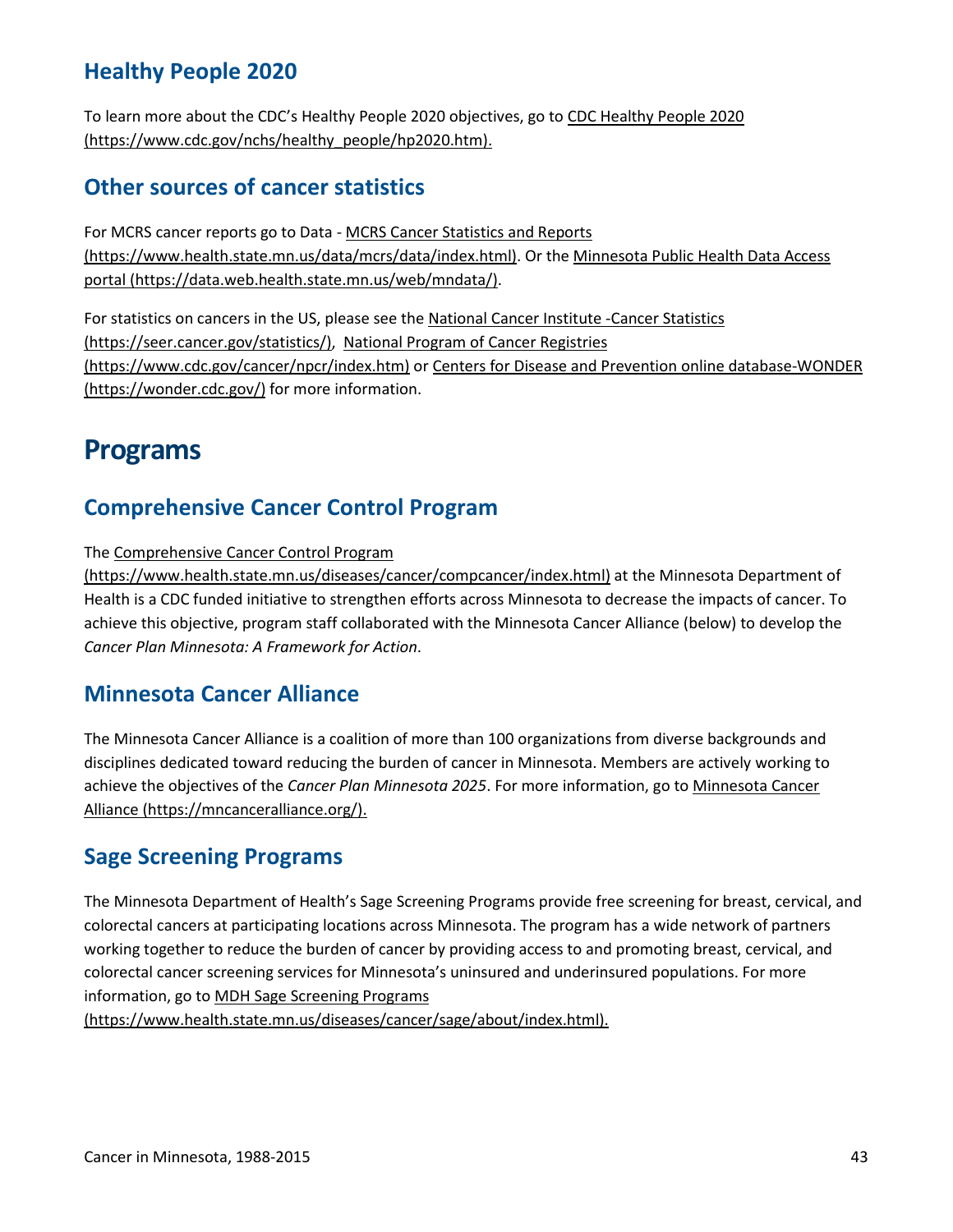## <span id="page-43-0"></span>**Healthy Minnesota Partnership**

The Healthy Minnesota Partnership is a collaboration between community partners and the Minnesota Department of Health to improve the health and quality of life for individuals, families and communities in the state. The Healthy Minnesota 2020 Framework identifies and acts on strategic opportunities to improve health and well-being for all people in Minnesota. The most recent progress report was produced as a collaboration between the Minnesota Department of Health and the Healthy Minnesota Partnership. To access the report, go to [Healthy Minnesota 2020 Update](https://www.health.state.mn.us/communities/practice/healthymnpartnership/docs/annualreport2017.pdf) 

[\(https://www.health.state.mn.us/communities/practice/healthymnpartnership/docs/annualreport2017.pdf\).](https://www.health.state.mn.us/communities/practice/healthymnpartnership/docs/annualreport2017.pdf)

## <span id="page-43-1"></span>**Center for Health Equity**

The Center for Health Equity (CHE) was created in 2013 to advance health equity as a practice or approach within the Minnesota Department of Health and across the state. Under CHE's leadership, Minnesota's approach addresses health disparities as part of a broad spectrum of public investments in housing, transportation, education, economic opportunity and criminal justice. CHE also carries out specific initiatives and projects, including state funding available to Tribal Nations to support Eliminating Health Disparities Initiative (EHDI) activities (Minnesota Statute 145.928, subdivision 10). EHDI funding is for various activities in health areas including decreasing morbidity and mortality rates from breast and cervical cancer, diabetes, HIV/AIDS and other health conditions. For more information, go to [MDH Center for Health Equity](https://www.health.state.mn.us/communities/equity/about/index.html)  [\(https://www.health.state.mn.us/communities/equity/about/index.html\).](https://www.health.state.mn.us/communities/equity/about/index.html)

### <span id="page-43-2"></span>**Statewide Health Improvement Partnership**

SHIP works to create healthier communities across Minnesota by expanding opportunities for active living, healthy eating and tobacco-free living. At its core, SHIP is a locally driven effort, with community partnerships formed to create better health together across Minnesota. Communities choose strategies that are based on the latest science and focused on making long-term, sustainable changes in schools and child care facilities, communities, workplaces and health care settings. SHIP has been instrumental in helping Minnesota keep obesity rates relatively flat, and reducing commercial tobacco use and secondhand smoke exposure. These factors contribute to chronic diseases, rising health care costs, disability and death. For more information about SHIP, go to [Statewide Health Improvement Partnership \(https://www.health.state.mn.us/communities/ship/\).](http://www.health.state.mn.us/divs/oshii/ship/index.html)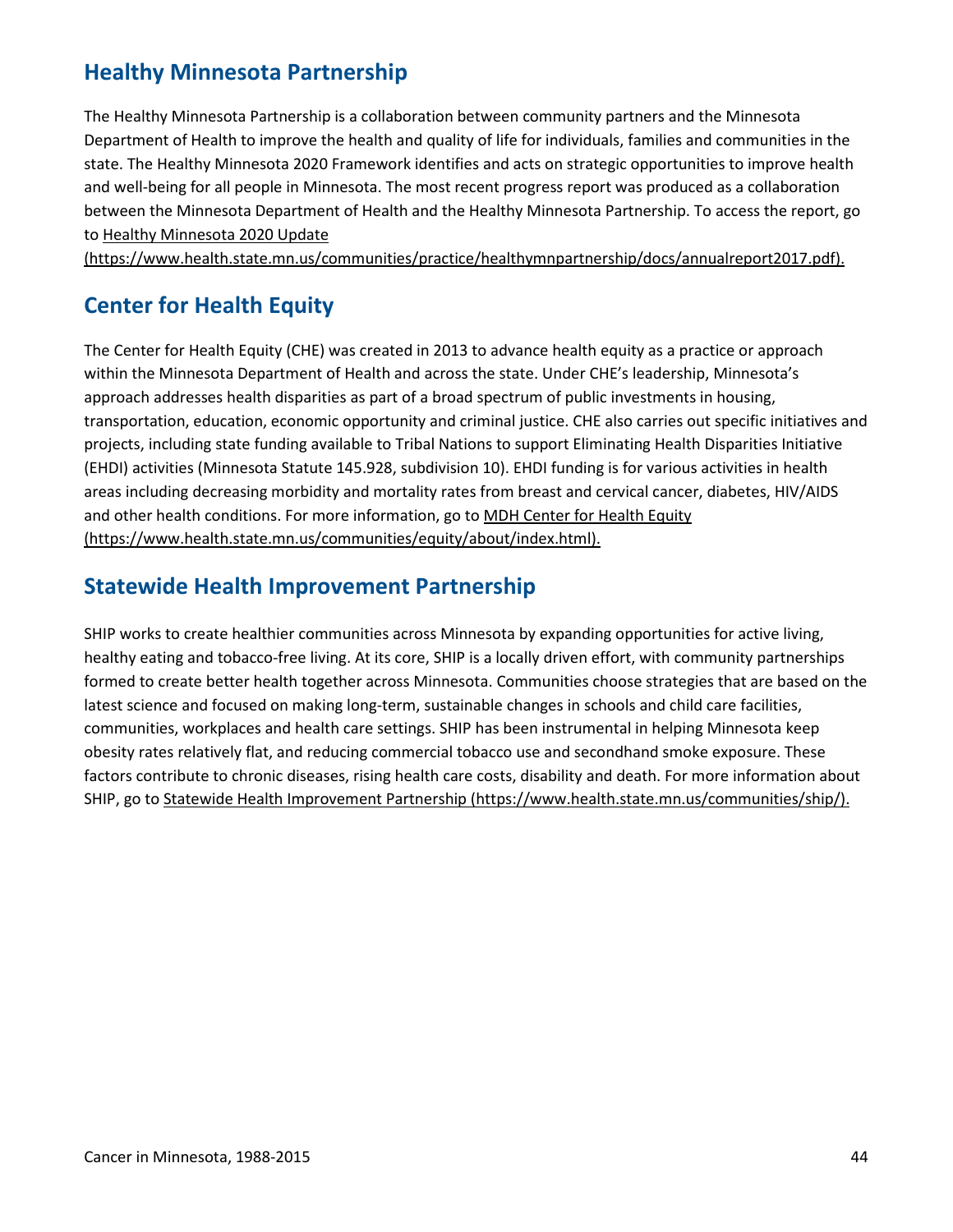# <span id="page-44-0"></span>**Appendices**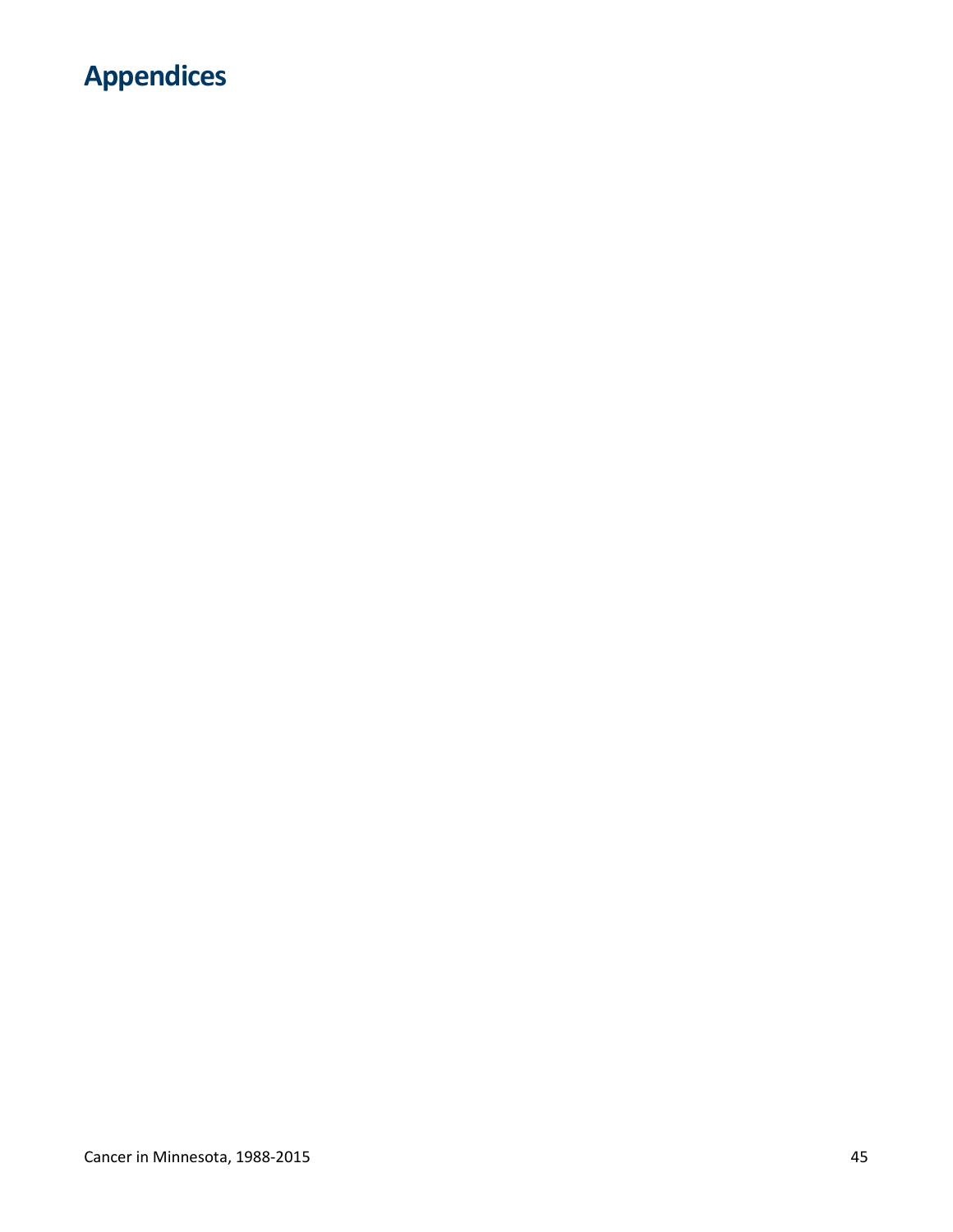# <span id="page-45-0"></span>**A. Trend Data**

| Year | <b>Males</b><br>Incidence<br>Rate | <b>Males</b><br>Incidence<br>Count | <b>Females</b><br>Incidence<br>Rate | <b>Females</b><br><b>Incidence</b><br>Count | <b>Males</b><br><b>Mortality</b><br>Rate | <b>Males</b><br><b>Mortality</b><br>Count | <b>Females</b><br><b>Mortality</b><br>Rate | <b>Females</b><br><b>Mortality</b><br>Count |
|------|-----------------------------------|------------------------------------|-------------------------------------|---------------------------------------------|------------------------------------------|-------------------------------------------|--------------------------------------------|---------------------------------------------|
| 1988 | 528.8                             | 9,147                              | 397.6                               | 8,851                                       | 257.9                                    | 4,205                                     | 164.5                                      | 3,895                                       |
| 1989 | 532.9                             | 9,329                              | 381.1                               | 8,576                                       | 254.1                                    | 4,219                                     | 159.7                                      | 3,789                                       |
| 1990 | 546.7                             | 9,712                              | 392.6                               | 8,920                                       | 251.5                                    | 4,256                                     | 160.7                                      | 3,857                                       |
| 1991 | 590.2                             | 10,692                             | 390.5                               | 8,974                                       | 255.0                                    | 4,362                                     | 163.7                                      | 4,014                                       |
| 1992 | 620.9                             | 11,389                             | 393.0                               | 9,182                                       | 253.9                                    | 4,422                                     | 165.1                                      | 4,116                                       |
| 1993 | 568.0                             | 10,653                             | 386.6                               | 9,145                                       | 244.1                                    | 4,317                                     | 160.8                                      | 4,087                                       |
| 1994 | 536.1                             | 10,226                             | 391.7                               | 9,401                                       | 250.8                                    | 4,487                                     | 158.6                                      | 4,055                                       |
| 1995 | 543.4                             | 10,489                             | 392.3                               | 9,553                                       | 245.3                                    | 4,463                                     | 161.7                                      | 4,209                                       |
| 1996 | 527.2                             | 10,349                             | 392.7                               | 9,691                                       | 245.0                                    | 4,541                                     | 163.8                                      | 4,309                                       |
| 1997 | 546.1                             | 10,837                             | 399.6                               | 10,008                                      | 241.8                                    | 4,556                                     | 155.9                                      | 4,178                                       |
| 1998 | 539.5                             | 10,894                             | 411.5                               | 10,454                                      | 234.5                                    | 4,480                                     | 157.7                                      | 4,313                                       |
| 1999 | 552.6                             | 11,375                             | 410.3                               | 10,551                                      | 233.7                                    | 4,572                                     | 155.7                                      | 4,296                                       |
| 2000 | 571.8                             | 12,002                             | 415.3                               | 10,820                                      | 236.9                                    | 4,695                                     | 161.3                                      | 4,503                                       |
| 2001 | 571.6                             | 12,209                             | 420.6                               | 11,097                                      | 228.0                                    | 4,610                                     | 152.7                                      | 4,297                                       |
| 2002 | 564.9                             | 12,332                             | 416.3                               | 11,169                                      | 230.8                                    | 4,745                                     | 155.0                                      | 4,455                                       |
| 2003 | 549.1                             | 12,233                             | 407.0                               | 11,061                                      | 223.8                                    | 4,701                                     | 155.5                                      | 4,482                                       |
| 2004 | 560.5                             | 12,739                             | 409.3                               | 11,314                                      | 216.9                                    | 4,643                                     | 151.7                                      | 4,447                                       |
| 2005 | 548.0                             | 12,763                             | 406.7                               | 11,402                                      | 203.9                                    | 4,464                                     | 146.0                                      | 4,359                                       |
| 2006 | 561.5                             | 13,378                             | 409.4                               | 11,639                                      | 206.9                                    | 4,660                                     | 146.1                                      | 4,404                                       |
| 2007 | 574.0                             | 14,061                             | 423.2                               | 12,279                                      | 208.2                                    | 4,813                                     | 141.1                                      | 4,355                                       |
| 2008 | 553.9                             | 14,012                             | 423.2                               | 12,443                                      | 202.0                                    | 4,783                                     | 148.8                                      | 4,656                                       |
| 2009 | 529.2                             | 13,769                             | 424.8                               | 12,678                                      | 204.6                                    | 4,979                                     | 143.6                                      | 4,591                                       |
| 2010 | 521.0                             | 13,786                             | 424.9                               | 12,898                                      | 201.1                                    | 5,017                                     | 140.7                                      | 4,582                                       |
| 2011 | 524.1                             | 14,296                             | 429.1                               | 13,235                                      | 193.4                                    | 4,957                                     | 136.0                                      | 4,511                                       |
| 2012 | 495.8                             | 13,857                             | 429.2                               | 13,563                                      | 187.9                                    | 4,937                                     | 132.9                                      | 4,497                                       |
| 2013 | 483.0                             | 13,902                             | 423.7                               | 13,558                                      | 184.4                                    | 4,992                                     | 134.8                                      | 4,611                                       |
| 2014 | 474.8                             | 14,031                             | 429.3                               | 13,979                                      | 181.2                                    | 5,027                                     | 130.6                                      | 4,597                                       |
| 2015 | 501.9                             | 15,104                             | 446.8                               | 14,743                                      | 186.7                                    | 5,352                                     | 136.9                                      | 4,890                                       |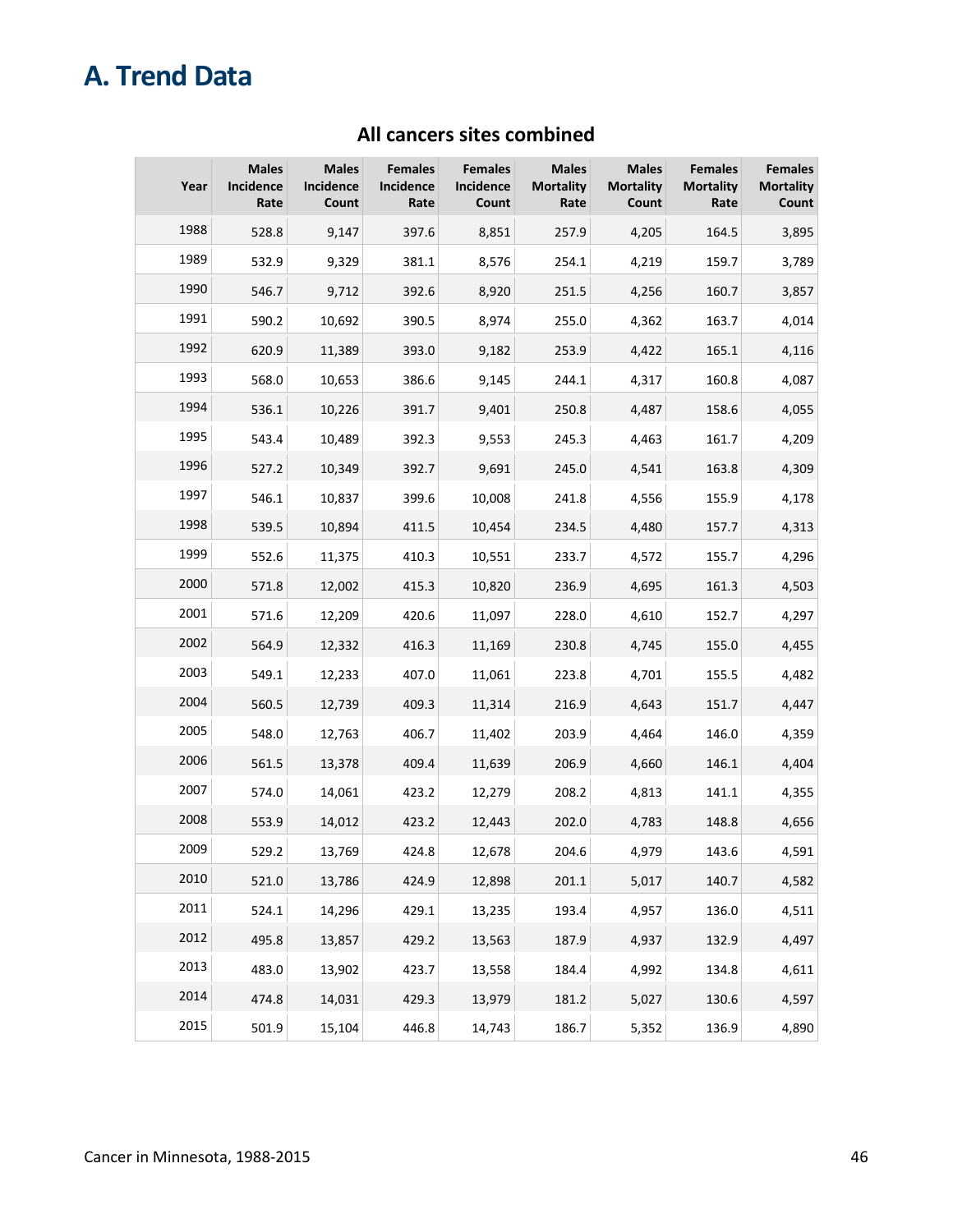### **Colorectal cancer**

| Year | <b>Males</b><br>Incidence<br>Rate | <b>Males</b><br>Incidence<br>Count | <b>Females</b><br>Incidence<br>Rate | <b>Females</b><br>Incidence<br>Count | <b>Males</b><br><b>Mortality</b><br>Rate | <b>Males</b><br><b>Mortality</b><br>Count | <b>Females</b><br><b>Mortality</b><br>Rate | <b>Females</b><br><b>Mortality</b><br>Count |
|------|-----------------------------------|------------------------------------|-------------------------------------|--------------------------------------|------------------------------------------|-------------------------------------------|--------------------------------------------|---------------------------------------------|
| 1988 | 74.1                              | 1,253                              | 51.9                                | 1,234                                | 31.5                                     | 507                                       | 19.3                                       | 482                                         |
| 1989 | 75.4                              | 1,292                              | 48.8                                | 1,179                                | 31.1                                     | 515                                       | 20.4                                       | 517                                         |
| 1990 | 70.4                              | 1,218                              | 50.3                                | 1,226                                | 29.5                                     | 497                                       | 18.2                                       | 462                                         |
| 1991 | 69.7                              | 1,229                              | 49.6                                | 1,219                                | 28.8                                     | 482                                       | 19.1                                       | 495                                         |
| 1992 | 72.5                              | 1,291                              | 47.3                                | 1,179                                | 27.6                                     | 464                                       | 19.9                                       | 522                                         |
| 1993 | 64.3                              | 1,175                              | 46.3                                | 1,174                                | 23.7                                     | 416                                       | 17.4                                       | 473                                         |
| 1994 | 63.2                              | 1,180                              | 46.2                                | 1,190                                | 25.0                                     | 446                                       | 15.6                                       | 432                                         |
| 1995 | 66.2                              | 1,245                              | 45.0                                | 1,179                                | 25.8                                     | 470                                       | 18.4                                       | 517                                         |
| 1996 | 58.4                              | 1,118                              | 45.0                                | 1,179                                | 24.8                                     | 454                                       | 16.2                                       | 461                                         |
| 1997 | 65.0                              | 1,250                              | 47.2                                | 1,259                                | 25.1                                     | 466                                       | 16.2                                       | 461                                         |
| 1998 | 61.6                              | 1,216                              | 48.5                                | 1,305                                | 24.4                                     | 461                                       | 17.2                                       | 496                                         |
| 1999 | 62.4                              | 1,255                              | 44.7                                | 1,222                                | 22.2                                     | 425                                       | 16.5                                       | 475                                         |
| 2000 | 61.9                              | 1,275                              | 46.1                                | 1,276                                | 21.8                                     | 429                                       | 16.9                                       | 497                                         |
| 2001 | 59.9                              | 1,262                              | 44.4                                | 1,237                                | 20.5                                     | 410                                       | 15.3                                       | 458                                         |
| 2002 | 59.1                              | 1,268                              | 45.3                                | 1,273                                | 21.8                                     | 451                                       | 15.9                                       | 481                                         |
| 2003 | 58.9                              | 1,292                              | 42.5                                | 1,213                                | 22.8                                     | 473                                       | 15.9                                       | 487                                         |
| 2004 | 58.1                              | 1,307                              | 42.8                                | 1,234                                | 17.3                                     | 371                                       | 13.7                                       | 425                                         |
| 2005 | 54.1                              | 1,247                              | 40.6                                | 1,194                                | 17.7                                     | 383                                       | 12.7                                       | 408                                         |
| 2006 | 51.8                              | 1,212                              | 40.6                                | 1,194                                | 17.6                                     | 393                                       | 13.7                                       | 429                                         |
| 2007 | 52.7                              | 1,280                              | 40.9                                | 1,248                                | 19.0                                     | 444                                       | 12.4                                       | 411                                         |
| 2008 | 51.4                              | 1,276                              | 40.4                                | 1,231                                | 18.6                                     | 445                                       | 12.2                                       | 401                                         |
| 2009 | 45.2                              | 1,156                              | 38.1                                | 1,180                                | 16.5                                     | 404                                       | 12.1                                       | 408                                         |
| 2010 | 46.7                              | 1,215                              | 36.3                                | 1,150                                | 16.5                                     | 416                                       | 11.9                                       | 406                                         |
| 2011 | 45.8                              | 1,226                              | 33.5                                | 1,075                                | 15.9                                     | 415                                       | 11.4                                       | 395                                         |
| 2012 | 42.3                              | 1,150                              | 33.9                                | 1,098                                | 15.4                                     | 404                                       | 11.0                                       | 388                                         |
| 2013 | 43.5                              | 1,227                              | 35.0                                | 1,168                                | 14.2                                     | 383                                       | 11.4                                       | 407                                         |
| 2014 | 40.7                              | 1,173                              | 34.5                                | 1,154                                | 13.9                                     | 385                                       | 11.0                                       | 395                                         |
| 2015 | 43.2                              | 1,262                              | 33.9                                | 1,136                                | 14.8                                     | 421                                       | 11.4                                       | 415                                         |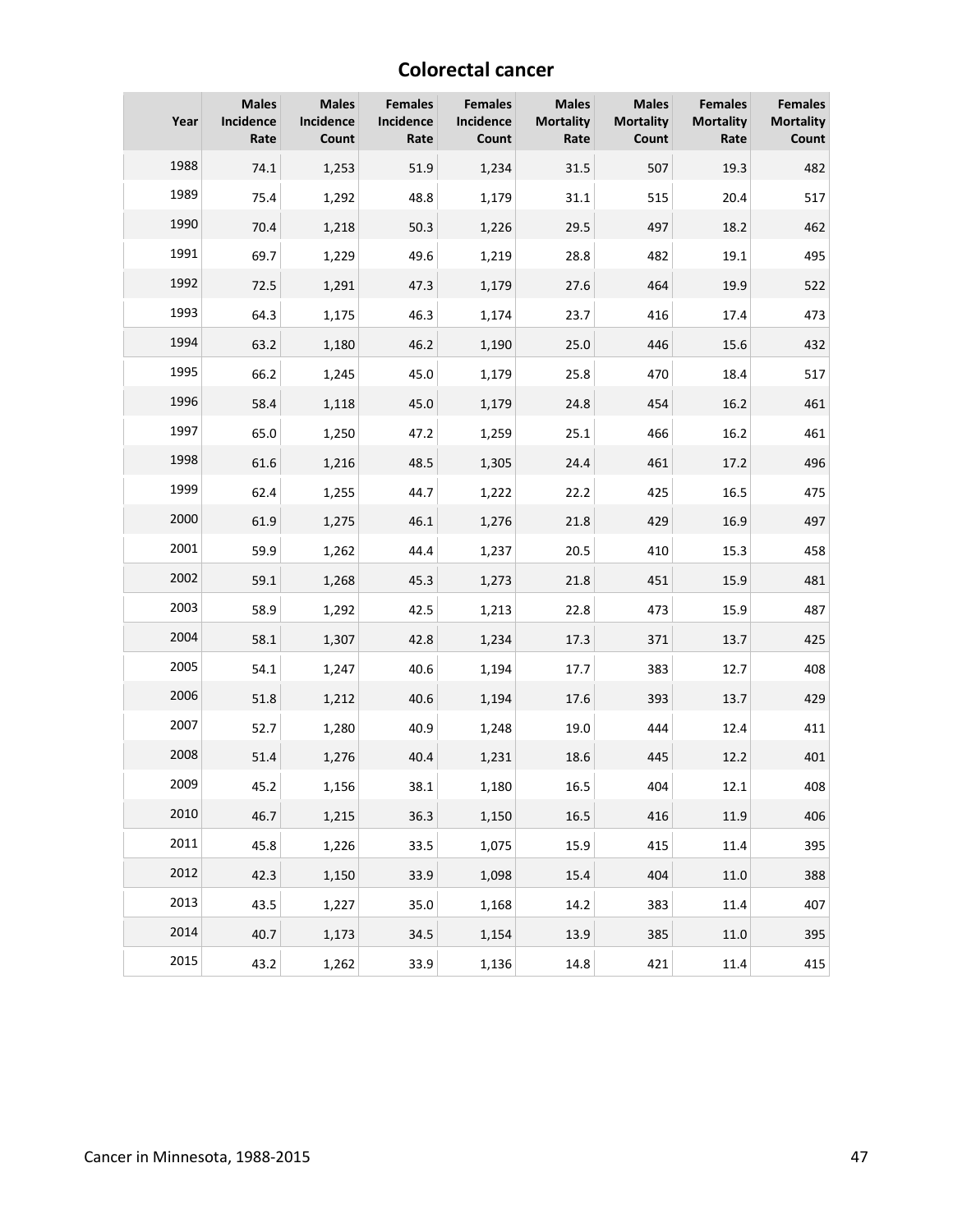# **Colorectal cancer by age group**

| Year | $20-49$ years<br>Incidence<br>Rate | 20-49 years<br>Incidence<br>Count | 50+ years<br>Incidence<br>Rate | Incidence<br>Count | $50+ \text{years}$ 20-49 years<br><b>Mortality</b><br>Rate | 20-49 years<br><b>Mortality</b><br>Count | 50+ years<br><b>Mortality</b><br>Rate | 50+ years<br><b>Mortality</b><br>Count |
|------|------------------------------------|-----------------------------------|--------------------------------|--------------------|------------------------------------------------------------|------------------------------------------|---------------------------------------|----------------------------------------|
| 1988 | 8.7                                | 135                               | 208.0                          | 2,351              | 1.8                                                        | 27                                       | 84.4                                  | 962                                    |
| 1989 | 8.6                                | 137                               | 203.4                          | 2,333              | 1.8                                                        | 28                                       | 87.2                                  | 1,004                                  |
| 1990 | 8.8                                | 149                               | 198.6                          | 2,295              | 2.3                                                        | 39.0                                     | 78.9                                  | 920                                    |
| 1991 | 7.8                                | 137                               | 197.6                          | 2,311              | 1.8                                                        | 31                                       | 79.8                                  | 946                                    |
| 1992 | 8.3                                | 150                               | 195.8                          | 2,318              | 2.2                                                        | 39                                       | 78.8                                  | 947                                    |
| 1993 | 7.6                                | 144                               | 183.7                          | 2,204              | 1.8                                                        | 34                                       | 69.9                                  | 855                                    |
| 1994 | 7.0                                | 136                               | 183.3                          | 2,232              | 1.5                                                        | 30                                       | 68.2                                  | 847                                    |
| 1995 | 7.8                                | 155                               | 183.6                          | 2,266              | 2.0                                                        | 40                                       | 75.4                                  | 947                                    |
| 1996 | 8.4                                | 174                               | 170.5                          | 2,122              | 1.8                                                        | 38                                       | 68.8                                  | 877                                    |
| 1997 | 7.2                                | 151                               | 186.4                          | 2,357              | 1.7                                                        | 36                                       | 69.0                                  | 890                                    |
| 1998 | 8.9                                | 190                               | 181.7                          | 2,329              | 2.0                                                        | 42                                       | 69.7                                  | 915                                    |
| 1999 | 8.1                                | 177                               | 176.5                          | 2,299              | 2.1                                                        | 46                                       | 64.2                                  | 854                                    |
| 2000 | 8.6                                | 191                               | 178.4                          | 2,357              | 1.8                                                        | 39                                       | 65.7                                  | 887                                    |
| 2001 | 8.8                                | 196                               | 172.7                          | 2,302              | 1.7                                                        | 39                                       | 60.4                                  | 828                                    |
| 2002 | 9.9                                | 223                               | 170.0                          | 2,318              | 2.0                                                        | 45                                       | 63.7                                  | 887                                    |
| 2003 | 9.6                                | 219                               | 164.7                          | 2,285              | 2.5                                                        | 57                                       | 63.6                                  | 903                                    |
| 2004 | 10.5                               | 239                               | 163.0                          | 2,301              | 2.0                                                        | 44                                       | 51.6                                  | 751                                    |
| 2005 | 9.6                                | 218                               | 154.3                          | 2,222              | 1.7                                                        | 40                                       | 51.2                                  | 751                                    |
| 2006 | 10.6                               | 239                               | 148.0                          | 2,164              | 2.3                                                        | 51                                       | 51.5                                  | 770                                    |
| 2007 | $11.1\,$                           | 250                               | 150.4                          | 2,276              | 2.0                                                        | 45                                       | 52.2                                  | 810                                    |
| 2008 | $11.1\,$                           | 246                               | 146.3                          | 2,261              | 2.4                                                        | 54                                       | 50.5                                  | 792                                    |
| 2009 | 10.5                               | 224                               | 133.2                          | 2,110              | 1.8                                                        | 39                                       | 48.0                                  | 773                                    |
| 2010 | 9.3                                | 204                               | 134.1                          | 2,160              | 1.9                                                        | 41                                       | 47.2                                  | 781                                    |
| 2011 | 10.6                               | 225                               | 125.5                          | 2,076              | 2.3                                                        | 51                                       | 45.1                                  | 759                                    |
| 2012 | 11.3                               | 236                               | 118.5                          | 2,008              | 2.7                                                        | 56                                       | 42.5                                  | 736                                    |
| 2013 | 12.2                               | 250                               | 121.7                          | 2,141              | 2.0                                                        | 41                                       | 42.6                                  | 748                                    |
| 2014 | 12.2                               | 245                               | 115.9                          | 2,077              | 2.5                                                        | 50                                       | 40.8                                  | 730                                    |
| 2015 | 13.0                               | 260                               | 117.1                          | 2,130              | 2.5                                                        | 49                                       | 42.5                                  | 787                                    |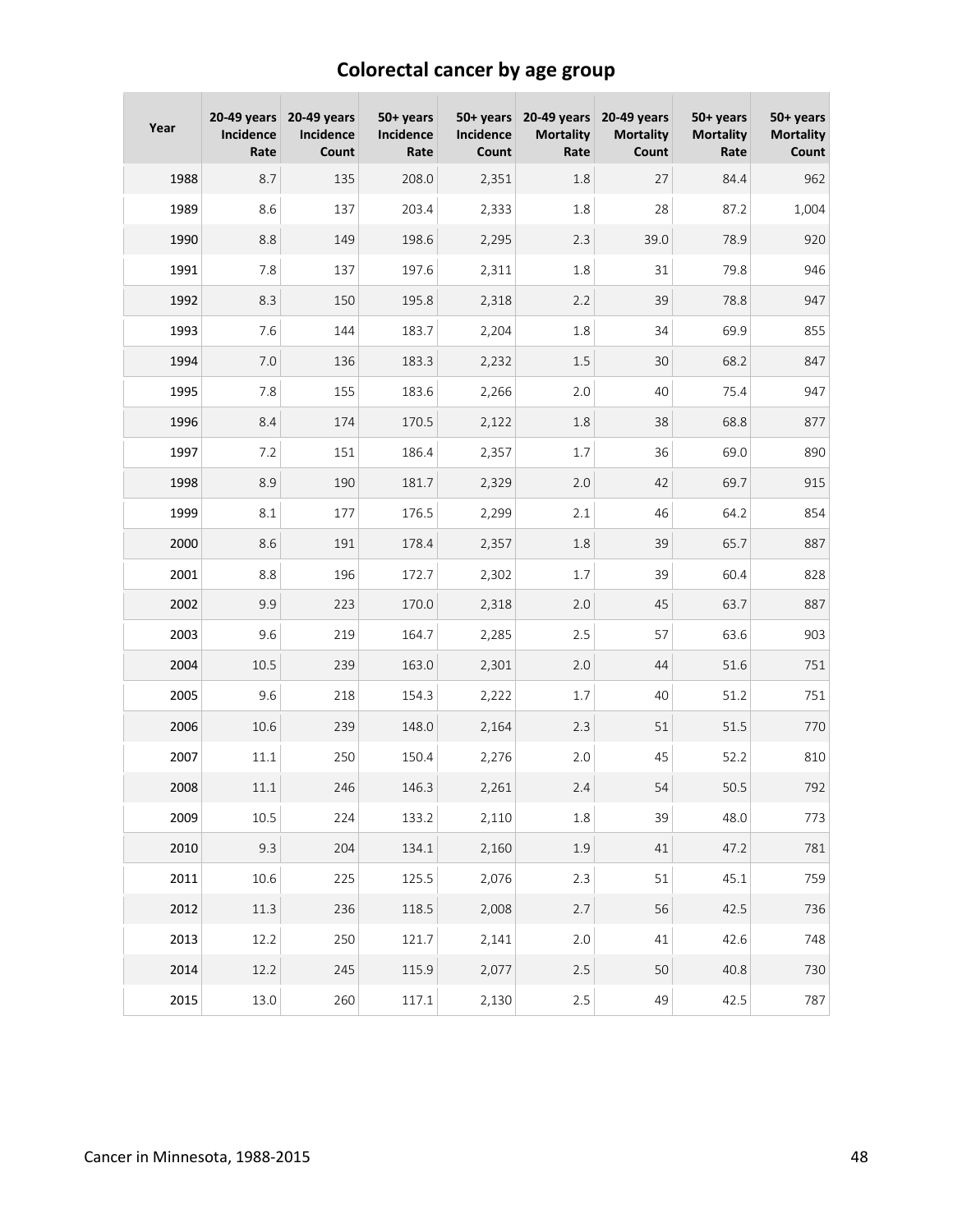# **Colorectal cancer by region**

| Year | <b>Metro</b><br>Incidence<br>Rate | <b>Metro</b><br>Incidence<br>Count | Incidence<br>Rate | Non-metro Non-metro<br><b>Incidence</b><br>Count | <b>Metro</b><br><b>Mortality</b><br>Rate | Metro<br><b>Mortality</b><br>Count | Non-metro<br><b>Mortality</b><br>Rate | Non-metro<br><b>Mortality</b><br>Count |
|------|-----------------------------------|------------------------------------|-------------------|--------------------------------------------------|------------------------------------------|------------------------------------|---------------------------------------|----------------------------------------|
| 1988 | 61.6                              | 1,074                              | 60.9              | 1,413                                            | 23.8                                     | 410                                | 24.2                                  | 579                                    |
| 1989 | 56.5                              | 996                                | 63.0              | 1,475                                            | 26.6                                     | 463                                | 23.7                                  | 569                                    |
| 1990 | 57.5                              | 1,033                              | 59.9              | 1,411                                            | 23.3                                     | 417                                | 22.5                                  | 542                                    |
| 1991 | 56.5                              | 1,037                              | 59.3              | 1,411                                            | 19.5                                     | 355                                | 25.3                                  | 622                                    |
| 1992 | 54.2                              | 1,015                              | 60.6              | 1,455                                            | 21.4                                     | 398                                | 23.8                                  | 588                                    |
| 1993 | 50.7                              | 971                                | 56.8              | 1,378                                            | 20.2                                     | 382                                | 20.3                                  | 507                                    |
| 1994 | 52.1                              | 1,015                              | 54.9              | 1,355                                            | 17.9                                     | 346                                | 20.9                                  | 532                                    |
| 1995 | 50.5                              | 1,004                              | 57.0              | 1,420                                            | 20.2                                     | 397                                | 23.0                                  | 590                                    |
| 1996 | 45.9                              | 929                                | 54.6              | 1,368                                            | 19.3                                     | 387                                | 20.2                                  | 528                                    |
| 1997 | 51.3                              | 1,052                              | 57.3              | 1,457                                            | 20.3                                     | 415                                | 19.6                                  | 512                                    |
| 1998 | 47.5                              | 1,005                              | 59.2              | 1,516                                            | 18.2                                     | 379                                | 21.8                                  | 578                                    |
| 1999 | 49.4                              | 1,059                              | 54.7              | 1,418                                            | 18.4                                     | 391                                | 18.8                                  | 509                                    |
| 2000 | 46.8                              | 1,023                              | 58.5              | 1,528                                            | 17.7                                     | 379                                | 20.0                                  | 547                                    |
| 2001 | 49.0                              | 1,084                              | 53.8              | 1,415                                            | 17.3                                     | 379                                | 17.6                                  | 489                                    |
| 2002 | 47.2                              | 1,079                              | 54.4              | 1,462                                            | 17.4                                     | 393                                | 19.2                                  | 539                                    |
| 2003 | 43.7                              | 1,023                              | 54.7              | 1,482                                            | 17.7                                     | 409                                | 19.4                                  | 551                                    |
| 2004 | 47.3                              | 1,126                              | 51.8              | 1,415                                            | 12.9                                     | 305                                | 16.9                                  | 491                                    |
| 2005 | 45.1                              | 1,099                              | 48.3              | 1,342                                            | 14.5                                     | 345                                | 15.3                                  | 446                                    |
| 2006 | 44.5                              | 1,102                              | 46.5              | 1,304                                            | 14.6                                     | 360                                | 15.7                                  | 462                                    |
| 2007 | 44.1                              | 1,137                              | 48.6              | 1,391                                            | 15.0                                     | 381                                | 15.5                                  | 474                                    |
| 2008 | 42.7                              | 1,119                              | 47.5              | 1,388                                            | 15.4                                     | 398                                | 14.8                                  | 448                                    |
| 2009 | 40.7                              | 1,105                              | 41.6              | 1,231                                            | 13.0                                     | 349                                | 14.9                                  | 463                                    |
| 2010 | 37.9                              | 1,042                              | 44.2              | 1,323                                            | 12.8                                     | 358                                | 14.7                                  | 464                                    |
| 2011 | 38.0                              | 1,087                              | 40.1              | 1,214                                            | 12.8                                     | 365                                | 14.0                                  | 445                                    |
| 2012 | 37.0                              | 1,086                              | 38.2              | 1,162                                            | 12.2                                     | 360                                | 13.5                                  | 432                                    |
| 2013 | 36.4                              | 1,107                              | 41.3              | 1,288                                            | 12.2                                     | 360                                | 13.1                                  | 430                                    |
| 2014 | 35.8                              | 1,104                              | 39.1              | 1,223                                            | 11.5                                     | 351                                | 13.0                                  | 429                                    |
| 2015 | 35.9                              | 1,129                              | 40.2              | 1,269                                            | 12.0                                     | 379                                | 13.7                                  | 457                                    |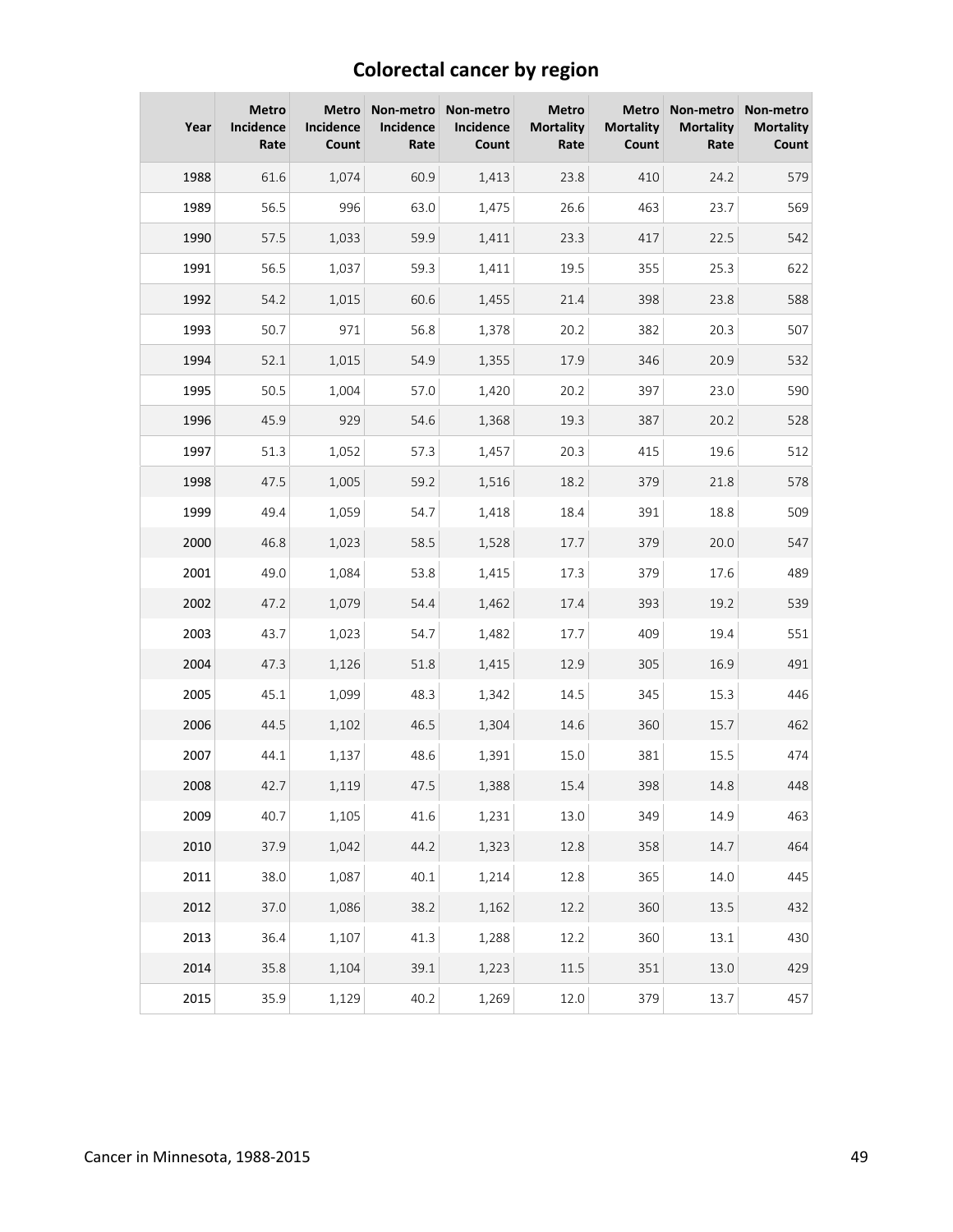# <span id="page-49-0"></span>**B**. **MCRS Publications and Reports**

Over the past 28-years, Minnesota has promoted high quality research to provide better information for cancer control and to address public concerns and questions about cancer. The list below highlights how MCRS cancer data has been used in research and public health since the registry began in 1988 to address the burden of cancer in Minnesota.

#### **Research**

Approved academic researchers have used MCRS data to conduct studies into the causes of different types of adult and childhood cancers, as well as the safety of various cancer treatments, racial and ethnic disparities in cancer occurrence, health related quality of life, and cancer survivorship. [Supplement 2](http://www.health.state.mn.us/data/mcrs/docs/2019biensupb.pdf)  [publications and data use \(http://www.health.state.mn.us/data/mcrs/docs/2019biensupb.pdf\)](http://www.health.state.mn.us/data/mcrs/docs/2019biensupb.pdf) includes a bibliography of publications from these studies.

#### ▪ **Resource allocation and health service planning**

Health care organizations, facilities, clinicians, and local public health have used MCRS data to inform resource allocation and health services planning. MCRS data provide an important population-based perspective, because these analyses help answer questions about the completeness of local or regional cancer care coverage and services across Minnesota communities.

#### ▪ **Inform cancer prevention and control programs**

Public health professionals, legislators, coalitions, and non-profit organizations have used MCRS data to inform policy, programs and other activities to address Minnesota's cancer burden including health inequities related to cancer. MCRS data used in this work usually take the form of tables of cancer statistics from specialized "data requests" or queries from the [MN Public Health Data Access Portal](https://data.web.health.state.mn.us/web/mndata/)  [\(https://data.web.health.state.mn.us/web/mndata/\).](https://data.web.health.state.mn.us/web/mndata/) Members of the Minnesota Cancer Alliance rely on these statistics in their efforts to achieve specific objectives in th[e Cancer Plan Minnesota 2025](https://mncanceralliance.org/cancer-plan/)  [\(https://mncanceralliance.org/cancer-plan/\).](https://mncanceralliance.org/cancer-plan/) The American Cancer Society uses presentations developed by MCRS epidemiologists in workshops to educate stakeholders, primary care providers, and others about cancer prevention and control. For example, MCRS data was recently presented in two different provider educational workshops to increase HPV-vaccination rates in Minnesota and to increase low-dose CT scan screening among persons at high risk for lung cancer.

#### **Concerns about cancer**

MDH epidemiologists and other professionals have used MCRS data to address the public's concerns about cancer. Cancers are much more common than most people realize, and the rates of cancer increase sharply with age. As the baby boom generation ages, Minnesotans will see increasing numbers of family members, other relatives, neighbors, and friends develop and, unfortunately, die from some type of cancer. MCRS data are used to help people understand the trends in cancer occurrence and the risk factors for different cancers. MCRS data also have been used to investigate perceived excesses of cancer in communities. Since 1988, thousands of concerns have been addressed successfully. Published MCRS reports of selected investigations are located on the MCRS Cancer Statistics and Reports page.